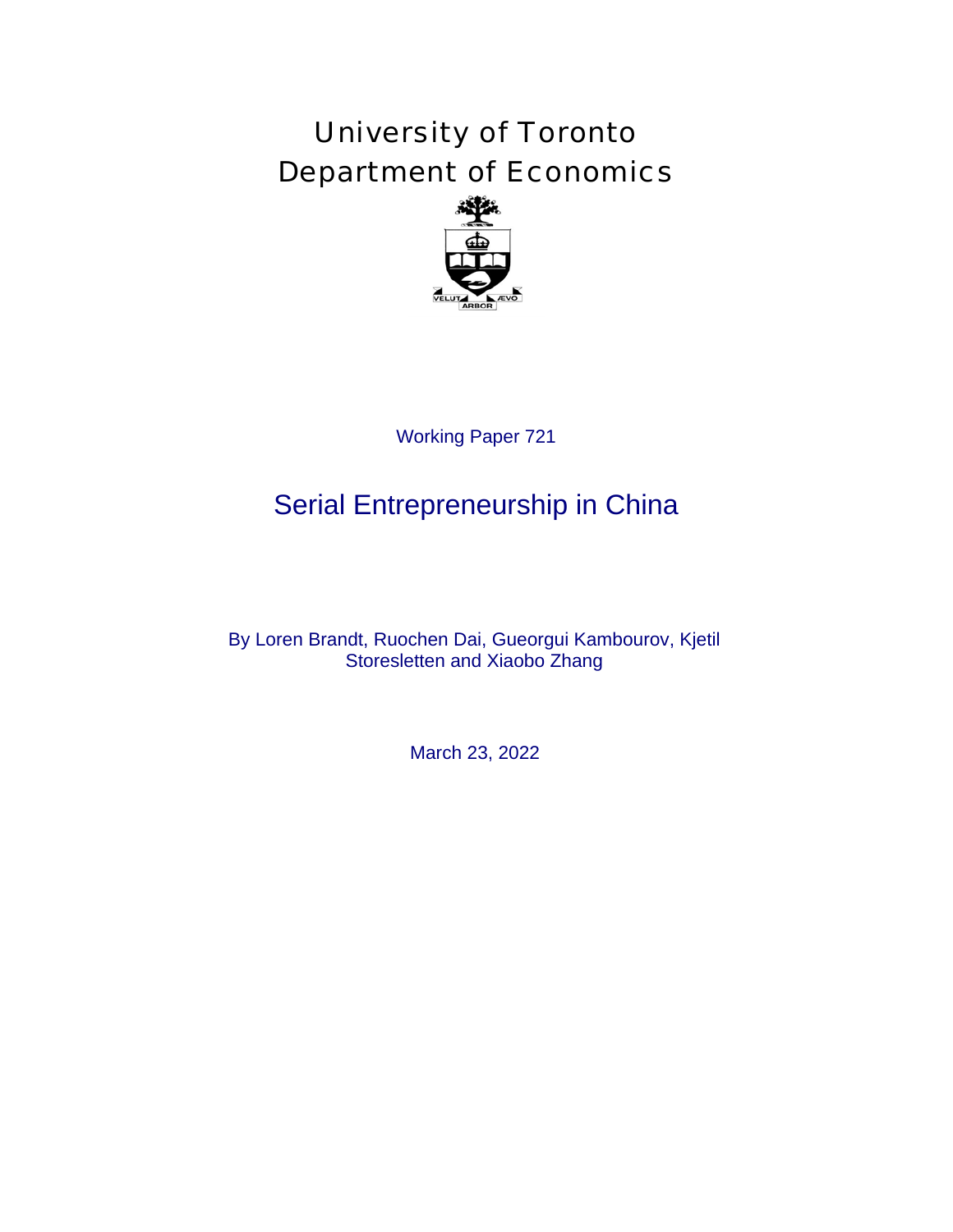# Serial Entrepreneurship in China<sup>∗</sup>

Loren Brandt† University of Toronto

Ruochen Dai‡ CU of Finance and Economics Gueorgui Kambourov§ University of Toronto

Kjetil Storesletten¶ University of Minnesota

Xiaobo Zhang‖ Peking University

March 2022

#### Abstract

This paper studies entrepreneurship and the creation of new firms in China through the lens of serial entrepreneurs, i.e. entrepreneurs who establish more than one firm, and their differences with non-serial entrepreneurs. Drawing on data on the universe of all firms in China, we document key facts about serial entrepreneurship in China since the early 1990s and develop a theoretical framework to rationalize the role of endowments, ability, and capital market frictions in their behavior. We also examine the key determinants of the sectoral choice for serial entrepreneurs' second firms. Quantitatively, serial entrepreneurs are more productive, raise more capital, and operate larger firms than non-serial entrepreneurs. Moreover, serial entrepreneurs with greater liquidity and whose firms have relatively similar productivity are more likely to operate these firms concurrently rather than sequentially. We also find that less productive serial entrepreneurs are more likely to switch sectors when establishing new firms, with the choice of sector influenced by considerations of risk diversification, upstream and downstream linkages, and sectoral complementarities.

JEL Classification: D22, D24, E22, E44, L25, L26, O11, O14, O16, O40, O53, P25, R12, D21

Keywords: Serial Entrepreneurship; Entrepreneurship; Capital Distortions; Sector Choice

<sup>∗</sup>We thank Magne Mogstad, Martin Holm, Yikai Wang, and seminar participants at CAF Development Bank of Latin America, BI Norwegian Business School, Peking University, Queen's University, University of Essex, University of Nottingham, the 8th International Conference on Transition and Economic Development (TED) in China, the 2019 Conference of the Asian Bureau of Finance and Economic Research, the 2019 Bank of Canada-Tsinghua University Conference, the 2020 Growth and Institutions Workshop at Tsinghua University, and Oslo Macro Group. Brandt and Kambourov gratefully acknowledge the support from the Social Sciences and Humanities Research Council of Canada. Brandt also thanks the support from the Noranda Chair for International Trade and Economics. First version: June 2017.

†University of Toronto, Department of Economics, 150 St. George St., Toronto, Ontario M5S 3G7, Canada. E-mail: brandt@chass.utoronto.ca.

‡Central University of Finance and Economics, Shahe, Changping District, Beijing, China. E-mail: dairuochenpku@gmail.com.

§University of Toronto, Department of Economics, 150 St. George St., Toronto, Ontario M5S 3G7, Canada. E-mail: g.kambourov@utoronto.ca.

¶University of Minnesota, Department of Economics, 1925 Fourth Street S, Minneapolis, MN 55455, USA. E-mail: kjetil.storesletten@gmail.com.

‖Peking University, Guanghua School of Management, No.5 Yiheyuan Road, Haidian District, Beijing, China. E-mail: x.zhang@gsm.pku.edu.cn.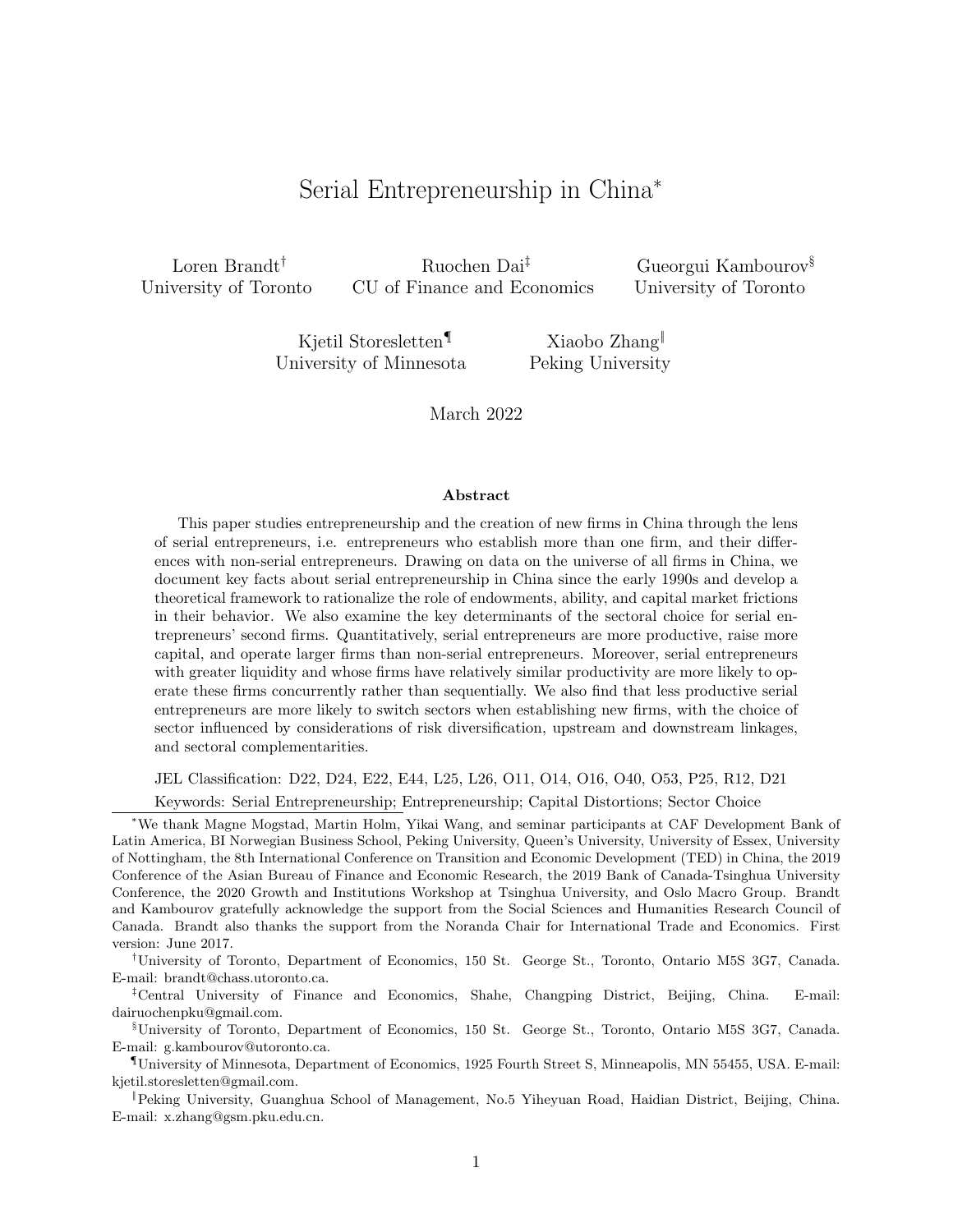# 1 Introduction

The creation of new productive firms is an important engine of growth, especially in emerging economies. China's high growth has been accompanied by high rates of entry of new firms that on average have been significantly more productive than existing firms (Brandt, Van Biesebroeck and Zhang (2012)). While most entrepreneurs start only a single firm during their lifetime, some entrepreneurs start and operate a series of firms. Studies for other countries document that in upwards of a quarter of all firms may be those of such serial entrepreneurs (SEs).

This paper studies entrepreneurship and the creation of new firms in China through the lens of serial entrepreneurs and their differences with entrepreneurs who only start a single firm (non-serial entrepreneurs). These differences are informative about the underlying frictions and dynamics of entrepreneurship. In principle, serial entrepreneurs could be selected because of highly persistent skills, i.e., individuals good at identifying new business opportunities; alternatively, their advantage may lie in better access to scarce factors or connections, which help them secure finance and overcome barriers that might exist. If serial entrepreneurship is driven by persistent skills, we expect them to be better than average; if driven by *non-skill advantages* such as connections and access to capital, we expect the opposite. We also study the mobility across sectors for SEs and explore how these choices are revealing of potential frictions these entrepreneurs face.

Studying serial entrepreneurs is often constrained by data availability. One needs data capturing entrepreneurial activity of individuals over their lifetime, as well as data on the outcomes of these firms. In this paper, we leverage two unique data sources for Chinese firms: the Business Registry of China and the Inspection Database. These data allow us to document salient facts about entrepreneurship and serial entrepreneurship over the period between 1995-2015. The Business Registry of China contains information on all firms that have ever operated in China and includes unique identifiers for the main owner(s) of each firm at the time of establishment, which allow us to identify serial entrepreneurs. These data also allow us to observe sectoral choices of serial entrepreneurs, most notably, the sector and location of the second firm given the choices with respect to the first. The Inspection Data, which runs from 2008 to 2012, provide annual information on firms' assets, liabilities, total sales, profits, and taxes paid. We link these data sources and use the data to calculate TFP, debt, equity, and capital for each firm.

To guide our empirical measurements, we develop a simple two-period model of firm creation, in the spirit of Hopenhayn (1992). Each period, potential entrepreneurs receive the option to start a new firm with a stochastic productivity. Operating a firm requires capital, and entrepreneurs can use their own equity or rent capital from banks. Borrowing is limited by collateral constraints: entrepreneurs can collateralize only a fixed fraction of their capital stock.

The theory has a number of implications. We start with the allocation of capital and debt across firms with different productivity. According to the model, both installed capital and debt should be larger for more productive firms because it is optimal to install more capital in firms with higher TFP. High-TFP firms are therefore more likely to be debt financed. The data for Chinese firms conform tightly with these predictions.

Our main focus is how SE differ from non-serial entrepreneurs. Their relative productivity is shaped by a fundamental trade-off between persistence of skills (i.e., productivity across different potential firms for an individual entrepreneur) and heterogeneity in entrepreneurs' non-skill advantages at starting firms. On the one hand, if skills are sufficiently persistent and potential entrepreneurs are identical except for the initial draw of TFP, the first firm started by a SE should on average be more productive than other firms in the same industry, and the second SE firm should be even more productive. The reason is that serial entrepreneurs are positively selected on TFP. On the other hand, if the persistence of skills is sufficiently low and some entrepreneurs have large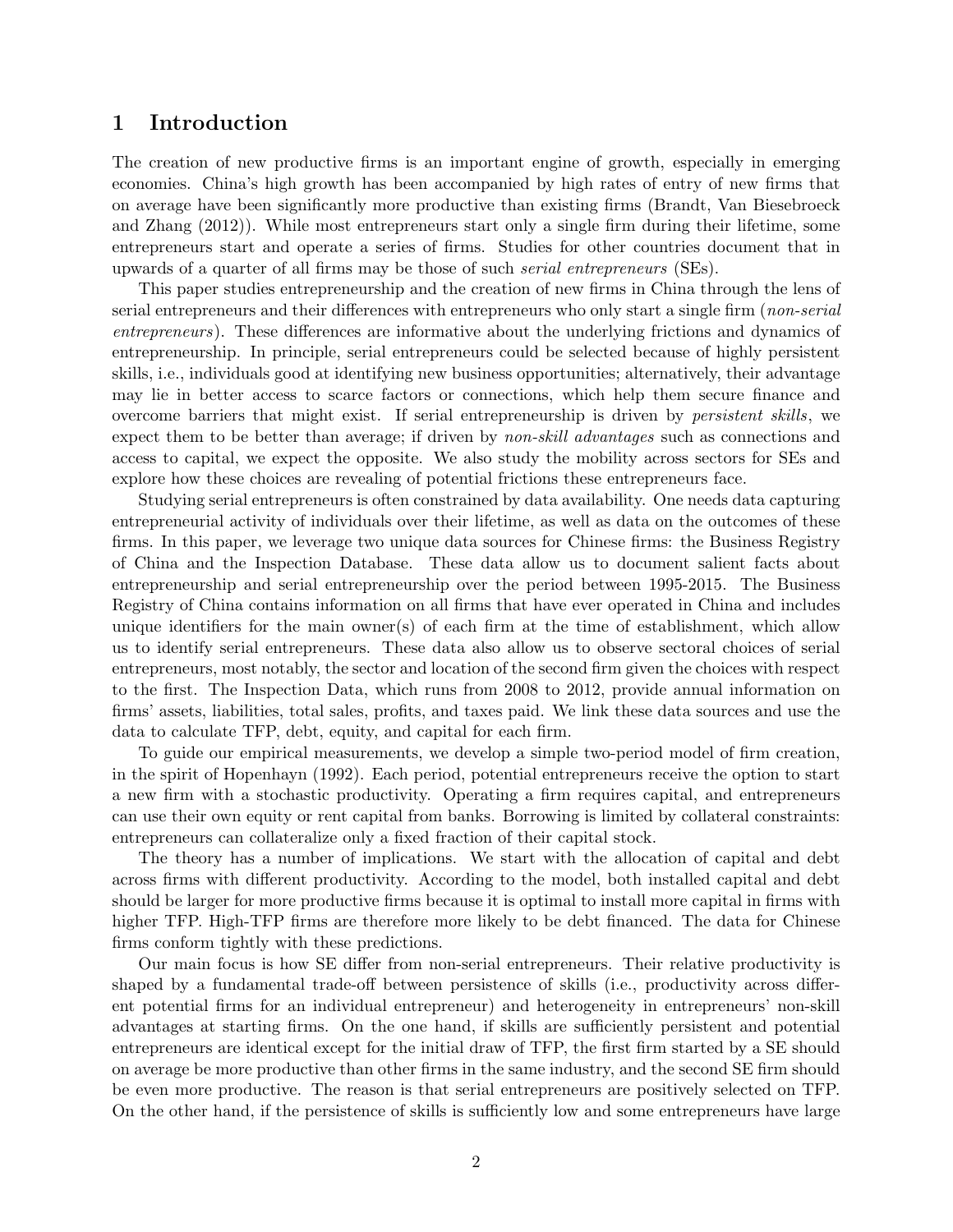non-skill advantages, serial entrepreneurs should have lower TFP than non-serial entrepreneurs, the reason being that serial entrepreneurs are selected on traits other than TFP.

We find that the empirical evidence is in line with the persistent-skills force dominating: the 1st-SE firm is significantly more productive than other firms in their industry. Moreover, the 2nd-SE firm is even more productive. Relative to their peers, the 1st- and 2nd-SE firms are 11% and 18% more productive, respectively. We conclude that the evidence in China points toward entrepreneurs becoming SEs for efficiency reasons – productivity is highly persistent across firms started by the same entrepreneur and better entrepreneurs start more firms.

We also study the extent to which SEs operate multiple firms concurrently or sequentially, i.e., that old firms are closed when new firms are established. Our theory predicts that entrepreneurs who have larger endowments and/or have a more productive first firm are more likely to operate firms concurrently. Moreover, SEs with firms that have relatively similar TFP are also more likely to run them concurrently. Conversely, SEs with a larger gap in TFP between firms – one firm being substantially more productive than the other − are more likely to run these firms sequentially due to a larger opportunity cost of capital. These predictions are borne out in the data. This evidence points to financial frictions as an important feature of entrepreneurship in China, consistent with the view that access to finance has been difficult for private entrepreneurs in China (Brandt and Li (2003); Hsieh and Klenow (2009); Song, Storesletten and Zilibotti (2011); Lardy (2019)).

To study migration across sectors, we extend the model to incorporate a choice of industry for subsequent firms, given the initial industry of the first firm. We consider several motives for the choice of sector for the 2nd SE firm, including (1) learning about own comparative advantage for a particular sector; and (2) diversification of sector-specific risk. The key assumption is that the persistence of TFP draws across firms is larger for firms operating in the same industry than for firms in more distant industries. This captures a form of learning in the spirit of the Jovanovic (1979) learning model: if one is relatively successful (unsuccessful) at operating a firm in a particular sector s, then a future firm started in sector s by the same entrepreneur can also be expected to be relatively successful (unsuccessful). The model predicts that firms started in the same sector by the same entrepreneur should be more productive than firms started in different sectors. To study diversification, we assume that each sector has an industry-specific return to capital. These returns are imperfectly correlated across sectors, which creates a hedging motive for sector choice.

The theoretical predictions for sectoral migration are born out in the data. While the vast majority of serial entrepreneurs start firms in different industries (60% of SE locate their 2nd-SE firm in a different 3-digit industry), the firms that operate in the same industry are substantially more productive than other firms. If the 2nd-SE firm is in a different 1-digit industry, then the TFPs for both 1st- and the 2nd-SE firms are around 67% lower than the case when the 1st- and the 2nd-SE firms are in the same industry. Entrepreneurs's sectoral choices suggest a motive for diversification: sectors with a lower covariance (of return to capital) with the sector of the first firm are chosen more frequently. Moreover, the firms in the sectors with low covariance (with the first sector) have lower TFP on average. Finally, conditional on switching sectors, entrepreneurs are more likely to choose sectors with strong input-output linkages and sectors that share the same downstream and/or upstream links.

Our paper contributes to the small but growing literature that recognizes that entrepreneurship is a "serial" activity, i.e. entrepreneurs establish multiple firms over their lifetimes. A number of studies document that serial entrepreneurship is common in the US and other countries.<sup>1</sup> These

<sup>1</sup>See, for example, Holmes and Schmitz (1990, 1995), Chari, Golosov and Tsyvinsky (2005), and Lafontaine and Shaw (2016) for the US; Westhead and Wright (1998) for the UK; Wagner (2003) for Germany; Hyytinen and Ilmakunnas (2007) for Finland; Amaral, Baptista and Lima (2011) and Rocha, Carneiro and Amorim Varum (2015) for Portugal; Shaw and Sorenson (2019) for Denmark; Carbonara, Tran and Santarelli (2020) for Vietnam.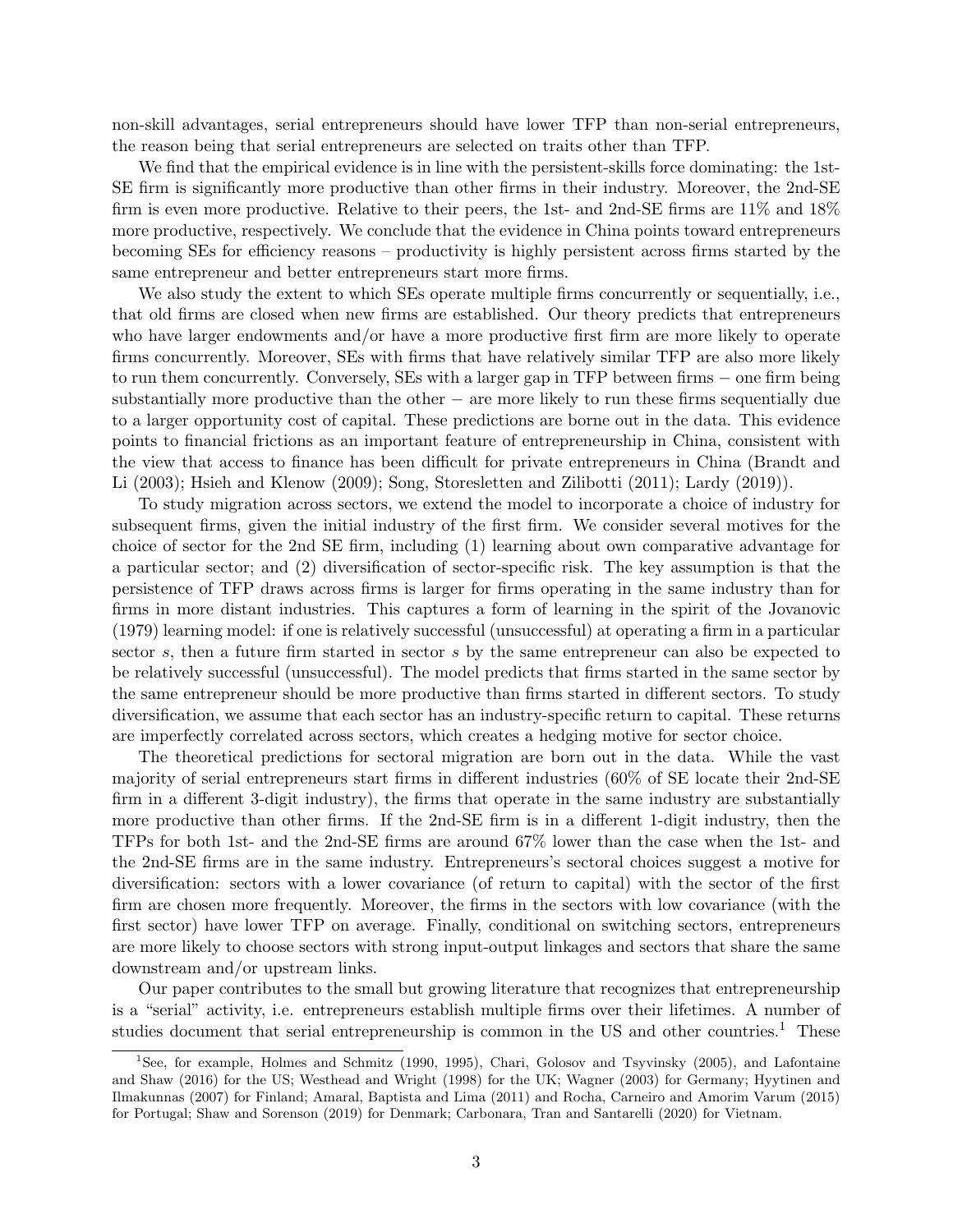and other studies discuss the relative importance of entrepreneurial learning by doing, ability, and luck in understanding serial entrepreneurship.<sup>2</sup> Finally, Feliz, Karmakar and Sedlacek (2021) provides stylized facts on serial entrepreneurs in Portugal and find that they operate larger and more productive firms.

We contribute to the literature on serial entrepreneurship in several ways. First, using the universe of all firms in one country (China) we conduct a comprehensive empirical analysis on serial entrepreneurship and map out the rich empirical facts and patterns related to the firms started by serial entrepreneurs. Second, we develop a theoretical framework that is consistent with the documented facts and use it to highlight the key features needed to understand the emergence of serial entrepreneurs and the performance of the firms they operate. Finally, we highlight the fact that the observed behavior of serial entrepreneurs reflects, and thus sheds light on, the existing underlying frictions in the economy that determine the behavior of all entrepreneurs.

Our paper also contributes to the broader literature on entrepreneurship (e.g., Quadrini (2000) and Cagetti and De Nardi (2006)) and the effect of distortions and misallocations on economic development and growth (see e.g., Restuccia and Rogerson (2008) and Hsieh and Klenow (2009)). In this context, a country's financial system is seen as critical to the nexus between entrepreneurship and growth (King and Levine (1993a,b)). Especially important is the role of liquidity, intermediation, and financial constraints (Evans and Jovanovic (1989)), which may prevent individuals from starting new firms and may lead to a misallocation of resources among currently operating firms (e.g., Erosa (2001), Buera, Kaboski and Shin (2011), Midrigan and Xu (2014), and Moll (2014)). These papers, however, do not analyze serial entrepreneurship.

The rest of the paper is organized as follows. Section 2 describes the datasets used in the paper and provides an introductory discussion of entrepreneurship and serial entrepreneurship in China. Section 3 lays out a stylized model of entrepreneurship and serial entrepreneurship. Section 4 confronts the theoretical predictions with our Chinese data on serial entrepreneurship. Section 5 extends the theoretical and empirical analysis to study the sectoral migration choices of serial entrepreneurs, i.e., the industry where a serial entrepreneur locates the second firm. Section 6 concludes.

### 2 Datasets and a First Look at Serial Entrepreneurs

#### 2.1 Business Registry of China

Our primary data source for analyzing the behaviour of serial entrepreneurs is the Business Registry of China Database which is maintained by the State Administration of Industry and Commerce (SAIC). From now on we will refer to it as the Registry Data.

The Registry Data captures all firms operating in China since 1949. It contains information on the year of establishment, exit date (if applicable), primary 4-digit industry, location, background of its legal representative, registered capital, and investors in the firm and their share.<sup>3</sup> The firm investors are classified into three groups – individuals, enterprises, or the government. For each investor, we know their total paid-in capital and date of investment into the firm. Unique investor identifiers (IDs) allow us to trace out each entrepreneur's investment history.

<sup>2</sup>See, for example, Plehn-Dujowich (2010), Gompers, Kovner, Lerner and Sharfstein (2010), Zhang (2011), Chen (2013), Parker (2013, 2014), Rocha et al. (2015).

<sup>&</sup>lt;sup>3</sup>Registered capital is total capital contributed by all investors in the firm. A small percentage of unincorporated firms such as TVEs do not have registered capital. We retain these firms but drop those incorporated firms with no registered capital information. We also drop firms, comprising 4.5% of the sample, with missing or invalid information on location and industry.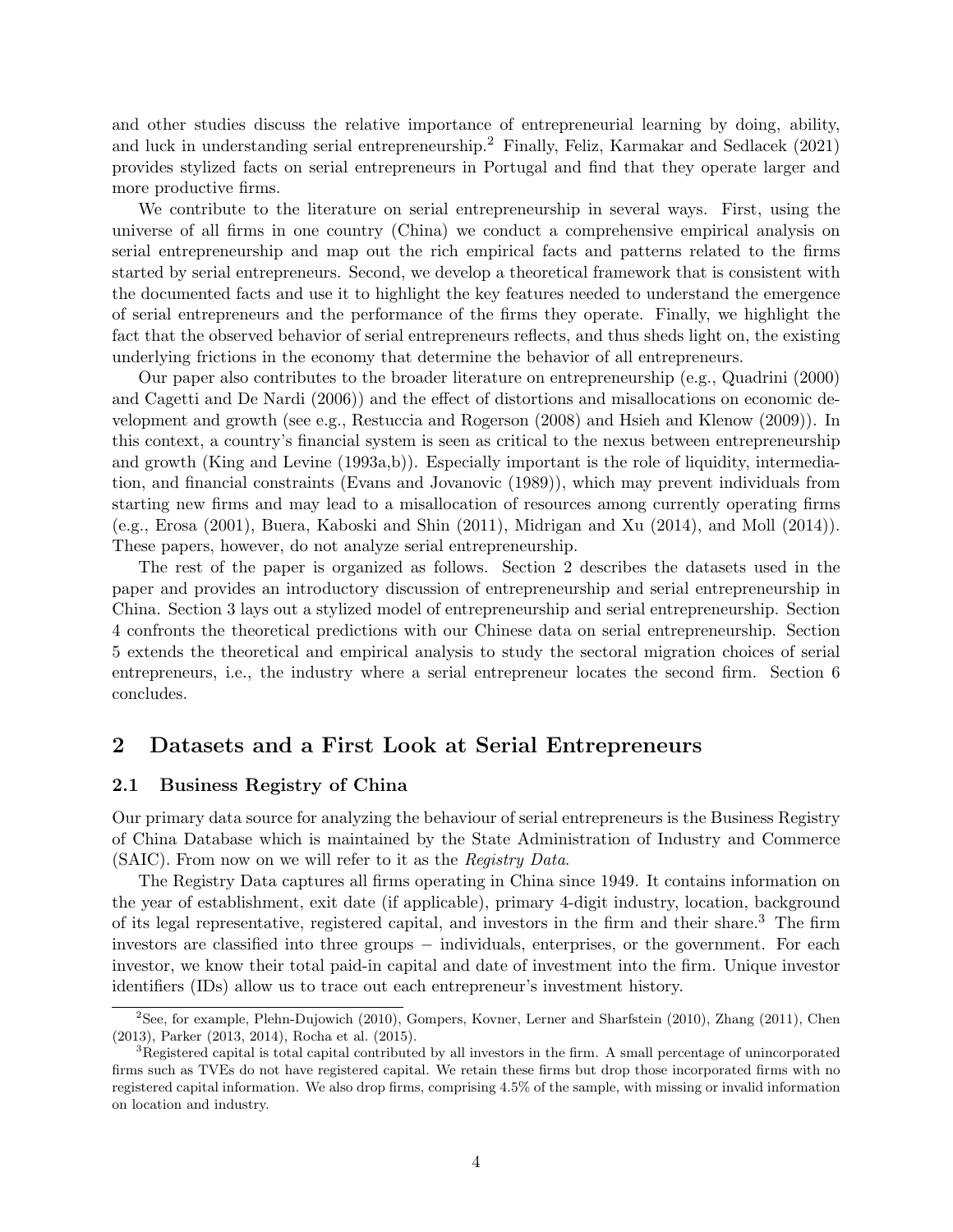We use a snapshot of the data at the end of 2015, supplemented with information collected by SAIC on changes in the registered capital of firms, and report all empirical facts for the post-1995 time period. $4,5$ 

The structure of the dataset. The Registry Data, and thus the information available to us, has the following structure.

- Operating firms in 2015. For all existing firms, as of the end of 2015, the Registry Data provides information on the current ownership of the registered capital in the firm. For each investor in the firm we know the value and their share of registered capital and the year it was acquired.
- Firms that went out of business before 2015. For firms that went out of business in year T, prior to 2015, the Registry Data provides information on the ownership of the registered capital in the firm in year T. For each investor in the firm we know the value and share of their registered capital in year T and the year it was acquired.

As we discuss later in section 2.3, this organization of the dataset allows us to have a very precise view of the ownership structure of the Chinese firms in our baseline sample.

#### 2.2 Inspection Database

The Registry Data provides comprehensive ownership information on all firms ever established in China since 1949. To analyze firm performance, we draw on complementary data collected by SAIC for regulatory purposes that provides annual information on firm's assets, liabilities, total sales, total profit, net profit, and total taxes. We will refer to these data as the *Inspection Data*. Responsibility for collection was delegated to local SAIC offices, and originally was done manually. In 2007, information began to be collected digitally, which contributed to a significant increase in its coverage.<sup>6</sup> The inspection system was abolished in 2014 as part of the reform of the business registry system, and replaced by an annual self-reporting system. For quality reasons, we restrict our use to 2008-2012. The Appendix provides more information on firms in the Inspection Data.

## 2.3 Business Registry of China: Ownership Information

Table 1 provides information on the ownership types of firms in China between 1995 and 2015. In order to classify firms into various ownership categories we identify the largest shareholder in a firm: either an individual, an enterprise, or the government. For a declining fraction of firms − primarily township and village enterprises − shareholder information is not reported. We classify those as Unreported in Table 1.

<sup>4</sup>There are snapshots of the Business Registry for later years, but these data are less accurate. A combination of reform of the Business Registry system in 2014 and evaluation of local government officials based on new firm entry likely contributed to a growing number of shell (fake) companies. Simultaneously, stricter rules regarding firm liquidation that increased these costs likely reduced firm exit. In Table 4 below, the slightly higher (lower) rate of entry (exit) in 2014 and 2015 for non-serial and serial firms may be related to these issues. As explained more fully below, most of our analysis uses data through 2012.

<sup>&</sup>lt;sup>5</sup>SAIC records in a separate database all changes in firm location, registered capital, and ownership in the form of unstructured texts. We successfully extract and use the data on changes in registered capital of firms over time, which shows that approximately 10% of firms updated their initial registered capital. The ownership information is harder to extract because of the more complicated format of the data reported.

 $6B$ etween 2007 and 2008, the number of prefectures that were not reporting declined from 159 to 98, and by 2012 fell to 81, which were concentrated in 7 provinces.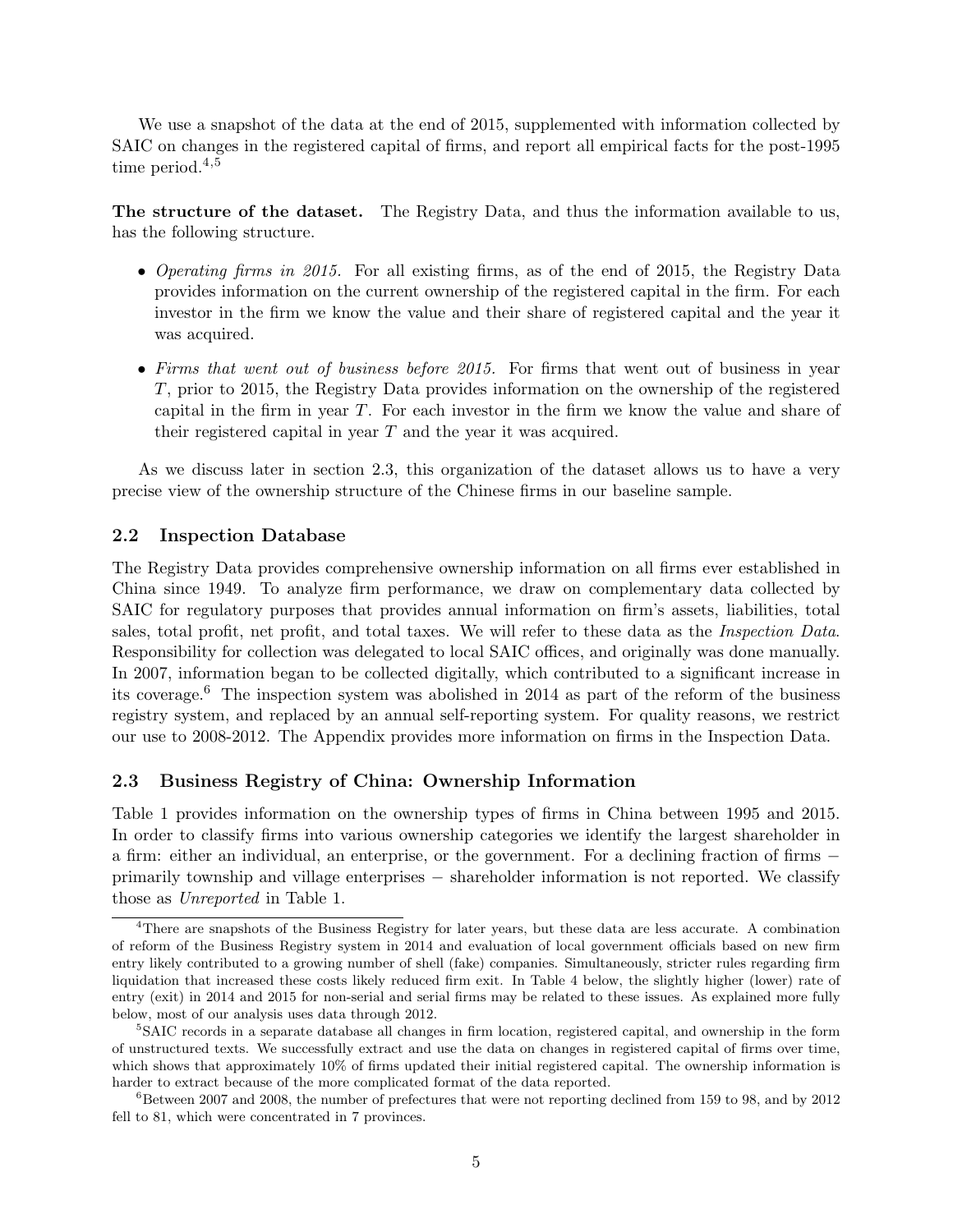|      | Based on largest shareholder |              |           |                               |         |         |            |            |  |  |
|------|------------------------------|--------------|-----------|-------------------------------|---------|---------|------------|------------|--|--|
| Year |                              |              |           | Individual                    |         |         | Enterprise | Unreported |  |  |
|      | Total                        | Unregistered | Single    | No citizenship ID<br>Multiple |         | Single  | Multiple   |            |  |  |
|      | (1)                          | (2)          | (3)       | (4)                           | (5)     | (6)     | (7)        | (8)        |  |  |
| 1995 | 1,430,103                    | 696,360      | 167,405   | 282,714                       | 23,409  | 185,971 | 74,244     | 1,308,997  |  |  |
| 1996 | 1,643,682                    | 744,208      | 190,893   | 388,025                       | 30,089  | 196,750 | 93,717     | 1,316,905  |  |  |
| 1997 | 1,871,490                    | 782,314      | 218,856   | 515,180                       | 36,410  | 205,797 | 112,933    | 1,258,499  |  |  |
| 1998 | 2,140,039                    | 796,678      | 258,381   | 695,444                       | 44,544  | 211,512 | 133,480    | 1,116,969  |  |  |
| 1999 | 2,391,549                    | 792,066      | 298,586   | 884,976                       | 50,206  | 215,840 | 149,875    | 976,950    |  |  |
| 2000 | 2,695,474                    | 777,957      | 349,285   | 1,126,996                     | 58,210  | 215,650 | 167,376    | 814,285    |  |  |
| 2001 | 3,035,907                    | 749,190      | 413,114   | 1,411,723                     | 69,150  | 210,493 | 182,237    | 662,684    |  |  |
| 2002 | 3,471,415                    | 732,381      | 502,352   | 1,750,830                     | 81,662  | 206,339 | 197,851    | 551,899    |  |  |
| 2003 | 4,009,790                    | 706,995      | 603,567   | 2,184,454                     | 95,541  | 201,932 | 217,301    | 462,327    |  |  |
| 2004 | 4,618,975                    | 678,845      | 728,560   | 2,667,475                     | 112,286 | 197,961 | 233,848    | 387,707    |  |  |
| 2005 | 5,227,288                    | 652,670      | 848,383   | 3,149,658                     | 127,626 | 198,133 | 250,818    | 328,340    |  |  |
| 2006 | 5,823,894                    | 627,669      | 1,025,673 | 3,557,152                     | 142,378 | 205,643 | 265,379    | 285,420    |  |  |
| 2007 | 6,250,449                    | 595,254      | 1,173,769 | 3,840,937                     | 151,779 | 213,192 | 275,518    | 240,008    |  |  |
| 2008 | 6.694,951                    | 566,598      | 1,323,365 | 4,142,290                     | 158,127 | 221,270 | 283,301    | 214,270    |  |  |
| 2009 | 7,392,919                    | 553,404      | 1,515,931 | 4,619,457                     | 172,394 | 233,686 | 298,047    | 196,156    |  |  |
| 2010 | 8,344,938                    | 545,334      | 1,763,082 | 5,267,974                     | 193,274 | 252,365 | 322,909    | 180,745    |  |  |
| 2011 | 9,449,050                    | 548,094      | 2,056,461 | 6,002,784                     | 216,729 | 273,391 | 351,591    | 165,736    |  |  |
| 2012 | 10,433,087                   | 546,815      | 2,341,327 | 6,636,122                     | 237,491 | 293,355 | 377,977    | 149,325    |  |  |
| 2013 | 11,993,517                   | 578,233      | 2,875,091 | 7,528,168                     | 278,799 | 320,477 | 412,749    | 142,201    |  |  |
| 2014 | 14,664,539                   | 619,902      | 3,847,231 | 8,899,364                     | 454,639 | 369,777 | 473,626    | 138,690    |  |  |
| 2015 | 17,823,017                   | 757,257      | 5,143,272 | 10,353,350                    | 585,905 | 431,477 | 551,756    | 133,561    |  |  |
|      |                              |              |           |                               |         |         |            |            |  |  |

Table 1: Firms in China, by Ownership Type, Registry Data, 1995-2015.

Notes: Authors' calculations from the Registry Data. Ownership type is identified based on the largest shareholder in a firm: either an individual, an enterprise, or the government.

Firms for which the largest investor is not registered are classified as Unregistered. In most of these cases, the largest investor is a government entity such as the State-owned Assets Supervision and Administration Commission (SASAC), or an unincorporated enterprise, i.e. an enterprise that had not been formally incorporated as part of China's Corporate Law in 2004, which include collectively- and state-owned enterprises.

Firms for which an individual is the largest investor are classified as Individual. We further disaggregate the *Individual* firms into three groups: (i) Single, if there is only one investor, (ii) Multiple, if there are multiple investors, and (iii) firms for which there is no information on the ID of the largest individual shareholder. Firms for which an enterprise is the largest investor are classified as an Enterprise. These are also divided into two groups based on whether the enterprise is the only investor in the firm or not.

As Table 1 illustrates, China has experienced a significant rise in the number of firms operating in the economy  $-$  from 2.7 million (columns (1) plus (8)) in 1995 to 17.9 million in 2015. Most of this increase is driven by a dramatic increase in firms with individual investors: either single or multiple. Even though these *Individual* firms are smaller than the *Enterprise* and the *Unregistered* firms, based on their average registered capital as reported in Table 2, the rapid increase in their numbers makes them the main engine of growth in China over this period.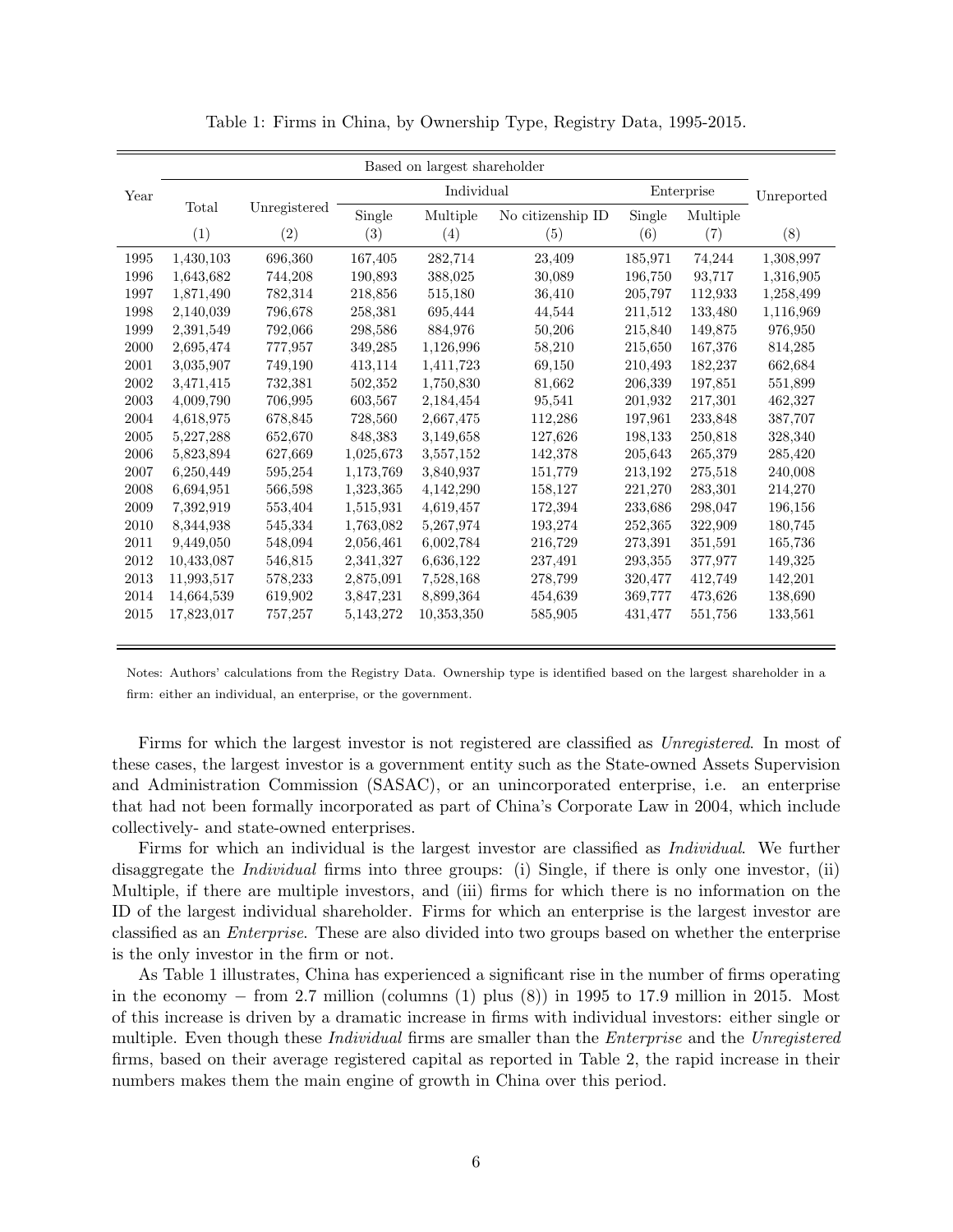|      |       |              |        | Individual |        | Enterprise |
|------|-------|--------------|--------|------------|--------|------------|
| Year | Total | Unregistered | Single | Multiple   | Single | Multiple   |
| 1995 | 7.28  | 8.40         | 1.74   | 2.69       | 9.45   | 22.35      |
| 1996 | 7.00  | 8.41         | 1.70   | 2.60       | 9.59   | 20.60      |
| 1997 | 6.76  | 8.45         | 1.71   | 2.52       | 10.02  | 19.29      |
| 1998 | 6.48  | 8.68         | 1.70   | 2.39       | 10.50  | 18.53      |
| 1999 | 6.52  | 9.51         | 1.70   | 2.30       | 12.13  | 18.23      |
| 2000 | 6.47  | 10.24        | 1.69   | 2.24       | 14.34  | 18.46      |
| 2001 | 6.37  | 11.07        | 1.70   | 2.22       | 16.47  | 19.38      |
| 2002 | 6.20  | 11.96        | 1.62   | 2.17       | 18.82  | 20.20      |
| 2003 | 6.29  | 13.43        | 1.65   | 2.18       | 25.26  | 21.13      |
| 2004 | 6.14  | 14.84        | 1.67   | 2.18       | 27.68  | 23.33      |
| 2005 | 6.03  | 16.53        | 1.68   | 2.21       | 29.31  | 24.52      |
| 2006 | 6.00  | 18.39        | 1.68   | 2.27       | 30.37  | 25.95      |
| 2007 | 6.52  | 23.36        | 1.74   | 2.42       | 32.54  | 29.21      |
| 2008 | 6.74  | 26.41        | 1.79   | 2.53       | 34.35  | 31.98      |
| 2009 | 6.91  | 28.99        | 1.84   | 2.70       | 36.59  | 35.30      |
| 2010 | 7.13  | 31.78        | 1.93   | 2.93       | 39.10  | 39.02      |
| 2011 | 7.32  | 34.20        | 1.96   | 3.18       | 41.23  | 43.01      |
| 2012 | 7.53  | 36.96        | 2.01   | 3.34       | 43.63  | 46.69      |
| 2013 | 7.62  | 39.58        | 1.95   | 3.51       | 44.78  | 50.63      |
| 2014 | 7.83  | 40.66        | 2.24   | 4.09       | 45.65  | 54.20      |
| 2015 | 7.71  | 35.94        | 2.44   | 4.40       | 43.63  | 55.29      |

Table 2: Average Registered Capital, in Millions of Yuans, by Ownership Type, Registry Data, 1995-2015.

Notes: Authors' calculations from the Registry Data.

Universe of firms in the analysis. The analysis in this paper is focused on firms for which the largest shareholder is an individual: either single or multiple, as classified in columns (3) and (4) in Table 1. The share of these firms, excluding the Unreported firms in column (8), increases from 31% of all firms in 1995 to 87% in 2015. By 2015, as reported in Appendix Table A-3 which also excludes the Unreported firms, these firms held 42.3% of all the registered capital in the economy, up from 10.1% in 1995.

Since we have a "snapshot" of the Registry data at the end of 2015, the organization of the dataset implies that we cannot reconstruct the entire ownership history of each firm since its establishment. If we had access to earlier "snapshots" of the dataset, then that would be feasible. However, this is not a serious drawback for the analysis of our baseline sample of *Individual* firms, either single or multiple. For more than 80% of all *Individual* firms, either operating or out of business in 2015, the individual that currently owns the firm or owned it when it went out of business is also the individual that established it. We are able to infer this from the data since in those cases the year in which the firm was established is identical to the year in which the individual acquired the registered capital in the firm.

Entrepreneur. Based on the universe of firms in our analysis, an entrepreneur will be defined as an individual investor with the largest share in a firm at the time of the firm's establishment or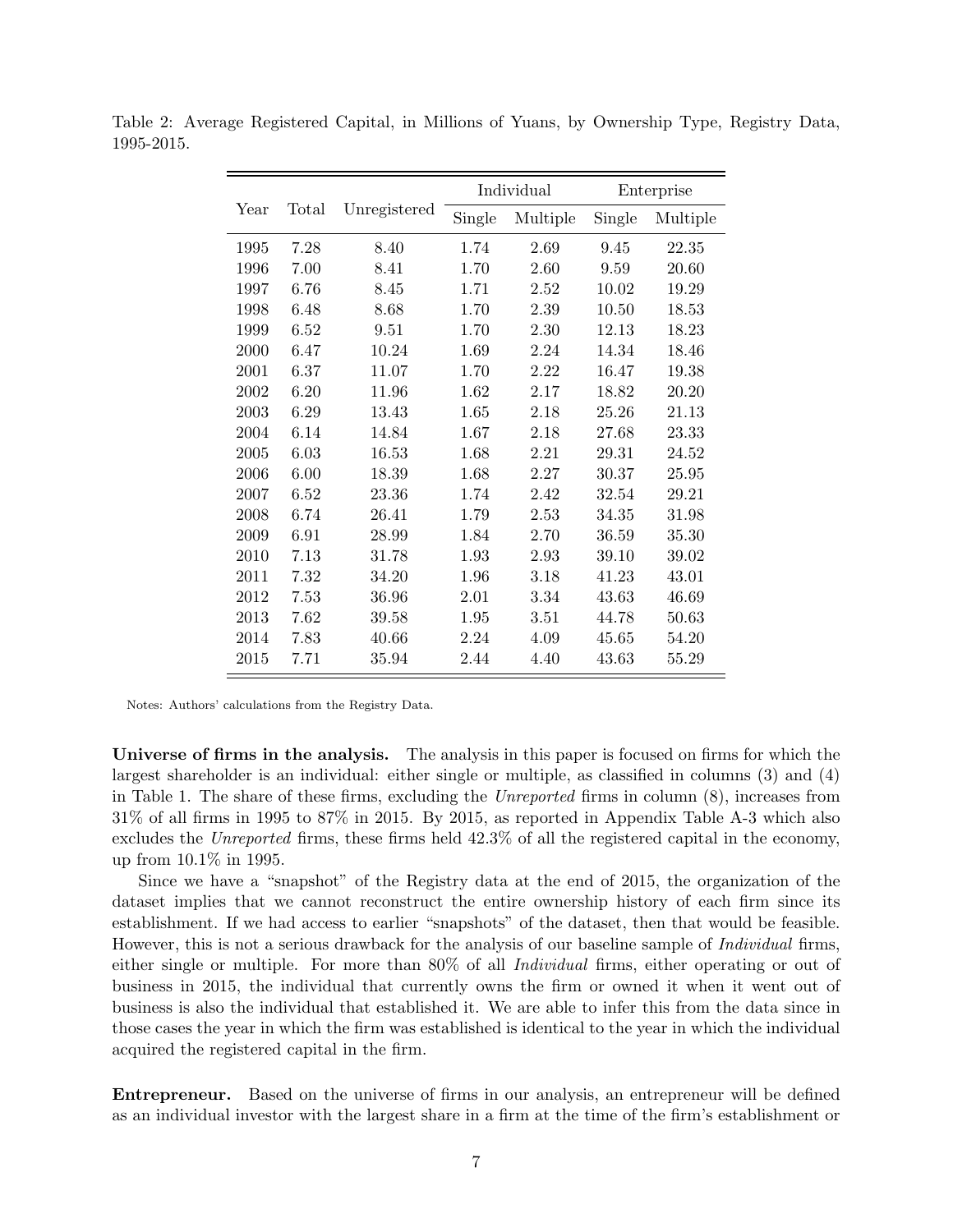acquired later.

### 2.4 Serial Entrepreneurs in the Business Registry of China

We now provide our definition of a serial entrepreneur, describe how we identify firms that belong to serial entrepreneurs, and discuss several preliminary findings regarding serial entrepreneur firms.

Serial entrepreneur. We define a serial entrepreneur as an investor that is or has been defined as the "Entrepreneur" for more than one firm. In other words, a serial entrepreneur is an individual that is the largest shareholder, not necessarily concurrently, in at least two firms.

Identifying a serial entrepreneur (SE) firm. We look at the period up through 2015 in order to identify an individual as a serial entrepreneur. Any entrepreneur that established two or more firms by 2015 is classified as serial. Then, using each firm's establishment date, we classify each serial entrepreneurs' firms as first (1st-SE), second (2nd-SE), and so forth. All other firms are classified as firms belonging to individuals that are not serial entrepreneurs, or Non-SE firms. In the following analysis, we use  $1st$ -SE to represent the first firm of SE and  $2nd$ -SE to denote second and following firms of SE.<sup>7</sup>

SE firms over time. Table 3 highlights the changing role of SE firms over time in our data. By construction, we likely underestimate the number and role of SE firms in later years as the window for new entrepreneurs to start 2nd firms narrows. As shown in column (2), the fraction of SE firms increased from 30.6% in 1995 to 33.9% in 2005 before falling to 28.2% in 2015. We observe similar behavior with respect to registered capital of SE firms which increased from 42.6% in 1995 to a high of 50.0% in 2011 before falling to 46.9% in 2015. Over the entire period, the average registered capital in SE firms is about two times larger than in Non-SE firms and has increased over time.

The changing role over time of SE firms, in terms of their number, can be a product of differences in either entry or exit patterns, which we report separately by type of firm in Table 4.<sup>8</sup> Entry rates for 1st-SE firms lag those for Non-SE firms for most years, but this is more than offset by the higher entry rate for 2nd SE firms. Exit rates for SE and Non-SE firms are fairly similar for both groups and rise up through 2007 before falling afterwards. In summary, the growing role of SE firms over time documented in Table 3 is due to the higher entry rates of 2nd SEs and larger registered capital of SEs.

Finally, we document that in the majority of cases new SE firms are started while the previously established SE firm is still operating. Column (1) in Table 5 lists firms, for each entrepreneur, based on the date of establishment. Column (2) in Table 5, reports only the newly established firms for which the previously established firm is still operating: e.g., 2nd-SE firm while the 1st-SE firm is still operating, or 3rd-SE firm while the 2nd-SE firm or 1st-SE is still operating. Clearly, most of the new firms are run concurrently with the previously established firms: in total, 86.2% of the serial entrepreneurs establish their second firm and following firms concurrently with their previous firm.

<sup>7</sup>Following Lafontaine and Shaw (2016), we drop entrepreneurs who established more than twenty firms to exclude the opening of large chain stores in our analysis. This restriction eliminates only 542 entrepreneurs with a total of 188,266 firms, which is very small compared to the remaining 17,085,823 entrepreneurs with 20,608,549 firms

 $8B$ ecause of a reform in the registry system, entry (exit) rates in 2014 and 2015 are not comparable with estimates for earlier years, and likely over (under) estimate true rates.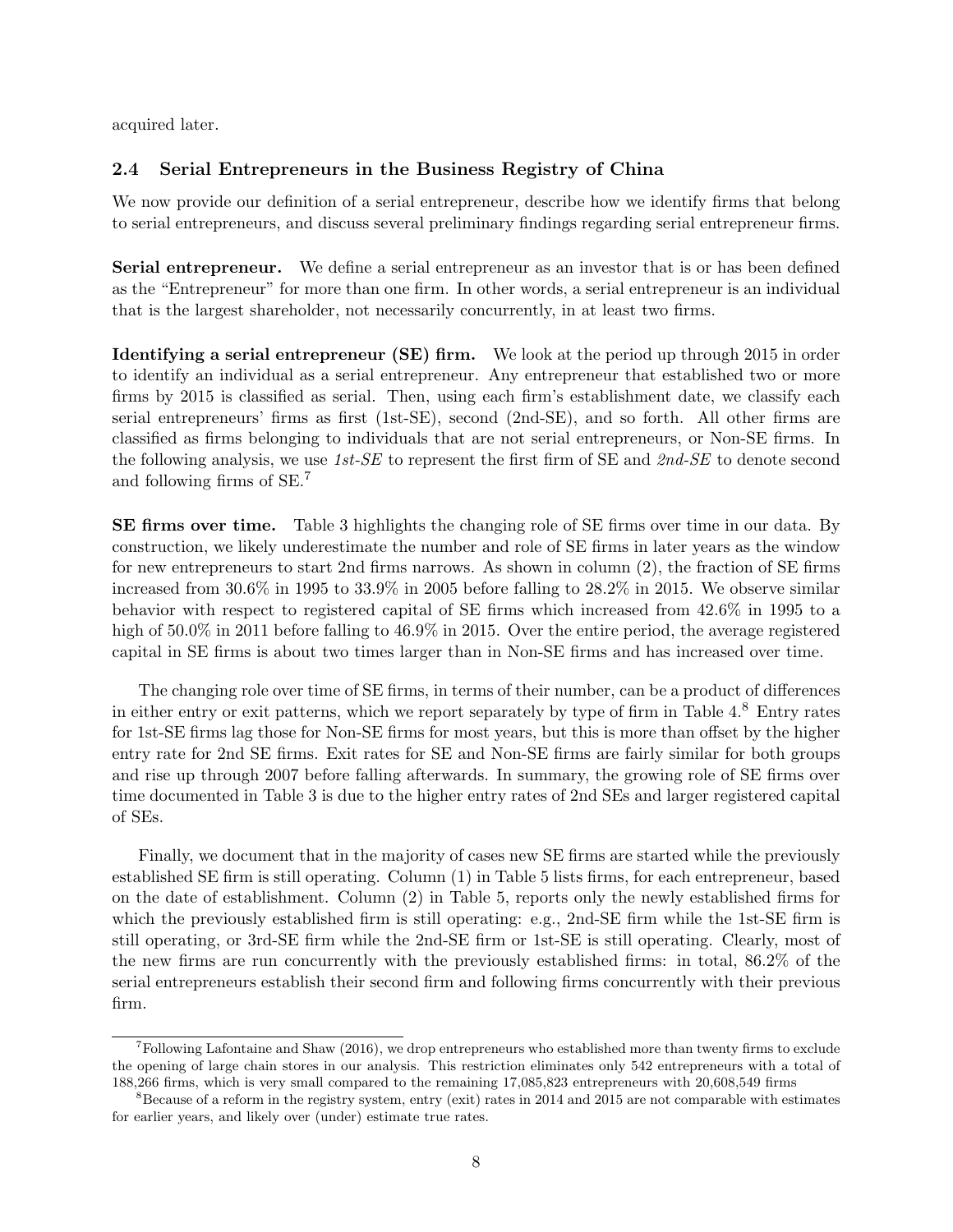| Year | Number of firms |           | $(in$ trill. $)$ | Total registered capital | Mean registered capital<br>$(in \text{ mill.})$ |          |  |
|------|-----------------|-----------|------------------|--------------------------|-------------------------------------------------|----------|--|
|      | Number          | SE $(\%)$ | Capital          | SE $(\%)$                | SЕ                                              | $Non-SE$ |  |
|      | (1)             | (2)       | (3)              | (4)                      | (5)                                             | (6)      |  |
| 1995 | 353,319         | 30.61     | 0.82             | 42.58                    | 3.22                                            | 1.91     |  |
| 1996 | 476,077         | 31.08     | 1.07             | 44.25                    | 3.19                                            | 1.81     |  |
| 1997 | 625,160         | 31.58     | 1.38             | 43.98                    | 3.07                                            | 1.80     |  |
| 1998 | 839,072         | 32.11     | 1.77             | 44.71                    | 2.94                                            | 1.72     |  |
| 1999 | 1,065,698       | 32.65     | 2.19             | 45.11                    | 2.84                                            | 1.67     |  |
| 2000 | 1,360,283       | 33.14     | 2.74             | 46.39                    | 2.82                                            | 1.61     |  |
| 2001 | 1,714,500       | 33.54     | 3.42             | 46.54                    | 2.77                                            | 1.61     |  |
| 2002 | 2,144,883       | 33.71     | 4.18             | 46.92                    | 2.72                                            | 1.56     |  |
| 2003 | 2,681,983       | 33.90     | 5.27             | 47.35                    | 2.75                                            | 1.57     |  |
| 2004 | 3,299,761       | 33.91     | 6.51             | 47.66                    | 2.77                                            | 1.56     |  |
| 2005 | 3,906,842       | 33.93     | 7.83             | 47.68                    | 2.82                                            | 1.59     |  |
| 2006 | 4,499,496       | 33.73     | 9.21             | 47.69                    | 2.90                                            | 1.62     |  |
| 2007 | 4,938,521       | 33.64     | 10.70            | 48.06                    | 3.09                                            | 1.70     |  |
| 2008 | 5,395,817       | 33.51     | 12.19            | 48.44                    | 3.27                                            | 1.75     |  |
| 2009 | 6,072,664       | 33.29     | 14.55            | 49.03                    | 3.53                                            | 1.83     |  |
| 2010 | 6,971,506       | 32.90     | 18.09            | 49.48                    | 3.90                                            | 1.95     |  |
| 2011 | 8,003,341       | 32.27     | 22.29            | 49.99                    | 4.31                                            | 2.06     |  |
| 2012 | 8,922,821       | 31.67     | 25.98            | 49.71                    | 4.57                                            | 2.14     |  |
| 2013 | 10,347,113      | 30.58     | 31.05            | 49.32                    | 4.84                                            | 2.19     |  |
| 2014 | 12,684,705      | 29.46     | 43.84            | 48.31                    | 5.67                                            | 2.53     |  |
| 2015 | 15,351,831      | 28.21     | 60.22            | 46.94                    | 6.53                                            | 2.90     |  |

Table 3: Serial Entrepreneur Firms, Registry Data, 1995-2015.

Notes: Authors' calculations from the Registry Data. SE stands for Serial Entrepreneur firms. Capital is calculated based on the registered capital in a firm.

# 3 A Model of Entrepreneurship

We now lay out a model of entrepreneurship. Before studying the decision to become a serial entrepreneur, Section 3.1 analyzes the decision to start a firm, i.e. to become an entrepreneur in a static setting. In Section 3.2 we interpret this as the first period of a dynamic model, where we study serial entrepreneurship. Capital market frictions play a prominent role in China ((Hsieh and Klenow (2009); Song et al. (2011)), and in such an environment both endowments (equity) and entrepreneurial ability matter for the decision to start a firm. The static model will allow us to derive theoretical predictions about the relationship between total factor productivity (TFP), assets, debt and equity.

#### 3.1 First Period: TFP, Capital, and Debt in a Static Model

Consider an economy populated by a fixed set of (potential) entrepreneurs who may choose to operate firms. Firms produce a homogenous good with decreasing returns to scale. The production function is Cobb-Douglas,

$$
y_i = z_i^{1-\eta} \left( k_i^{1-\alpha} n_i^{\alpha} \right)^{\eta} , \qquad (1)
$$

where  $y_i$  is the firm's value added,  $k_i$  is the firm's capital stock,  $n_i$  is the firm's employment,  $z_i$  is the firm's total factor productivity,  $\eta \in (0,1)$ , and  $\alpha \in (0,1)$ . There is a fixed cost  $\nu$  for operating the firm.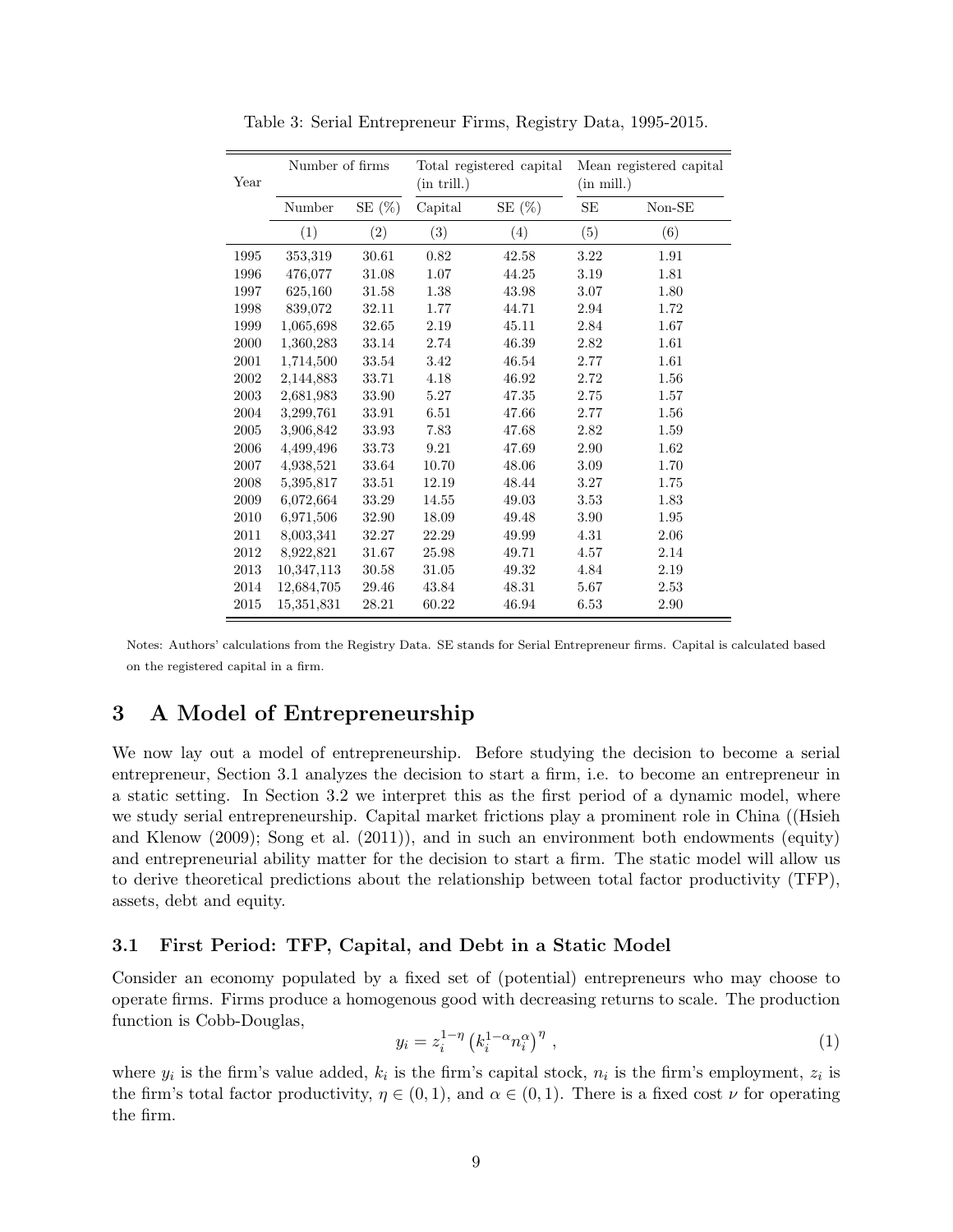Table 4: Entry and Exit of Firms, by Serial Entrepreneur Status, Registry Data, 1995-2015.

|      |            |           | $Non-SE$ |               |              |           |         | $1st-SE$ |               |              |           |         | $2nd-SE$ |               |              |
|------|------------|-----------|----------|---------------|--------------|-----------|---------|----------|---------------|--------------|-----------|---------|----------|---------------|--------------|
| Year | Survival   | New       | Exit     | Entry<br>rate | Exit<br>rate | Survival  | New     | Exit     | Entry<br>rate | Exit<br>rate | Survival  | New     | Exit     | Entry<br>rate | Exit<br>rate |
|      |            |           |          | $(\%)$        | (%           |           |         |          | (%            | $(\%)$       |           |         |          | $(\%)$        | $(\%)$       |
| 1995 | 245,184    | 75,026    | 1,368    | 43.74         | 0.80         | 94,771    | 30,082  | 361      | 46.24         | 0.55         | 13,364    | 4,083   | 45       | 43.78         | 0.48         |
| 1996 | 328,122    | 86,795    | 3,857    | 35.40         | 1.57         | 129,162   | 35,493  | 1,102    | 37.45         | 1.16         | 18,793    | 5,656   | 227      | 42.32         | 1.70         |
| 1997 | 427,721    | 107,528   | 7.929    | 32.77         | 2.42         | 170,545   | 43,664  | 2,281    | 33.81         | 1.77         | 26,894    | 8,538   | 437      | 45.43         | 2.33         |
| 1998 | 569.607    | 155.760   | 13.874   | 36.42         | 3.24         | 229.270   | 62,946  | 4,221    | 36.91         | 2.48         | 40,195    | 14,167  | 866      | 52.68         | 3.22         |
| 1999 | 717,729    | 175,139   | 27,017   | 30.75         | 4.74         | 290.023   | 69,929  | 9,176    | 30.50         | 4.00         | 57,946    | 19,737  | 1,986    | 49.10         | 4.94         |
| 2000 | 909,536    | 227,523   | 35,716   | 31.70         | 4.98         | 366,075   | 87,945  | 11,893   | 30.32         | 4.10         | 84,672    | 29,718  | 2,992    | 51.29         | 5.16         |
| 2001 | 1,139,399  | 283,334   | 53,471   | 31.15         | 5.88         | 453,020   | 104,514 | 17,569   | 28.55         | 4.80         | 122,081   | 42,932  | 5,523    | 50.70         | 6.52         |
| 2002 | 1,421,780  | 350,911   | 68,530   | 30.80         | 6.01         | 548.311   | 120,301 | 25,010   | 26.56         | 5.52         | 174,792   | 60.755  | 8,044    | 49.77         | 6.59         |
| 2003 | 1,772,821  | 442,237   | 91,196   | 31.10         | 6.41         | 657,844   | 144,159 | 34,626   | 26.29         | 6.32         | 251,318   | 88,057  | 11,531   | 50.38         | 6.60         |
| 2004 | 2,180,848  | 525,563   | 117,536  | 29.65         | 6.63         | 776,224   | 160,930 | 42,550   | 24.46         | 6.47         | 342,689   | 108,407 | 17,036   | 43.14         | 6.78         |
| 2005 | 2,581,179  | 544,575   | 144,244  | 24.97         | 6.61         | 879.714   | 154.377 | 50,887   | 19.89         | 6.56         | 445,949   | 126.796 | 23,536   | 37.00         | 6.87         |
| 2006 | 2,981,665  | 580,523   | 180.037  | 22.49         | 6.97         | 965.436   | 145.174 | 59.452   | 16.50         | 6.76         | 552,395   | 138.356 | 31,910   | 31.03         | 7.16         |
| 2007 | 3,277,086  | 564,395   | 268,974  | 18.93         | 9.02         | 1,017,901 | 134,546 | 82,081   | 13.94         | 8.50         | 643,534   | 139,312 | 48,173   | 25.22         | 8.72         |
| 2008 | 3.587,587  | 577,054   | 266,553  | 17.61         | 8.13         | 1,071,828 | 132,180 | 78,253   | 12.99         | 7.69         | 736,402   | 144,553 | 51,685   | 22.46         | 8.03         |
| 2009 | 4,051,297  | 728,279   | 264.569  | 20.30         | 7.37         | 1.150.743 | 153.948 | 75,033   | 14.36         | 7.00         | 870.624   | 188.445 | 54,223   | 25.59         | 7.36         |
| 2010 | 4,677,688  | 898,131   | 271.740  | 22.17         | 6.71         | 1,239,215 | 161,397 | 72,925   | 14.03         | 6.34         | 1,054,603 | 241.401 | 57,422   | 27.73         | 6.60         |
| 2011 | 5,420,688  | 1,053,245 | 310,245  | 22.52         | 6.63         | 1,319,033 | 158,017 | 78,199   | 12.75         | 6.31         | 1,263,620 | 276,005 | 66,988   | 26.17         | 6.35         |
| 2012 | 6.097.177  | 1,051,010 | 374.521  | 19.39         | 6.91         | 1.366.441 | 133,261 | 85,853   | 10.10         | 6.51         | 1,459,203 | 278.569 | 82,986   | 22.05         | 6.57         |
| 2013 | 7,182,716  | 1,437,989 | 352,450  | 23.58         | 5.78         | 1,431,581 | 142,323 | 77,183   | 10.42         | 5.65         | 1,732,816 | 359,868 | 86,255   | 24.66         | 5.91         |
| 2014 | 8,947,389  | 2,046,414 | 281,741  | 28.49         | 3.92         | 1,515,725 | 141,247 | 57,103   | 9.87          | 3.99         | 2,221,591 | 557,685 | 68,910   | 32.18         | 3.98         |
| 2015 | 11.021.518 | 2.375.714 | 301.585  | 26.55         | 3.37         | 1.536.162 | 72,372  | 51,935   | 4.77          | 3.43         | 2,794,151 | 650,190 | 77.630   | 29.27         | 3.49         |

Notes: Authors' calculations from the Registry Data. Survival measures the number of firms in a given year while New and Exit denote the number of new and exiting firms in a given year, respectively.

| Type             | Number of<br>Firms<br>(1) | Number of Firms of Entrepreneurs<br>with Prior Firm Still Operating<br>$\left( 2\right)$ | Concurrent<br>Ratio (in $\%$ )<br>$\left( 3\right)$ |
|------------------|---------------------------|------------------------------------------------------------------------------------------|-----------------------------------------------------|
| Non-SE           | 14,428,235                |                                                                                          |                                                     |
| $1st-SE$         | 2,417,998                 |                                                                                          |                                                     |
| $2nd-SE$         | 2,477,153                 | 2,044,358                                                                                | 82.5%                                               |
| $3rd-SE$         | 636,878                   | 594,934                                                                                  | 93.4%                                               |
| $4th$ -SE        | 218,323                   | 211,460                                                                                  | 96.9%                                               |
| $5th$ -SE        | 89,340                    | 87,691                                                                                   | 98.2%                                               |
| $6th$ -SE+       | 91,447                    | 90,674                                                                                   | 99.2%                                               |
| Total $2nd$ -SE+ | 3,513,141                 | 3,029,117                                                                                | 86.2%                                               |

Table 5: Firms Run Concurrently by Serial Entrepreneurs, Registry Data, 1995-2015.

Notes: Authors' calculations from the Registry Data. Concurrently run firms are those that are established while the previous firm is still operating.

Firms hire labor at a constant wage rate w. Entrepreneurs finance capital  $k = e + b$  through equity  $e$  and debt  $b$ . Banks offer loans at rate  $R$  but are not willing to lend more than a share  $1 - 1/\lambda \in [0, 1)$  of installed capital, where  $\lambda \geq 1$ . This limits the installed capital stock to  $k \leq \lambda e$ . One can also deposit equity in banks at the same rate R.

The entrepreneur starts with equity  $e \geq 0$  and an opportunity to operate (or start) one firm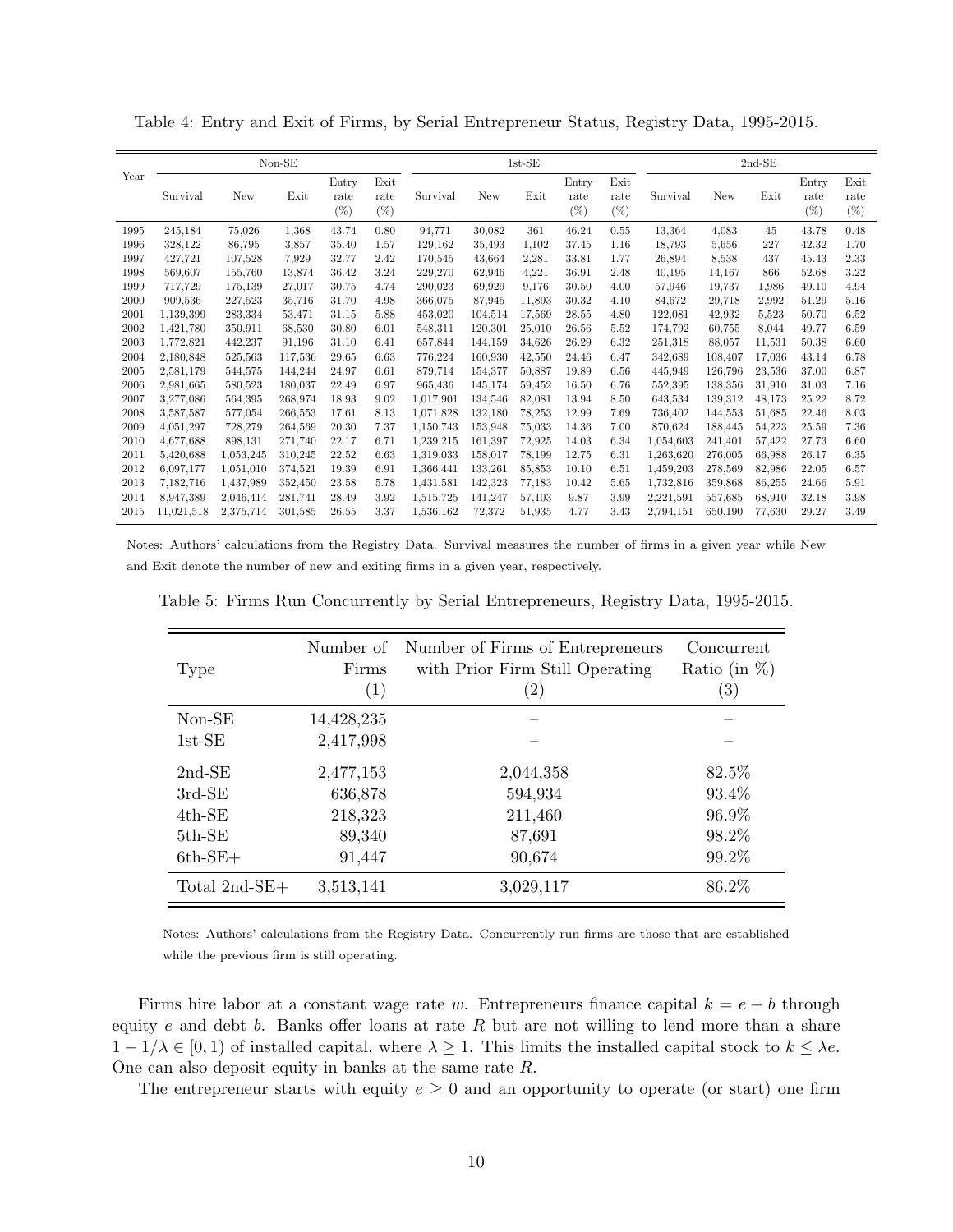with potential TFP z. Conditional on having chosen to operate, the firm's objective is given by

$$
\Pi = \max_{k,n,b} \{y - wn - Rb\}
$$
  
subject to  

$$
b \le (\lambda - 1)e, \qquad k = e + b \ge 0.
$$

A constrained entrepreneur will always invest all his/her equity in the firm. For simplicity we abstract from depreciation on capital. The problem can be separated into two different cases: (1) unconstrained and (2) constrained, i.e.,  $b = (\lambda - 1)e$ . Thus, an entrepreneur is either constrained, choosing  $k = \lambda e$  and  $n = \arg \max_{n} \left\{ z^{1-\eta} \left( (\lambda e)^{1-\alpha} n^{\alpha} \right)^{\eta} - w n \right\}$ , or unconstrained and choosing  $(k, n) = \arg \max_{k,n} \{y - w_n - Rk\}.$  We summarize the optimal allocation in the following proposition.

**Proposition 1.** Consider an entrepreneur with equity e and an option to operate one firm with TFP z. The entrepreneur will operate the firm if and only if TFP is sufficiently large,  $z \geq z^*(e)$ , where the entry threshold is given by

$$
z^*(e) = \begin{cases} \left(\frac{\nu + R\lambda e}{1 - \alpha \eta}\right)^{\frac{1 - \alpha \eta}{1 - \eta}} (\lambda e)^{-\frac{(1 - \alpha)\eta}{1 - \eta}} \left(\frac{w}{\alpha \eta}\right)^{\frac{\alpha \eta}{1 - \eta}} & e < zk^*/\lambda \\ z^* & e \geq zk^*/\lambda \end{cases}, \tag{2}
$$

where

$$
k^* \equiv \left(\frac{(1-\alpha)\,\eta}{R}\right)^{\frac{1-\alpha\eta}{1-\eta}} \left(\frac{\alpha\eta}{w}\right)^{\frac{\alpha\eta}{1-\eta}}
$$
  

$$
z^* \equiv \frac{\eta}{1-\eta} \frac{1-\alpha}{R} \frac{\nu}{k^*}.
$$

Moreover, for operating firms the optimal installed capital and debt of the firm are given by the functions

$$
K^*(z, e) = \begin{cases} \lambda e & \text{if } \lambda e < z k^* \\ z k^* & \text{if } \lambda e \ge z k^* / \lambda \end{cases} \tag{3}
$$
\n
$$
B^*(z, e) = \begin{cases} (\lambda - 1) e & \text{if } \lambda e < z k^* \\ z k^* - e & \text{if } \lambda e \ge z k^* \end{cases}.
$$

*Proof.* The proof is in the appendix.

Figure 1 illustrates how the combination of  $e$  and  $z$  fall into three distinct regimes: no entry, unconstrained, and constrained. The solid graph  $z^*(e)$  marks the indifference between entry and no entry. The entrepreneur chooses to operate the firm if and only if TFP is sufficiently large,  $z \geq z^*(e)$ . The function  $z^*(e)$  is falling in the level of equity e, implying that a larger e is associated with a (weakly) lower threshold  $z^*(e)$ . The reason is that when e is low, the maximum capital that can be installed is also low. This in turn increases the need for a large TFP in order to recover the fixed cost.

The dashed line marks the border between constrained and unconstrained entrepreneurs. Along this line the optimal installed capital for an unconstrained entrepreneur is exactly  $zk^* = \lambda e$ . Note that if equity e is sufficiently large, the entrepreneur would be unconstrained for low levels of  $z$  and constrained when z is sufficiently large.

 $\Box$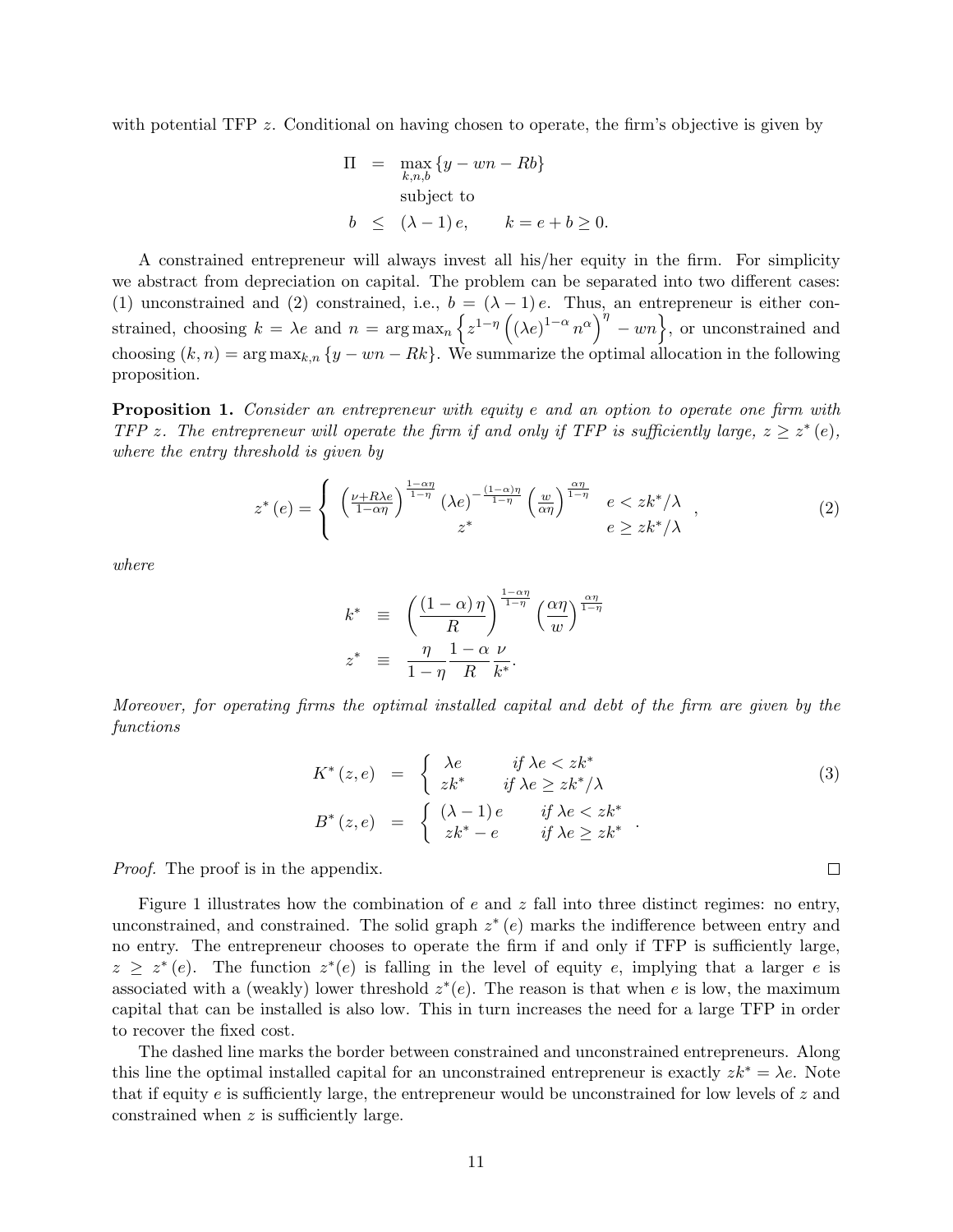



Notes: The figure shows the entry decision for an entrepreneur with equity e and the option to run a firm with TFP  $z$ .

The debt-equity ratio for the entrepreneur is given by

$$
\frac{b}{e} = \frac{K^*(z, e) - e}{e} = \begin{cases} \lambda - 1 & \text{if } \lambda e < zk^*\\ \frac{zk^*}{e} - 1 & \text{if } \lambda e \geq zk^* \end{cases} \tag{4}
$$

We conclude that the debt-equity ratio is monotone falling in equity and monotone increasing in TFP.

The following corollary summarizes the implications of Proposition 1.

**Corollary 1.** The allocations implied by equations  $(2)-(3)$  yield the following theoretical predictions about the empirical relationship between equity, capital, debt, and TFP of firms.

- 1. Capital is monotone increasing in equity.
- 2. Capital is monotone increasing in TFP.
- 3. The debt-equity ratio is monotone increasing in TFP and monotone decreasing in equity. Moreover, when equity is larger, the debt-equity ratio increases less steeply in TFP.

Proof: Implications 1 and 2 follow directly from equation (3) and implication 3 follows from from equation (4). QED

Figure 2 illustrates parts 2 and 3 of Corollary 1, i.e., the choice of capital and debt-equity ratio as functions of TFP.

#### 3.2 The Dynamic Model: Becoming a Serial Entrepreneur

We interpret the static model in the previous section as the first period in a two-period dynamic model. To simplify the problem, we assume that the entrepreneur consumes at the end of the second period, so all potential profits from the first period are saved for the second period. Having established the entrepreneurs' and firms' decisions in the first period, we now study the entrepreneurs' choice in the second period.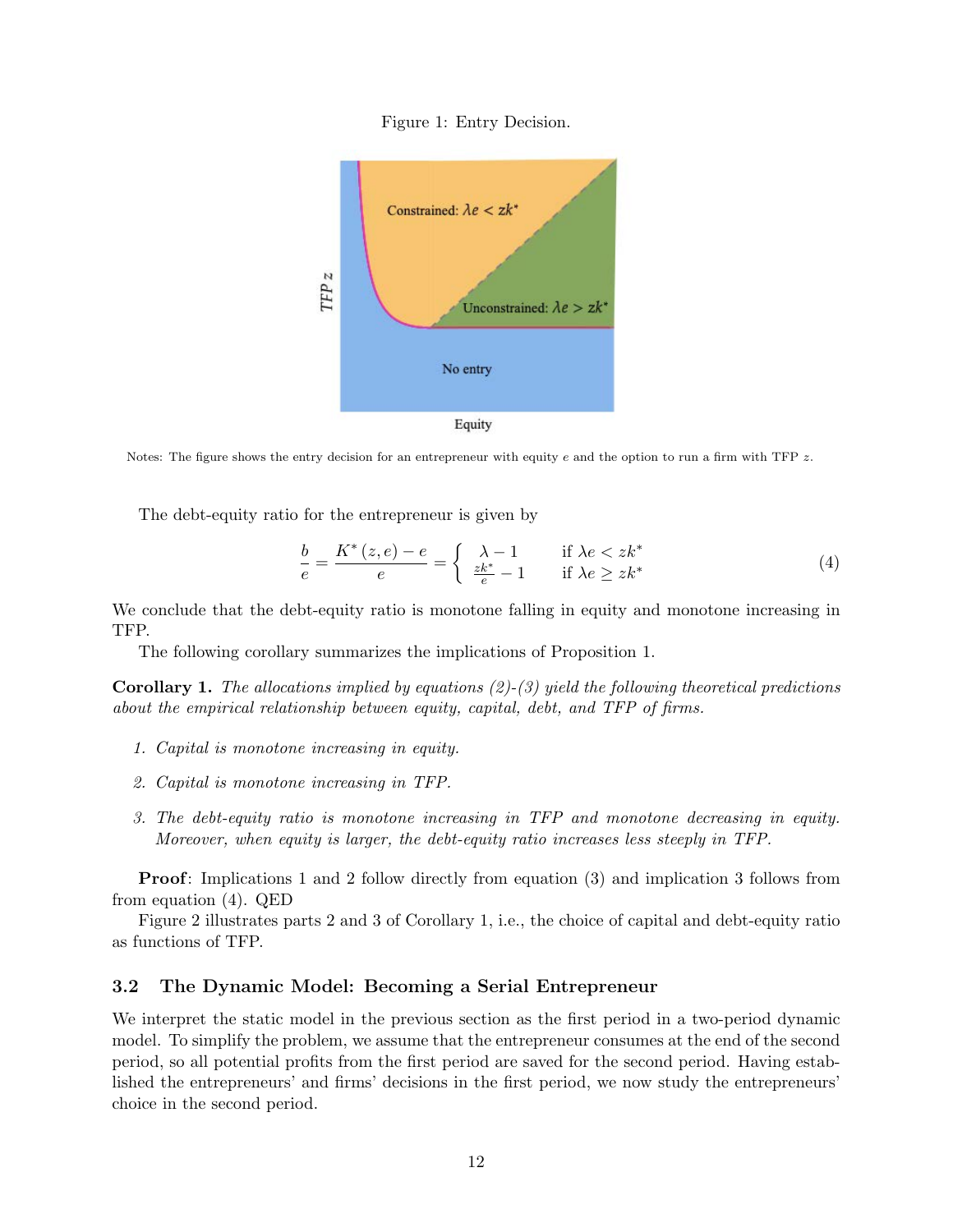



Notes: The figure shows the installed capital (left panel) and debt-equity ratio (right panel) for an entrepreneur operating one firm as a function of TFP z for two levels of initial equity.

At the beginning of the second period an entrepreneur has equity e and receives a stochastic draw  $z<sub>2</sub>$  for a potential new firm. In addition, those entrepreneurs who started and operated a firm in the first period may continue to do so in the second period. The productivity  $z<sub>1</sub>$  of the first firm is constant over time. An entrepreneur may choose to operate zero, one, or two firms in the second period. We assume that the entrepreneur can move capital and workers between firms at no cost and that the fixed cost  $\nu$  has to be paid each period for each firm in operation. It follows that when the entrepreneur at the beginning of the second period has two potential firms available, the birth date of each firm is irrelevant. The only relevant aspect of each firm is their respective TFP and it does not matter whether a firm was started in the first or the second period.

Our main focus is the mechanism of serial entrepreneurship originating from persistent skills. We now lay out this aspect of the model. The performance of SE firms relative to non-serial firms (Non-SE) and the performance of the first firm established by an SE versus her subsequent (newer) firm depend on how TFP draws for a potential entrepreneur are correlated over time, i.e., over the entrepreneur's life cycle. To obtain a transparent exposition, we assume that skills are positively autocorrelated.

Assumption 1. Assume that the TFP of potential firms drawn in the first and second period are related via an  $AR(1)$  process,

$$
z_{i2} = \rho z_{i1} + \varepsilon_i,\tag{5}
$$

where  $\rho \in [0,1]$  captures the autocorrelation of TFP. The random component  $\varepsilon_i$  is i.i.d. and drawn from a symmetric distribution with  $E(\varepsilon) = 0$  and c.d.f.  $F_{\varepsilon}$ .

The parameter  $\rho$  captures the extent to which an entrepreneur's persistent innate ability matters for the productivity of potential firms she starts.

#### 3.2.1 Persistent Skills in a Frictionless Benchmark

Consider first the case with perfect capital markets, i.e., when  $\lambda \to \infty$ . From Proposition 1, an entrepreneur will open a firm in the second period if and only if  $z_2 \geq z^*$ . Note that this decision is independent of equity and independent of the TFP draw  $z<sub>1</sub>$  for a possible firm in the first period.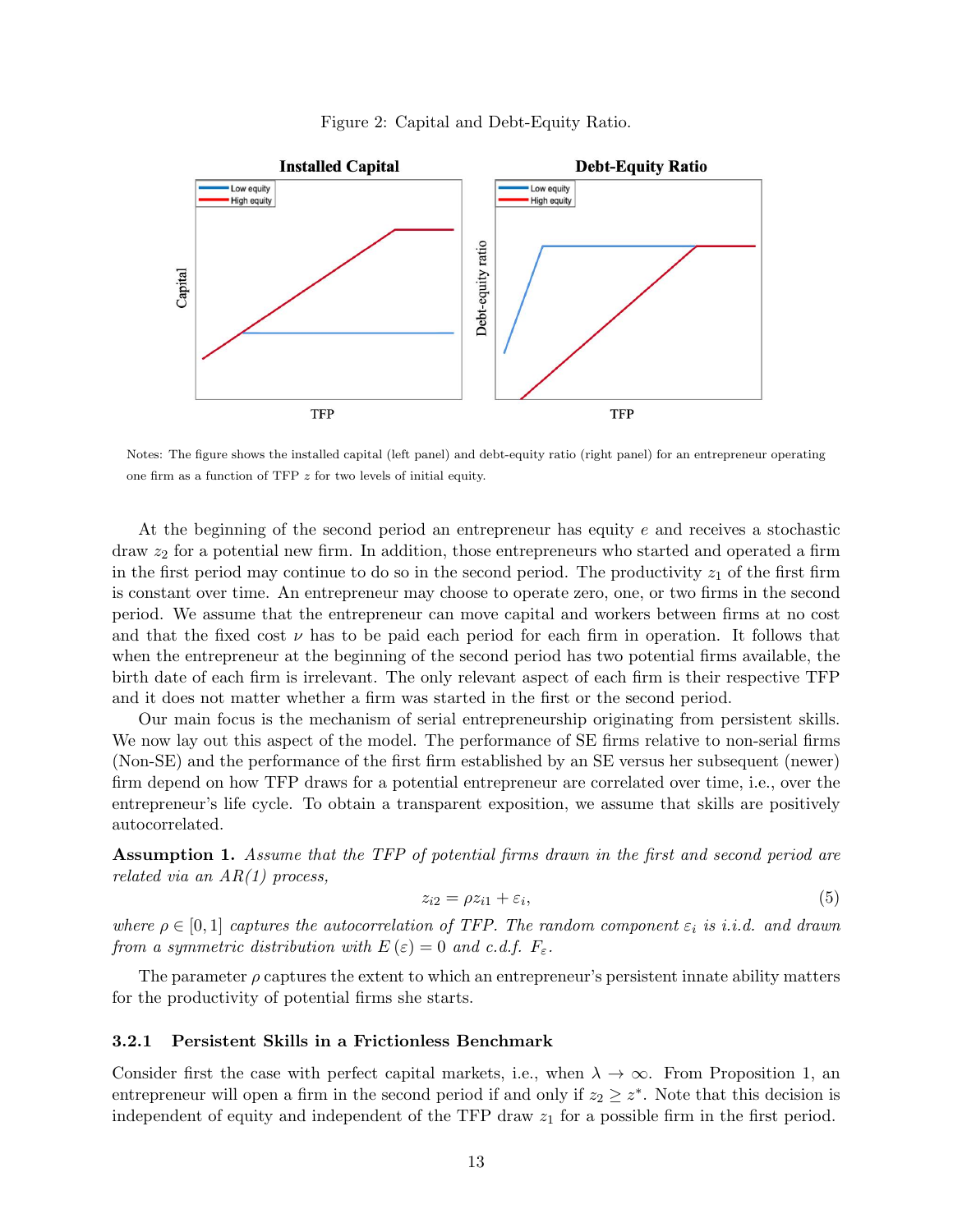To understand the relative performance of serial entrepreneurs in this setting it is useful to state a lemma on conditional expectations.

#### **Lemma 1.** If  $\rho \geq 0$  then

$$
E\{z|z \ge a \text{ and } G(z) + \epsilon \ge b\} \ge E\{z|z \ge a\},
$$

where G is a monotone increasing function, z and  $\varepsilon$  are stochastic variables, and a and b are constants.

We sketch the proof of this lemma here, and provide a complete proof of Lemma 1 in the appendix. The proof relies on showing that adding the condition that an increasing function of  $z$  is sufficiently large,  $G(z) + \epsilon \geq b$  for some b, changes the probability density function of z conditional on  $z \ge a$  by multiplying it by a weight that is increasing in z. The lemma then follows from first-order stochastic dominance.

When setting  $G(z) = \rho z$  and  $a = b = z^*$  and interpreting z and  $\rho z + \epsilon$  as the TFP draw in the first and second period, respectively, Lemma 1 implies that 1st-SE firms will on average have higher TFP than non-serial firms provided that  $\rho > 0$ . A similar argument establishes that 2nd-SE firms are on average also more productive than non-serial firms when  $\rho > 0.9$  The intuition is that when the draws are positively correlated, the TFP for the firms of an entrepreneur who twice obtains draws above the common threshold  $z^*$  must first-order stochastic dominate TFP for firms of entrepreneurs who obtained one draw above and one below the threshold.

The ranking of average TFP for the 1st-SE and the 2nd-SE depends on the persistence  $\rho$  of draws. In particular, if  $\rho$  is sufficiently close to unity, the 2nd-SE firm will on average have a higher TFP. To see this, note first that the left tail of the realized distribution of  $\varepsilon$  is always truncated because the entrepreneur would choose to enter with the 2nd firm only if  $z_2 = \rho z_1 + \varepsilon \geq z^*$ . Given  $z_1$ , this condition imposes a lower bound on  $\varepsilon$ . Second, with  $\rho = 1$ , the expected potential TFP for the 2nd firm is  $z_2 = z_1 + E(\varepsilon) = z_1$ . Because the entrepreneur would choose to operate it only if the realization of  $\varepsilon$  were sufficiently large, there is positive selection for the 2nd-SE firm. Therefore, conditional on entry, the realized TFP for 2nd-SE must have an expected TFP larger than  $z_1$ .

Finally, consider the case when TFP draws are i.i.d. over time  $(\rho = 0)$ . When potential entrepreneurs are otherwise ex-ante identical, this implies that there is no information in being a SE. Therefore, SE and non-SE have the same expected TFP.

The discussion above leads to the following proposition.

**Proposition 2.** Suppose there are no financial frictions ( $\lambda \to \infty$ ). Consider an economy that has lasted for two periods.

- 1. If TFP draws are persistent ( $\rho > 0$ ), both the 1st-SE and the 2nd-SE will have a larger expected TFP than non-serial entrepreneurs. If  $\rho$  is sufficiently large, the 2nd-SE will on average have a higher TFP than the 1st-SE.
- 2. If  $\rho = 0$ , non-serial and serial firms have the same expected TFP.

#### 3.2.2 Persistent Skills under Financial Frictions

Consider now the choices for entrepreneurs who face financial frictions in the form of a collateral constraint on borrowing  $(\lambda < \infty)$ .

The following proposition characterizes the 2nd-period entry decisions for an entrepreneur who operated a firm in the first period.

<sup>&</sup>lt;sup>9</sup>To see this, note that Lemma 1 also implies that  $E[z_2|z_2 \geq b, z_2 \geq a - \epsilon/\rho] \geq E[z_2|z_2 \geq b]$ , where  $\tilde{\varepsilon} \equiv -\varepsilon/\rho$  is a stochastic variable and  $z_1 = z_2/\rho - \varepsilon/\rho = z_2/\rho + \tilde{\varepsilon}$ .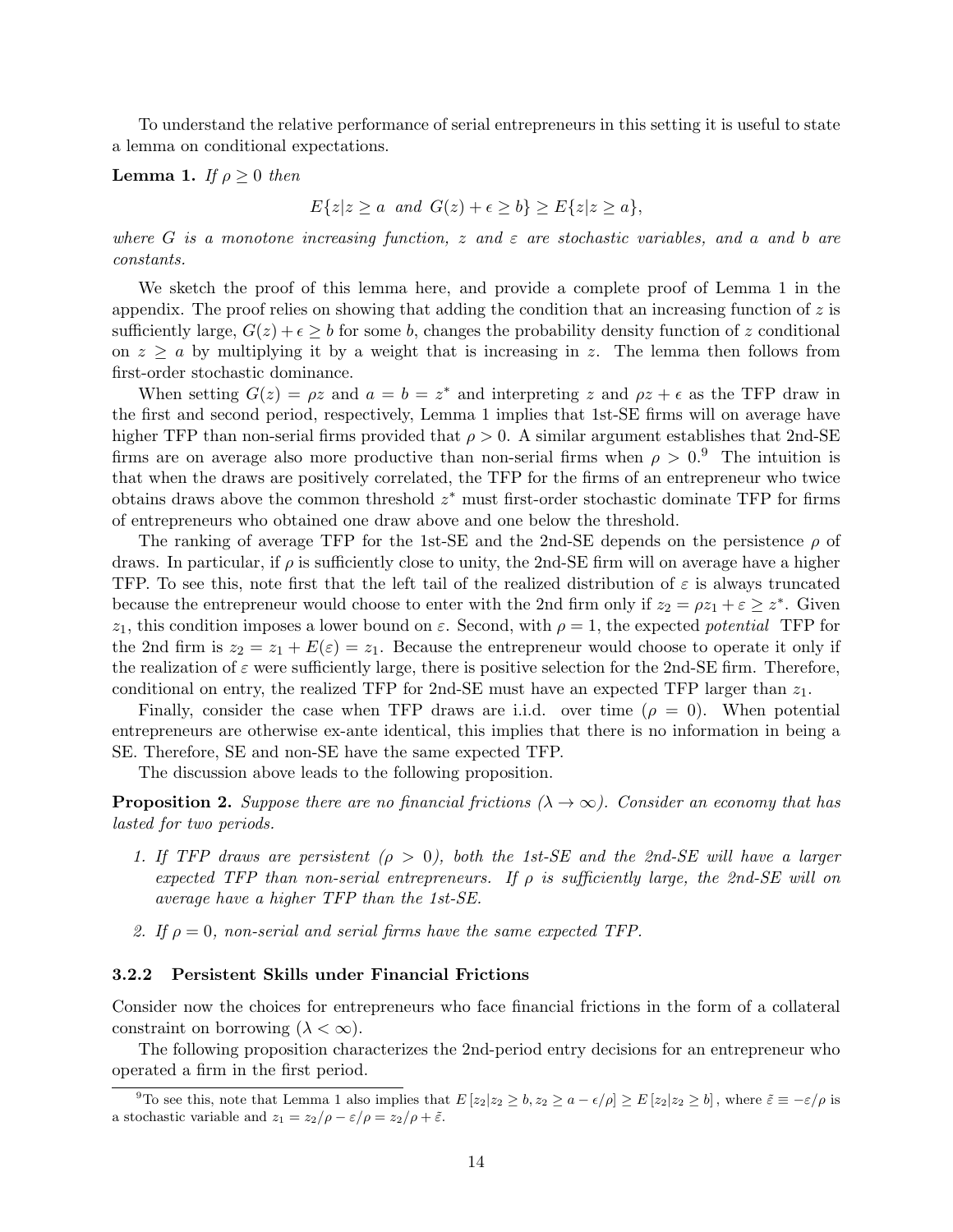Proposition 3. Consider the 2nd-period choice of an entrepreneur who operated a firm with TFP  $z_1$  in the first period. The entrepreneur has equity e and a potential 2nd firm with TFP  $z_2$ . The entrepreneur will enter, operate the 2nd firm, and become a Serial Entrepreneur if and only if  $z_2$ is sufficiently large,  $z_2 \geq Z(z_1, e)$ , where the threshold function Z is given by

$$
Z(z_1, e) = \begin{cases} z^* & when & \lambda e \ge (z_2 + z_1) k^* \\ \bar{Z}(z_1, e) & when & \lambda e \in [z_1 k^*, (z_2 + z_1) k^*) \\ \underline{Z}(z_1, e) & when & \lambda e < z_1 k^*, \end{cases}
$$

and

$$
\bar{Z}(z_1, e) = \left(1 + \frac{1 - \eta}{1 - \alpha \eta} \left(\frac{z_1 k^*}{\lambda e} - 1\right) + \frac{(1 - \alpha) \eta}{1 - \alpha \eta} \frac{1}{\lambda e} \frac{v}{R}\right)^{\frac{1 - \alpha \eta}{1 - \eta}} \frac{\lambda e}{k^*} - z_1
$$
  

$$
\underline{Z}(z_1, e) = \left((z_1)^{\frac{1 - \eta}{1 - \alpha \eta}} + \left(\frac{w}{\alpha \eta}\right)^{\frac{\alpha \eta}{1 - \alpha \eta}} \frac{\nu}{1 - \alpha \eta} (\lambda e)^{-\frac{(1 - \alpha) \eta}{1 - \alpha \eta}}\right)^{\frac{1 - \alpha \eta}{1 - \eta}} - z_1.
$$

The function Z satisfies  $Z(z_1, e) \leq z_1$  and is monotone increasing in  $z_1$  and monotone falling in e.

Figure 3 illustrates the decision to enter for a second firm. The graph shows the threshold  $Z(z_1, e)$  for the TFP of the 2nd firm as a function of the TFP of the first firm  $z_1$ . If the TFP draws  $z_1$  and  $z_2$  are low relative to the entrepreneur's equity, she will be unconstrained in the sense that she has sufficient equity to fund both firms at the optimal size (area labeled "Unconstrained").<sup>10</sup> The threshold is therefore constant at  $Z = z^*$ .

For intermediate levels of  $z_1$  and  $z_2$  the entrepreneur will be constrained when operating two firms but unconstrained when operating one firm (area labeled "Constrained 2"). In this case the opportunity cost of equity is larger and this cost is increasing in  $z<sub>1</sub>$ . Therefore, the threshold  $Z(z_1, e)$  is monotone increasing in  $z_1$ . The dotted black line marks the combinations of  $z_1$  and  $z_2$ for which equity would be exactly sufficient to fund the most productive firm at the optimal size,  $\lambda e = z_j k^*$ .

For higher levels of  $z_1$  and  $z_2$  the entrepreneur will be constrained even when operating just one firm (area labeled "Constrained 1"). This further increases the opportunity cost of equity and the threshold keeps growing in  $z_1$ .

The opportunity cost of equity is lower when equity is more abundant. Entrepreneurs with more equity are therefore more likely to start the second firm. It follows that  $Z(z_1, e)$  is monotone decreasing in e.

Note that  $Z(z, e)$  is always below the 45-degree line in z. Since it was optimal to operate the first firm (with TFP  $z_1$ ) in the first period, it must also be better to operate this firm in the second period than not operating any firms.<sup>11</sup> The fact that the birth date of each firm is irrelevant implies that the entrepreneur will always choose to operate the most productive firm in the second period. It follows that  $z_2 > z_1$  is a sufficient condition for the second firms to be operated and for the entrepreneur to become a SE. This is why the threshold function satisfies  $Z(z_1, e) \leq z_1$ .

<sup>&</sup>lt;sup>10</sup>The blue dashed line marks the combinations of  $z_1$  and  $z_2$  for which equity is exactly sufficient to fund both firms at the optimal size,  $\lambda e = (z_1 + z_2)k^*$ .

 $11$ The reason is that the wages and interest rates are assumed to be constant over time. Moreover, the entrepreneur's equity e must be at least as large as what the entrepreneur had available in the beginning of the first period – otherwise it would not have been optimal to operate the firm in the first period.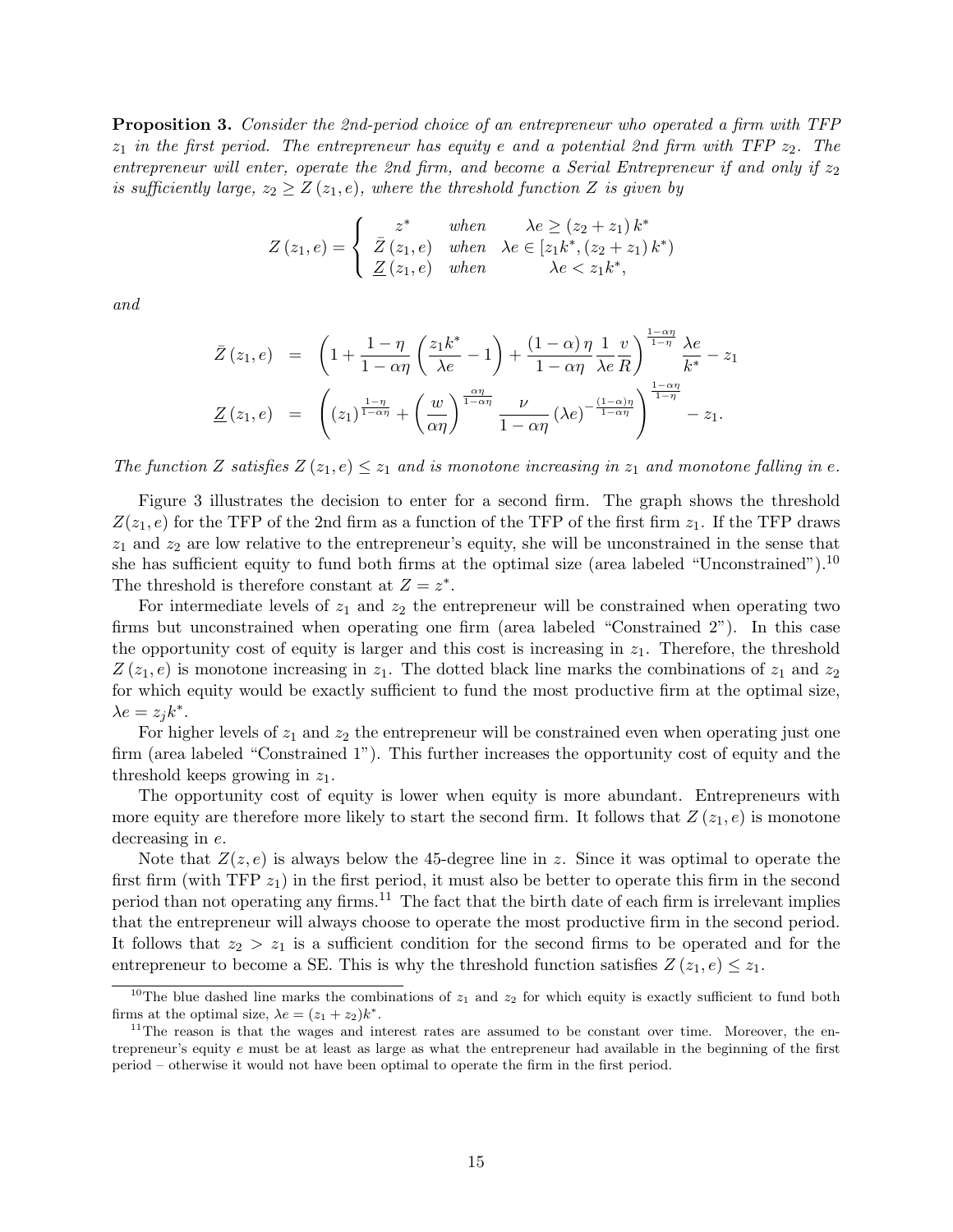Figure 3: Entry Decision for 2nd Firm.



Notes: The figure shows the entry threshold for the 2nd firm of entrepreneurs as a function of the TFP of the entrepreneur's first firm,  $z_1$ .

**Operating firms concurrently or sequentially.** Note that even if  $z_2 < z_1$  it might be optimal to start the second firm (so long as  $z_2 \geq Z(z_1, e)$ ). However, in this case the entrepreneur would prefer to keep operating the first firm. She would then be recorded as a serial entrepreneur. Conversely, if  $z_2 < Z(z_1, e)$  the entrepreneur would pass on the 2nd firm and continue operating only the first one – and be recorded as a non-serial entrepreneur.

We now study in more detail the decision whether to operate both firms concurrently in the second period or, alternatively, close the first firm when starting the second firm. Recall that in the beginning of the second period, the birth date of each potential firms is irrelevant because capital can be freely allocated across firms and both the 1st and 2nd firm must pay the fixed operating cost  $\nu$  if they operate in the second period. The optimal choice, which follows from Proposition 3, is characterized in the following corollary.

Corollary 2. Consider an entrepreneur with equity e who operated a firm in the first period with  $TFP z<sub>1</sub>$  and who has a draw of a potential firm in period 2 with TFP sufficiently large to become a SE,  $z_2 \geq Z(z_1, e)$ . The entrepreneur will operate the two firms concurrently if  $z_1$  is sufficiently close to  $z_2$ , *i.e.*, *if* 

$$
|z_2 - z_1| \le |Z(z_2, e) - Z(z_1, e)| \tag{6}
$$

The number of firms operated concurrently by an entrepreneur is monotone increasing in equity and monotone decreasing in the absolute TFP difference  $|z_2 - z_1|$ .

**Proof:** From Proposition 3, the two firms will be operated concurrently if both  $z_2 \geq Z(z_1, e)$ and  $z_1 \geq Z(z_2, e)$ . The inequality condition (6) follows immediately as a necessary and sufficient condition for concurrent operation. QED

The TFP difference  $z_1 - z_2$  matters because the opportunity cost of operating the least productive firm is increasing in TFP of the most productive firm. Intuitively, if the TFP difference  $|z_2 - z_1|$  is sufficiently large, it is optimal to allocate the entire endowment of the scarce factor to the most productive firm. Figure 4 illustrates this aspect of Corollary 2. In a range close to the 45-degree line – when  $z_1$  is close to  $z_2$  – it is optimal to operate the firms concurrently. However, when the difference  $|z_2 - z_1|$  is large (one firm being much more productive), the opportunity cost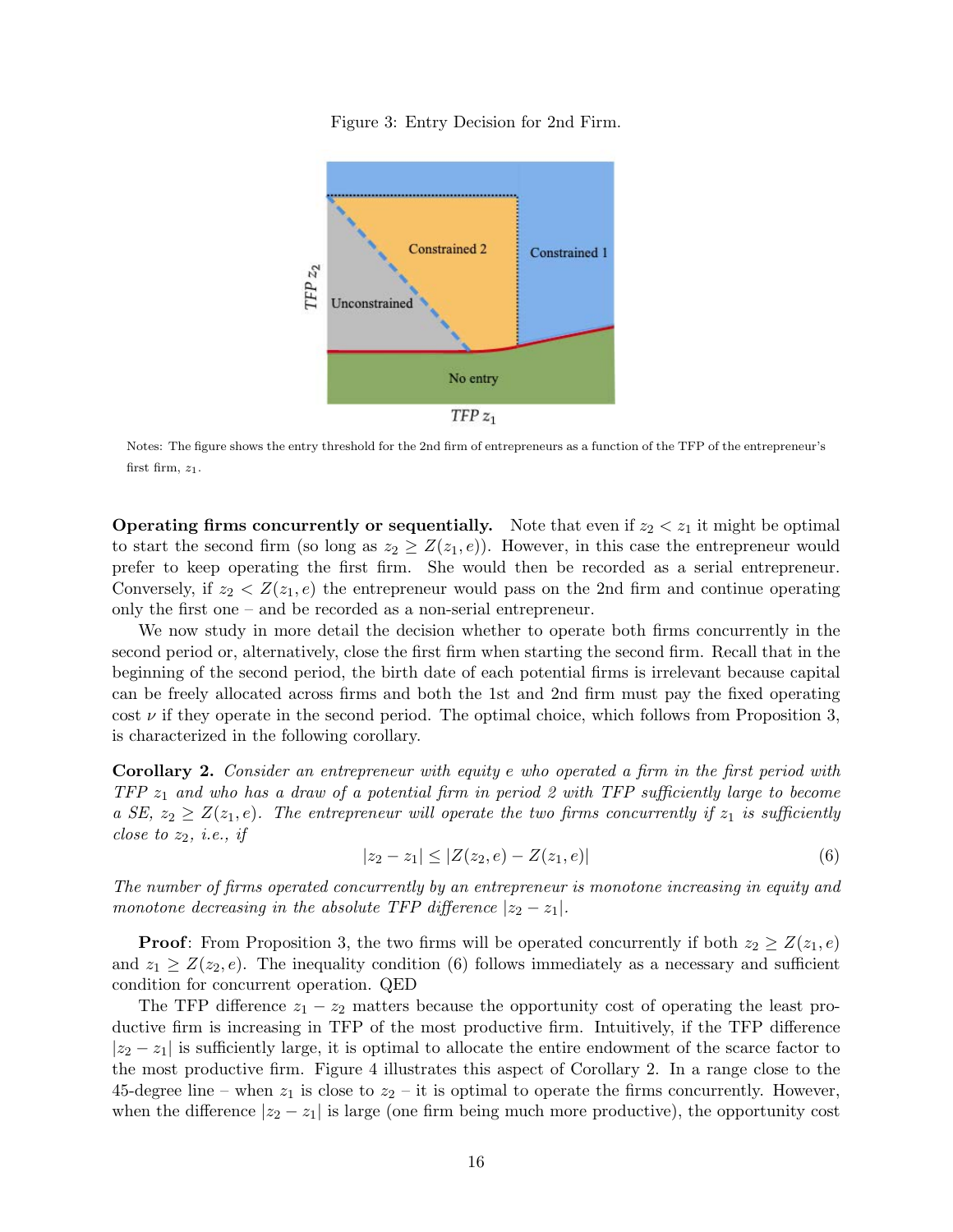of equity becomes so large that it is optimal to allocate all funds to one firm and not operate the least productive one. In other words, the larger the difference in TFP, the lower the chance that the entrepreneur will operate both firms concurrently. In the same vein, when equity is more abundant, the opportunity cost of equity is lower. This explains why more equity increases the chance that the entrepreneur will operate both firms concurrently.

Figure 4: Entry Decision for 2nd Firm.



Notes: The figure illustrates the choice of whether to operate two firms concurrently or to operate just the most productive firm in the second period. These choices are determined by the combinations of  $z_1$  and  $z_2$  in the regions marked as "Concurrent", "1st firm only", or versus "2nd firm only".

Installed capital and debt. We are now ready to characterize the debt of a SE and how much capital she would install in each firm. For convenience we relabel the two (potential) firms as  $h$ and l, where h indicates the firm with high TFP and l the firm with low TFP  $(z_h \geq z_l)$ . This is without loss of generality because the birth date of each firm is irrelevant, as discussed above.

**Corollary 3.** Consider an entrepreneur who has the option to operate two firms with TFP  $z_h \geq z_l$ . The installed capital in firms h and l are given by

$$
K_{h}(z_{h}, z_{l}, e) = \begin{cases} \n\lambda e & \text{when } z_{l} < Z\left(z_{h}, e\right) \text{ and } \lambda e < z_{h} k^{*} \\ \nz_{h} k^{*} & \text{when } z_{l} < Z\left(z_{h}, e\right) \text{ and } \lambda e \geq z_{h} k^{*} \\ \n\frac{z_{h}}{z_{h} + z_{l}} \lambda e & \text{when } z_{l} \geq Z\left(z_{h}, e\right) \text{ and } \lambda e < \left(z_{l} + z_{h}\right) k^{*} \\ \nz_{h} k^{*} & \text{when } z_{l} \geq \overline{Z}\left(z_{h}, e\right) \text{ and } \lambda e \geq \left(z_{l} + z_{h}\right) k^{*} \n\end{cases},
$$
\n
$$
K_{l}(z_{h}, z_{l}, e) = \begin{cases} \n0 & \text{when } z_{l} \geq Z\left(z_{h}, e\right) \text{ and } \lambda e \leq \left(z_{l} + z_{h}\right) k^{*} \\ \n\frac{z_{l}}{z_{h} + z_{l}} \lambda e & \text{when } z_{l} \geq Z\left(z_{h}, e\right) \text{ and } \lambda e \leq \left(z_{l} + z_{h}\right) k^{*} \\ \nz_{l} k^{*} & \text{when } z_{l} \geq \overline{Z}\left(z_{h}, e\right) \text{ and } \lambda e \geq \left(z_{l} + z_{h}\right) k^{*} \n\end{cases}.
$$

The total debt of the entrepreneur is given by

$$
B(z_h, z_l, e) = \begin{cases} (\lambda - 1)e & when & z_l < Z(z_h, e) \text{ and } \lambda e < z_h k^* \\ z_h k^* - e & when & z_l < Z(z_h, e) \text{ and } \lambda e \ge z_h k^* \\ (\lambda - 1)e & when & z_l \ge Z(z_h, e) \text{ and } \lambda e < (z_l + z_h) k^* \\ (z_h + z_l) k^* - e & when & z_l \ge \overline{Z}(z_h, e) \text{ and } \lambda e \ge (z_l + z_h) k^* \end{cases}.
$$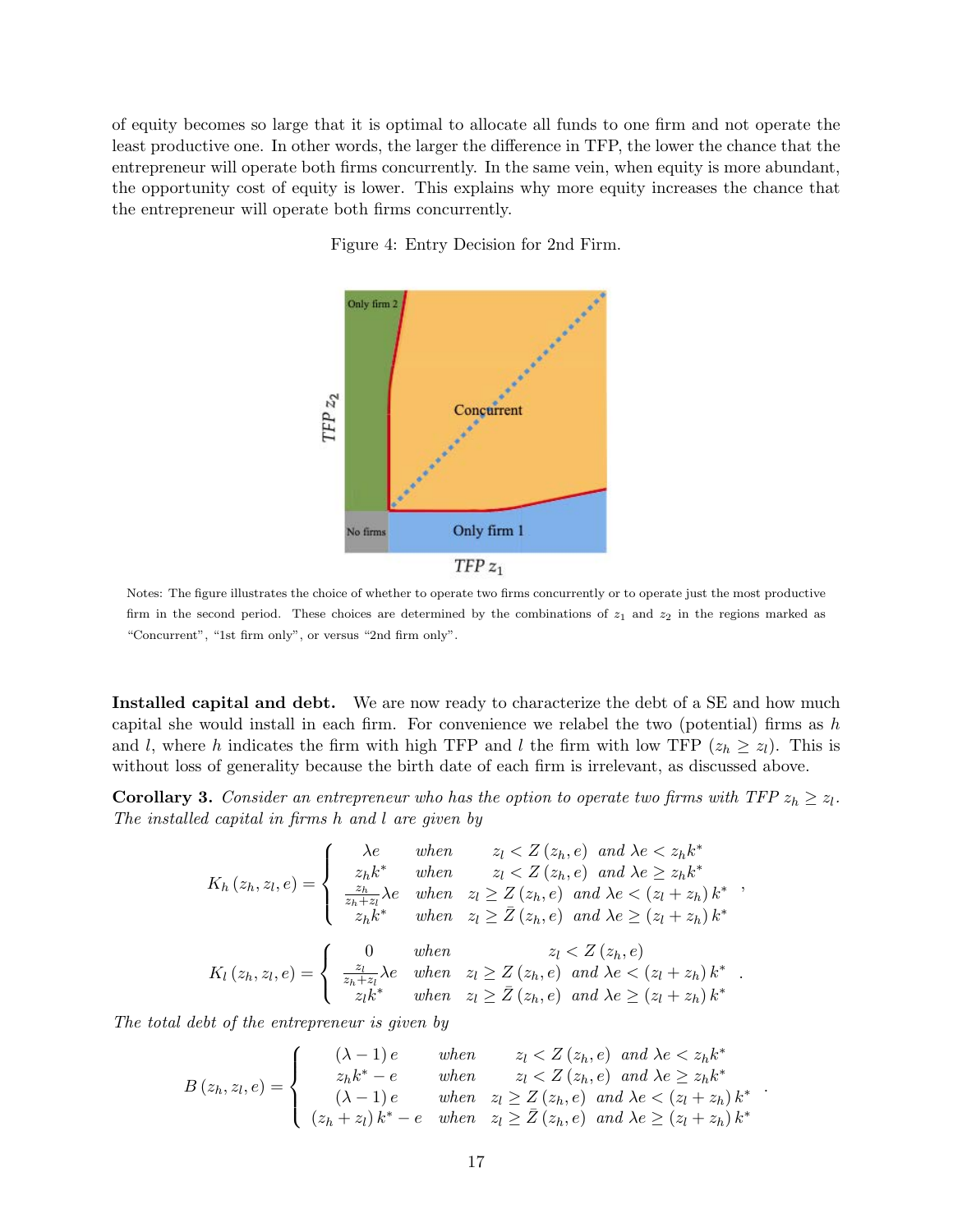The proof of Corollary 3 follows directly from the proof of Proposition 3. The main takeaway from Corollary 3 is that all the theoretical implications concerning capital, debt, and equity from the static model (see Corollary 3) extend to the dynamic model. Namely, both capital and the debt-equity ratio are increasing in the TFP of each firm and capital (in each firm) is increasing in equity.

**TFP** for serial entrepreneurs. We now return to the TFP of serial versus non-serial firms. Financial frictions affect the predictions of TFP for serial versus non-serial entrepreneurs. The reason is that the level of equity matters for the threshold  $Z(z_1, e)$ . The proof of Proposition 2 relied on all potential entrepreneurs having the same TFP threshold  $z^*$  for starting firms. However, if equity is correlated with the TFP draws, Lemma 1 will not necessarily apply. In particular, if equity and TFP  $z_1$  were negatively correlated, then entrepreneurs with low TFP would have a lower threshold (at least in the first period) and would therefore be more likely to enter, thereby possibly overturning the TFP ranking in Proposition 2.

To address this issue we impose a restriction on the distribution of initial equity and the initial TFP draw  $z_1$ , namely that TFP and initial equity are positively related. We state this as a formal assumption.

#### **Assumption 2.** Assume that initial equity is monotone increasing in the initial TFP draw  $z_1$ .

We believe that Assumption 2 is plausible in light of the fact that TFP is strongly positively correlated with initial equity in the data. To illustrate this fact, Figure 5 shows a scatter plot of equity against TFP, where newly established firms – either non-serial firms or 1st-SE firms – are ranked according to their equity and averages are calculated for each ventile of equity.<sup>12</sup>

Assumption 2 guarantees a unique TFP threshold for entry. Namely, there exists a TFP level  $z^{**} \geq z^*$  so that an entrepreneur in period 1 will enter if and only if her TFP draw  $z_1$  satisfies  $z_1 \geq z^{**}$ . From Assumption 2, any entrepreneur with  $z_1 > z^{**}$  has at least as much equity as entrepreneurs with  $z_1 = z^{**}$  and will choose to enter because they have both more equity and larger TFP than entrepreneurs with entrepreneurs with  $z_1 = z^{**}$ , who are indifferent. Conversely, no entrepreneur with TFP  $z_1 < z^{**}$  will enter because they have lower TFP and less equity than those with  $z_1 = z^{**}$ .

We are now equipped to study the predictions of TFP in the presence of financial frictions.

**Proposition 4.** Suppose Assumption 2 holds and there are financial frictions ( $\lambda < \infty$ ). Consider an entrepreneur who operated a firm in the first period with  $TFP z<sub>1</sub>$ , and who has the option to start a potential firm in period 2 with TFP  $z_2$ . If the persistence of TFP draws  $\rho > 0$  is sufficiently large, both the 1st-SE and the 2nd-SE will have a larger expected TFP than non-serial entrepreneurs and the 2nd-SE will on average have a higher TFP than the 1st-SE.

The proof is in the appendix.

We conclude that the predictions of Proposition 2 hold up in the presence of financial frictions provided that the persistence  $\rho$  is sufficiently large.<sup>13</sup>

 $12$ Drawing on the Inspection Data, we focus on new firms between the ages of one to four years. We drop firms in their initial year because of measurement error associated with the time of establishment during the year. For example, firms established in December would appear to have a very low TFP because value added is low even though capital and labor might be large.

<sup>&</sup>lt;sup>13</sup>The predictions for TFP become ambiguous when  $\rho$  is sufficiently small. To see this, recall that the threshold function  $Z(z_1, e_2)$  is monotone increasing in first-period TFP  $z_1$ . Therefore, when  $\rho$  is sufficiently small, the inequality  $(A-9)$  will be less likely to hold when  $z_1$  increases. Lemma 1 then implies that if equity  $e_2$  is held constant, the expected TFP of the 1st-SE firm will become smaller than that of non-serial firms.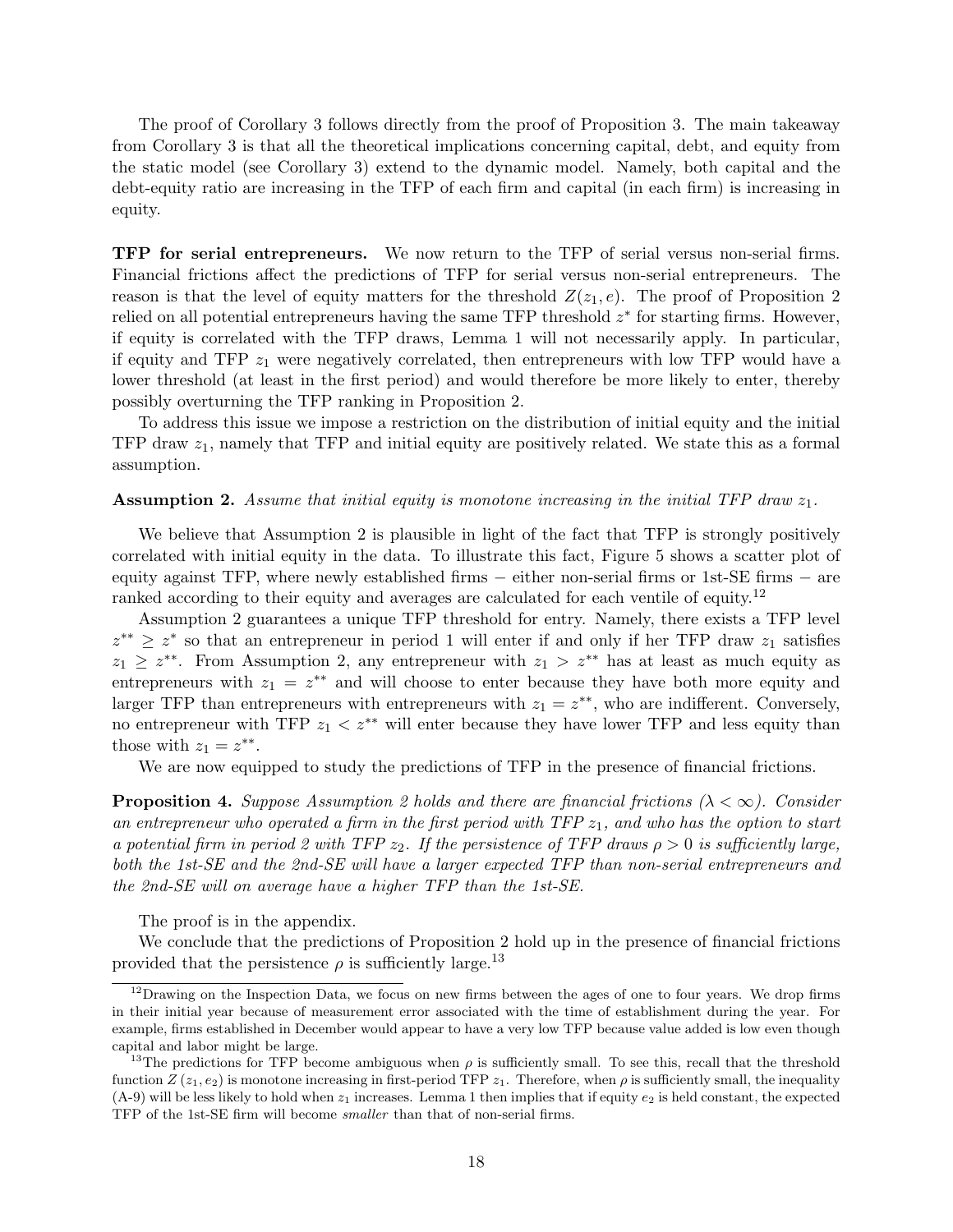



Notes: The figure plots the log average TFP and log average equity for non-serial and 1st-SE firms that are less than four years old in the Inspection Data. Based on their equity firms are divided into 20 ventiles, and the figure reports the averages for each ventile.

TFP for concurrent vs. non-concurrent firms. Our theory has implications for how SE firms that are run concurrently differ from SE firms that are non-concurrent. Consider first the TFP of the 1st- and 2nd-SE firms.

Corollary 2 implies that conditional on the TFP of the 1st-SE firm, the entrepreneur would enter with the second firm only if  $z_2$  is sufficiently high (otherwise the entrepreneur would remain a non-SE). For intermediate levels of  $z_2$  – larger than  $Z(z_1, e)$  but sufficiently low that  $z_1 \geq Z(z_2, e)$ – the entrepreneur would operate the two firms concurrently, while for sufficiently large levels of  $z_2$  the entrepreneur would operate only the 2nd-SE firm (see also Figure 4). It follows that the 2nd-SE firm has a relatively low TFP when firms are operated concurrently and a relatively high TFP when they are operated non-concurrently.

The implications for TFP of the 1st-SE are the reverse: conditional on the TFP of the 2nd-SE firm (of a serial entrepreneur), the entrepreneur would operate the firms concurrently if  $z_1$  is sufficiently large and non-concurrently if  $z<sub>1</sub>$  is sufficiently low. oIn other words, the more productive is the 1st-SE firm, the larger is the chance that the firms will be run concurrently with the 2nd-SE firm. This leads to our predictions about concurrent versus non-concurrent serial entrepreneurs, which we state in the following proposition.

Proposition 5. TFP of 2nd-SE is lower for concurrently run SE firms than the 2nd-SE TFP for non-concurrently run SE firms. Conversely, TFP of the 1st-SE firm is larger for concurrently run SE firms than of 1st-SE for non-concurrently run SE firms.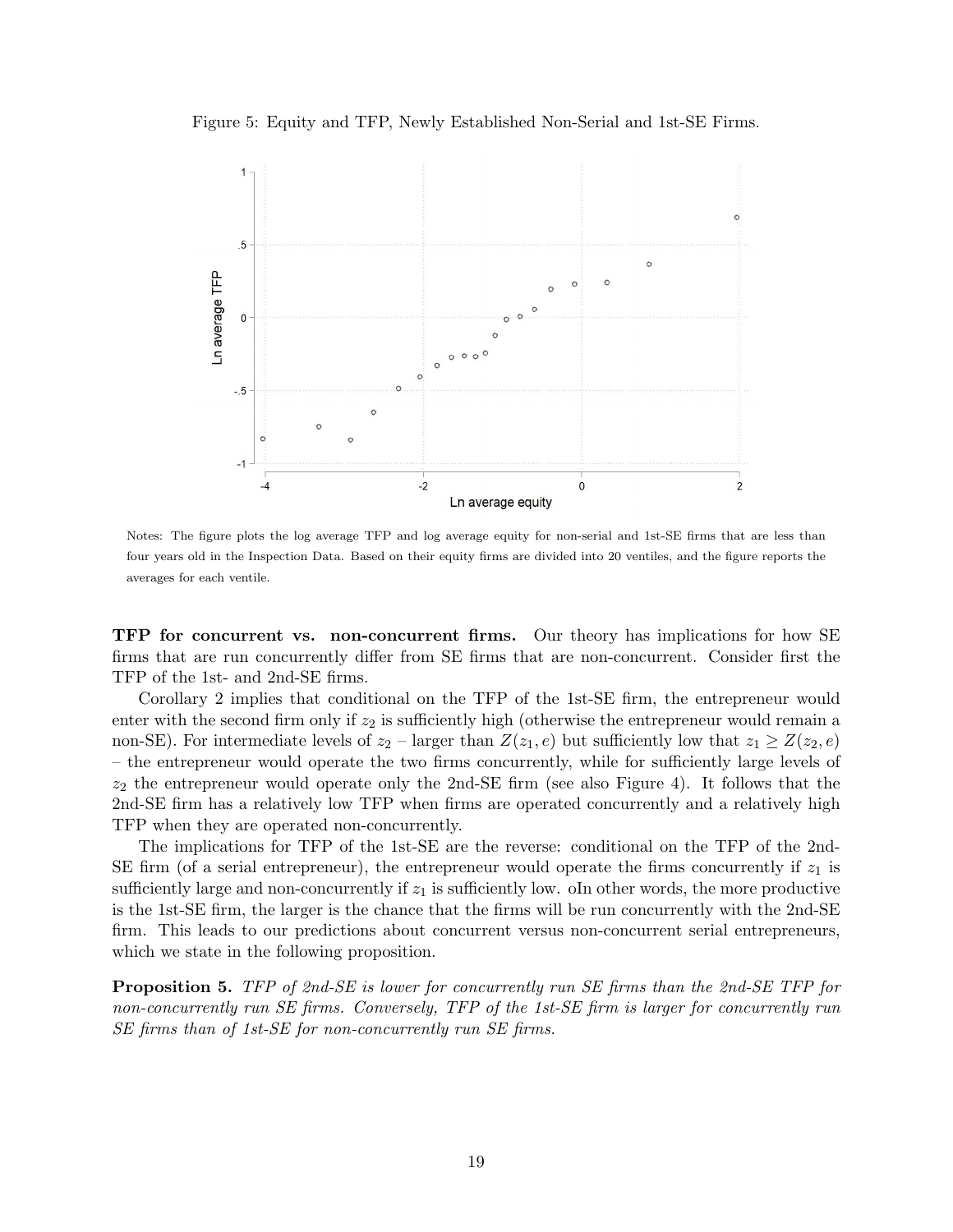#### 3.2.3 Non-skill Advantages

Our finding that persistence in TFP draws leads SE to be more productive than non-SEs rests on our maintained assumption that over and above their TFP draws, entrepreneurs face the same obstacles and trade-offs for becoming entrepreneurs. However, serial entrepreneurship might be driven by advantages enjoyed by some but not all potential entrepreneurs, leading them to start many firms. For example, some individuals might have better access to borrowing, i.e., a larger  $\lambda$ , or face a lower cost of a operating firm, i.e., a lower  $\nu$ ,

As an extension to our benchmark model, we now introduce non-skill advantages for some individuals and study the implications of allowing potential entrepreneurs to differ ex ante in their operating cost  $\nu$  and/or borrowing limit  $\lambda$ . For simplicity, suppose the potential entrepreneurs are of two types – A and B. Agents of type A have a low  $\nu$  and a large  $\lambda$  while type B have a high  $\nu$  and a low  $\lambda$ . To study the effect of this heterogeneity in a transparent setting, we shut down the persistence channel by assuming that  $\rho = 0$ . Propositions 1 and 3 imply that entrepreneurs of type A have a lower TFP threshold both because of their lower  $\nu$  and because of their higher λ. A lower threshold also makes them more likely to enter each period. It is straightforward to show that if their  $\nu$  is sufficiently low and/or their  $\lambda$  is sufficiently high, the type-A agents will be over-represented among the serial entrepreneurs relative to their share among entrepreneurs who enter in the first period. The reason is that, conditional on TFP and equity, they are more likely to enter in the second period than the type-B entrepreneurs who started a firm in the first period. Moreover, since the type-A entrepreneurs have a lower TFP threshold and  $\rho = 0$ , the serial entrepreneurs will have *lower* TFP than non-SE.<sup>14</sup>

We state these results as a corollary.

**Corollary 4.** If  $\rho = 0$  and type-A entrepreneurs have a sufficiently low  $\nu$  and a sufficiently high λ relative to type-B entrepreneurs, type-A entrepreneurs will be over-represented among serial entrepreneurs. Moreover, SE firms will on average have lower TFP than non-SE firms.

We conclude that our model is sufficiently flexible to support various outcomes of TFP for SE relative to non-SE. The data will determine whether the persistent-skills channel or the non-skill advantage channel is more salient.

# 4 Empirical Evidence from the Inspection Data

We now turn to the Inspection Data for the period 2008-2012 and show that the key theoretical predictions of the model developed in Section 3 are consistent with the empirical facts in China.

#### 4.1 Theoretical Predictions Summarized

It is convenient to summarize the theoretical predictions of our model. Proposition 1 and Corollary 1 in Section 3.1 has predictions regarding debt, equity, TFP, and capital for each individual firm. Namely, conditional on equity in a firm, the more productive firms should have more capital and, hence, more debt. We label these predictions as follows:

• *Theoretical Prediction A*: Assets are increasing in TFP, conditional on equity.

<sup>&</sup>lt;sup>14</sup>To see this, note that for any pair of the state variable  $(z_1, e_2)$ , the threshold function Z is monotone increasing in the fixed operating cost  $\nu$  and monotone decreasing in the collateral parameter  $\lambda$ . A lower threshold is associated with a higher probability of becoming a SE and lower realized TFP for those firms. Therefore, entrepreneurs who have a lower operating cost  $\nu$  and/or are allowed to borrow more for a given equity (larger  $\lambda$ ) would be more likely to become SE and would tend to have a lower TFP.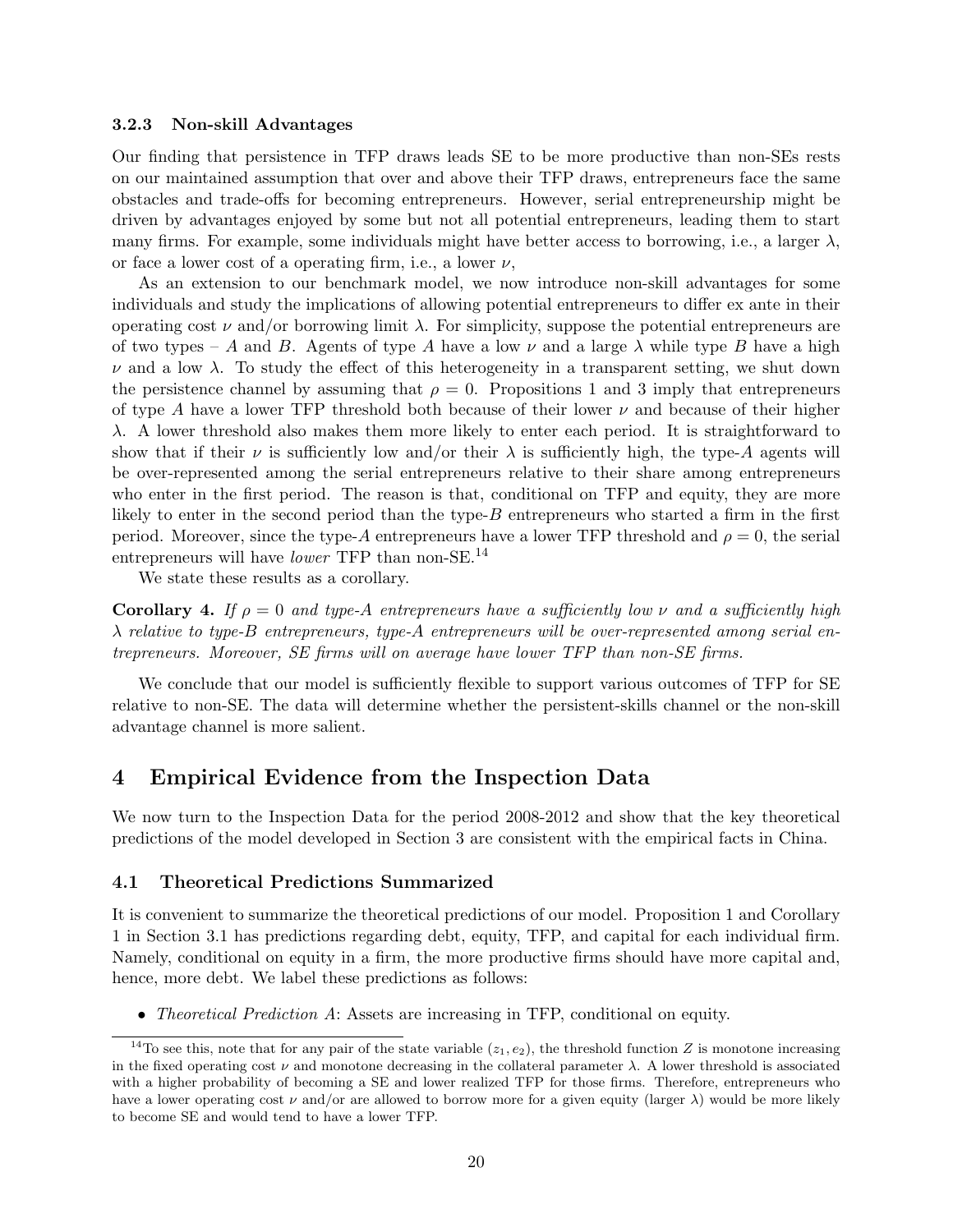- Theoretical Prediction B: Assets are increasing in equity, conditional on TFP.
- Theoretical Prediction  $C$ : Debt-equity ratio is increasing in TFP and decreasing in equity. The larger the equity, the smaller the increase in the debt-equity ratio with TFP.

Propositions 2 and 4 and Corollary 4 contain the main results on how the firms of serial entrepreneurs differ from non-serial firms, which we summarize as follows:

- Theoretical Prediction D: If  $\rho$  is sufficiently large, and entrepreneurs have the same  $\nu$  and  $\lambda$ , capital and TFP of 2nd-SE firms are larger than capital and TFP of 1st-SE firms and capital and TFP of 1st-SE firms are larger than capital and TFP of Non-SE firms.
- Theoretical Prediction D2: If  $\rho = 0$  is sufficiently low and some potential entrepreneurs have sufficiently large non-skill advantages at operating firms (i.e., sufficiently low  $\nu$  and sufficiently high  $\lambda$ ) relative to the other entrepreneurs, then TFP and capital of Non-SE firms will be larger than TFP and capital of SE firms.

Proposition 5 contains the main results on how concurrently run firms of serial entrepreneurs differ from their non-concurrently run firms. This can be summarized in:

• Theoretical Prediction E: TFP of 1st-SE (2nd-SE) firms is higher (lower) for concurrently run 1st-SE (2nd-SE) firms than those run non-concurrently.

#### 4.2 Measuring Firm TFP

The Inspection Data do not have all the information required to compute a firm's level of TFP directly.<sup>15</sup> However, we can use data on capital and value added to calculate a firm's TFP *relative* to the average TFP in a group of firms that face the same wage rate  $w$ .<sup>16</sup> We focus on firms within a province-industry-year cell, and assume implicitly that all firms in a province-industry cell in a particular year pay the same wage rate w. The other variables are also computed relative to that variable's average of all firms in a province-industry-year cell.

Using the first-order condition for labor<sup>17</sup> to derive an expression for a firm's labor demand n and substituting this into the production function (1) yields

$$
y_i = z_i^{1-\eta} k_i^{(1-\alpha)\eta} \left(\frac{\alpha\eta}{w} y_i\right)^{\alpha\eta}
$$

.

This provides an expression for TFP as a function of capital, value added, and the wage rate,

$$
z_i = y_i^{\frac{1-\alpha\eta}{1-\eta}} \left(\frac{w}{\alpha\eta}\right)^{\frac{\alpha\eta}{1-\eta}} k_i^{-\frac{(1-\alpha)\eta}{1-\eta}}.
$$

The average TFP  $\bar{z}$  in a province-industry-year cell is then

$$
\bar{z} = \sum_{i} \omega_i y_i^{\frac{1-\alpha\eta}{1-\eta}} \left(\frac{w}{\alpha\eta}\right)^{\frac{\alpha\eta}{1-\eta}} k_i^{-\frac{(1-\alpha)\eta}{1-\eta}},
$$

<sup>&</sup>lt;sup>15</sup>Before the calculation, we trim the inspection data by the bottom and top 1 percentile of assets. We also drop firms with zero assets and revenue.

 $16$ This calculation of TFP is robust to the introduction of an output wedge, as long as all firms in the group have the same wedge.

 $17$ Equation (A-1) in the Appendix.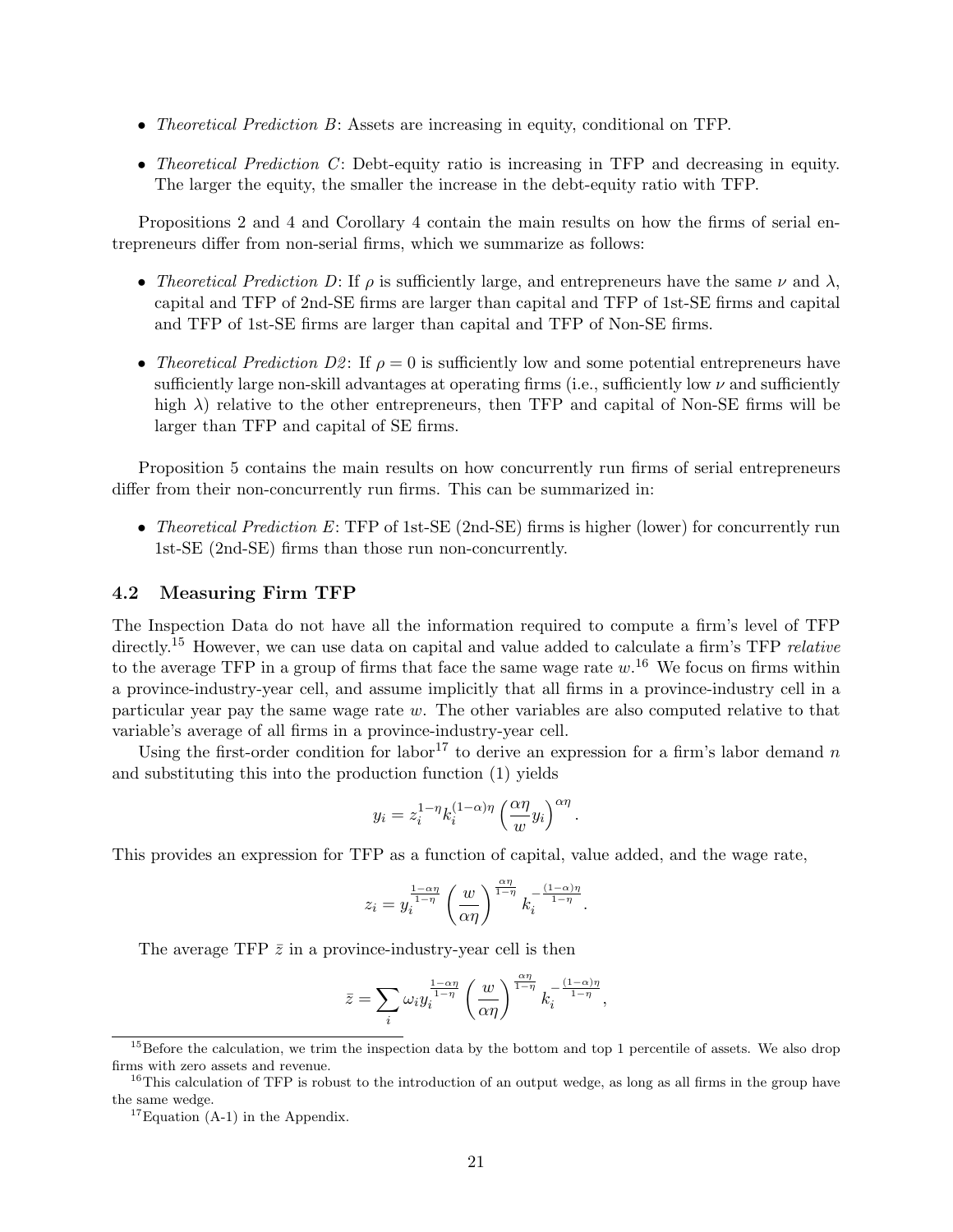where  $\omega_i$  is the relative weight in value added of each observation i. Then, the TFP of firm i relative to the average TFP  $\bar{z}$  in a particular province-industry-year cell is:

$$
\frac{z_i}{\bar{z}} = \frac{y_i^{\frac{1-\alpha\eta}{1-\eta}} k_i^{-\frac{(1-\alpha)\eta}{1-\eta}}}{\sum_i \omega_i y_i^{\frac{1-\alpha\eta}{1-\eta}} k_i^{-\frac{(1-\alpha)\eta}{1-\eta}}}.
$$
\n(7)

This ratio can be computed using available data on firm i's value added  $y_i$  and capital  $k_i$ .<sup>18</sup>

#### 4.3 Correlation of Assets and Debt-Equity Ratios with TFP

Figure 6: Capital and Relative TFP, Inspection Data, 2008-2012.



Notes: Authors' calculations from the Inspection Data. The figure shows the relationship between assets and TFP. Firms are sorted into four quarters according to their equity. For each equity quarter, firms are ranked on TFP and sorted into twenty ventiles. Each point in the figure plots log average TFP and log average assets for firms in the ventile. All variables are computed relative to their averages of all firms in the same province-industry-year cell.

Figures 6 and 7 and Table 6 show that the Theoretical Predictions A-B-C are consistent with the data. The figures are constructed by first dividing the sample into four quarters of equity (with the first quarter containing the 25% of firms with the lowest equity, etc.) Then the firms in each quarter are again sorted based on their TFP into twenty ventiles. For each such ventile we then calculate average TFP, assets, and debt-equity ratio and present these in scatter plots in Figures 6-7.

Figure 6 and column (1) in Table 6 document the relationship between firms' assets and TFP. Not surprisingly, firms with higher TFP have more assets and are thus larger. This is consistent with Theoretical Prediction A above. However, the increase is much more pronounced for firms with TFP above the median than for firms below the median. Figure 6 also shows that as we move

<sup>18</sup>We trim the bottom and top 1 percentile of computed TFP in following analysis.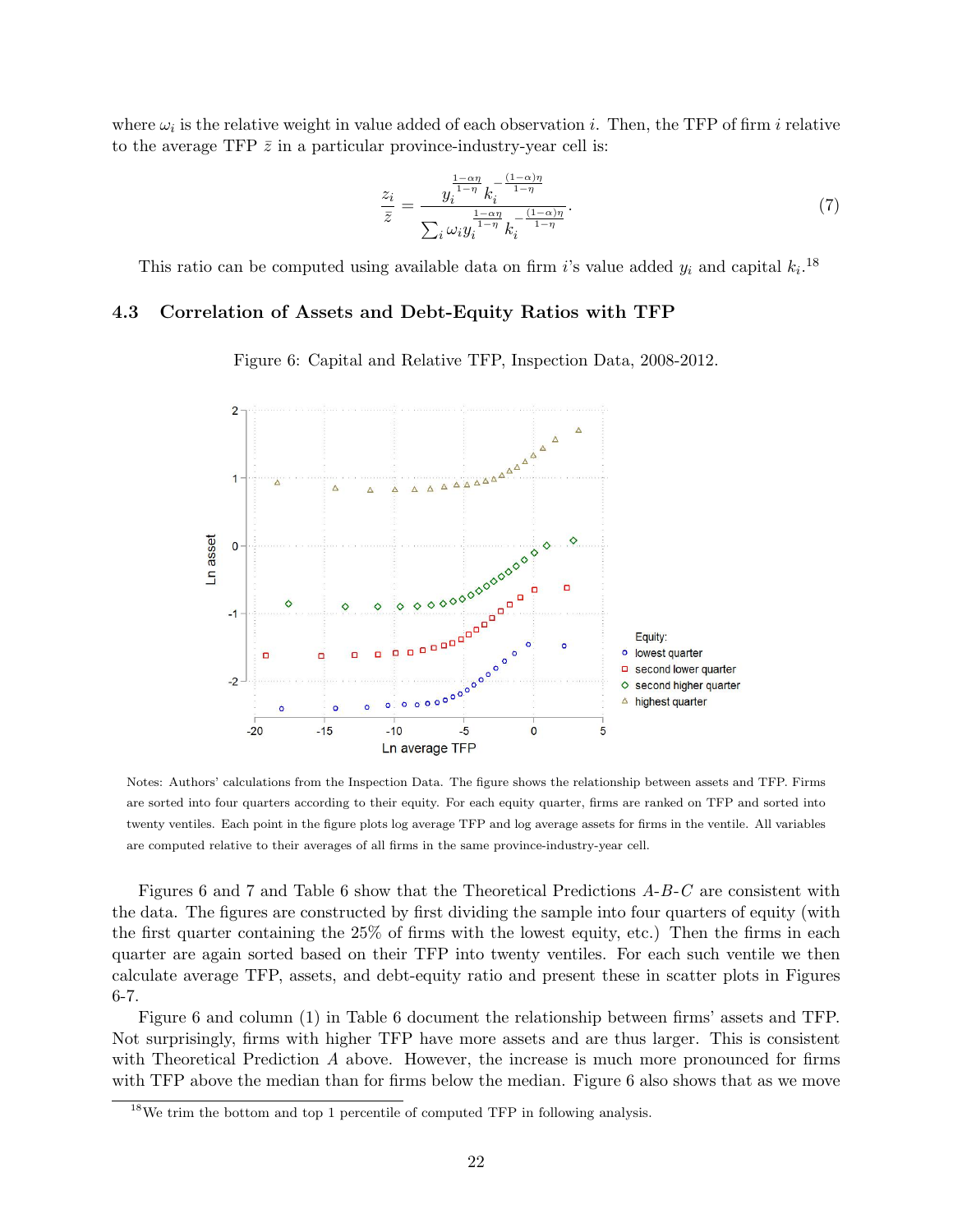Figure 7: Debt-Equity Ratio and Relative TFP, Inspection Data, 2008-2012.



Notes: Authors' calculations from the Inspection Data. The figure shows the relationship between the debt-equity ratios and TFP. Firms are sorted into four quarters according to their equity. For each equity quarter, firms are ranked on TFP and sorted into twenty ventiles. Each point in the figure plots log average TFP and average debt over average equity for firms in the ventile. All variables are computed relative to their averages of all firms in the same province-industry-year cell.

from lower to higher equity quarters the entire profile of assets shifts upwards. This is in line with Theoretical Prediction B.

Figure 7 and column (2) in Table 6 document the relationship between firms' debt-equity ratio and TFP. The debt-equity profile is increasing with TFP within each quarter of equity. Moreover, as we move from lower to higher equity quarters, the entire debt-equity profile shifts downward and the slope with respect to TFP becomes flatter. These findings are consistent with Theoretical Prediction C.

#### 4.4 Financial Performance of Non-SE and SE Firms

Serial entrepreneurs versus non-serial entrepreneurs. We now study the predictions for how serial and non-serial entrepreneurs differ from each other. The 2008-2012 Inspection Data provide empirical support for the Theoretical Prediction D but no support for Prediction D2. Table 7 shows that there are indeed systematic differences between Non-SE, 1st-SE, and 2nd-SE firms. Two main facts stand out. First, 1st-SE firms have higher registered capital, assets, equity, revenue, and TFP than Non-SE firms. Second, 2nd-SE firms have higher registered capital, assets, equity, revenue, and TFP than 1st-SE firms. This is consistent with Theoretical Prediction D provided that  $\rho$  is sufficiently large.<sup>19</sup> Note also that columns (1) and (2) indicate that the results on the level of registered capital using the full sample of firms are similar to those on the smaller

<sup>&</sup>lt;sup>19</sup>In Table 12 below we show that the TFPs of the 1st- and 2nd-SE firms of a serial entrepreneur are indeed positively correlated.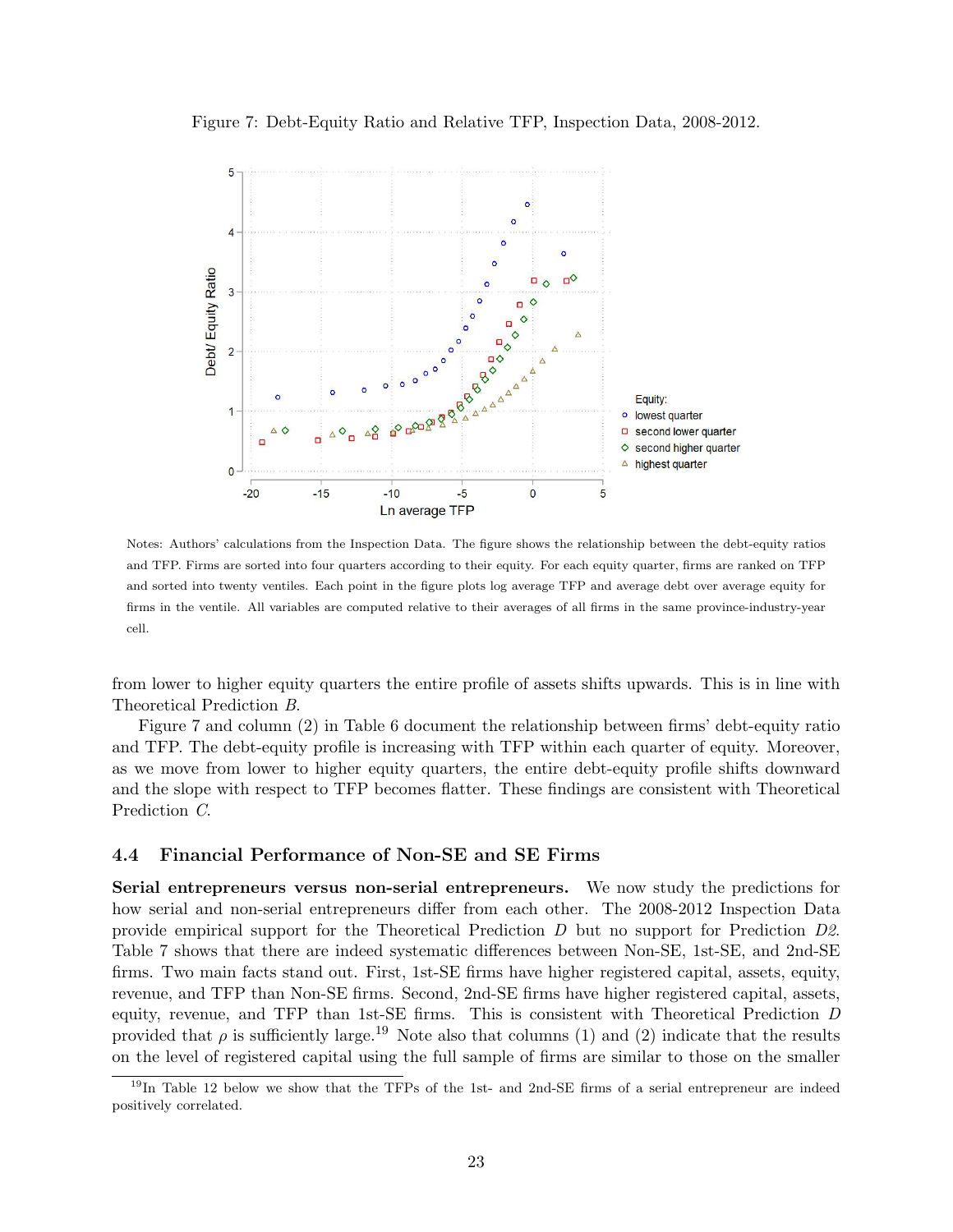|                             | (1)        | Log Assets Debt-Equity Ratio<br>(2) |
|-----------------------------|------------|-------------------------------------|
| Log TFP                     | $0.04***$  | $0.16***$                           |
| 2nd quarter of equity       | $1.09***$  | $-1.30***$                          |
| 3rd quarter of equity       | $1.68***$  | $-1.39***$                          |
| 4th quarter of equity       | $3.10***$  | $-2.23***$                          |
| $TFP*2nd$ quarter of equity | $-0.00***$ | $-0.03***$                          |
| $TFP*3rd$ quarter of equity | $-0.00***$ | $-0.04***$                          |
| TFP*4th quarter of equity   | $-0.01***$ | $-0.10***$                          |
| Age                         | $0.06***$  | $0.15***$                           |
| Age squared                 | $-0.00***$ | $-0.00***$                          |
| Observations                | 12,476,788 | 12,476,788                          |
| Adjusted R-squared          | 0.64       | 0.04                                |

Table 6: Debt-Equity Ratio, Capital, and Relative TFP, Conditional on Equity, Inspection Data, 2008-2012.

Notes: Authors' calculations from the Inspection Data. The table reports the relationship between assets and the debtequity ratio and TFP. The results are computed for different quarters in the equity distribution. All variables, except age, are computed relative to their averages of all firms in the same province-industry-year cell. ∗∗∗ − statistically significant at the 1% level.

|  | Table 7: Financial Performance of Firms, Registry and Inspection Data, 2008-2012. |  |  |  |  |
|--|-----------------------------------------------------------------------------------|--|--|--|--|
|  |                                                                                   |  |  |  |  |

|                    | Full Sample               |                           | Sample with Inspection Data |            |             |                            |  |  |  |  |  |
|--------------------|---------------------------|---------------------------|-----------------------------|------------|-------------|----------------------------|--|--|--|--|--|
|                    | Log Registered<br>Capital | Log Registered<br>Capital | Log Assets                  | Log Equity | Log Revenue | Log Relative<br><b>TFP</b> |  |  |  |  |  |
|                    | $\left( 1\right)$         | (2)                       | (3)                         | $^{(4)}$   | (5)         | (6)                        |  |  |  |  |  |
| 1st SE             | $0.39***$                 | $0.35***$                 | $0.41***$                   | $0.36***$  | $0.33***$   | $0.11***$                  |  |  |  |  |  |
| $2nd-SE$           | $0.69***$                 | $0.58***$                 | $0.68***$                   | $0.58***$  | $0.53***$   | $0.18***$                  |  |  |  |  |  |
| Age                | $0.07***$                 | $0.10***$                 | $0.17***$                   | $0.12***$  | $0.26***$   | $0.41***$                  |  |  |  |  |  |
| Age squared        | $-0.00***$                | $-0.00***$                | $-0.00***$                  | $-0.00***$ | $-0.01***$  | $-0.01***$                 |  |  |  |  |  |
| Observations       | 34,458,350                | 12,476,788                | 12,476,788                  | 12,476,788 | 12,476,788  | 12,476,788                 |  |  |  |  |  |
| Adjusted R-squared | 0.05                      | 0.06                      | 0.11                        | 0.08       | 0.08        | 0.03                       |  |  |  |  |  |

Notes: Authors' calculations from the Registry and Inspection Data. The table compares the financial performance of 1st-SE and 2nd-SE firms, relative to Non-SE firms. All variables, except age, are computed relative to their averages of all firms in the same province-industry-year cell. ∗∗∗ − statistically significant at the 1% level.

sample of firms in the Inspection Data over the same 2008-2012 period.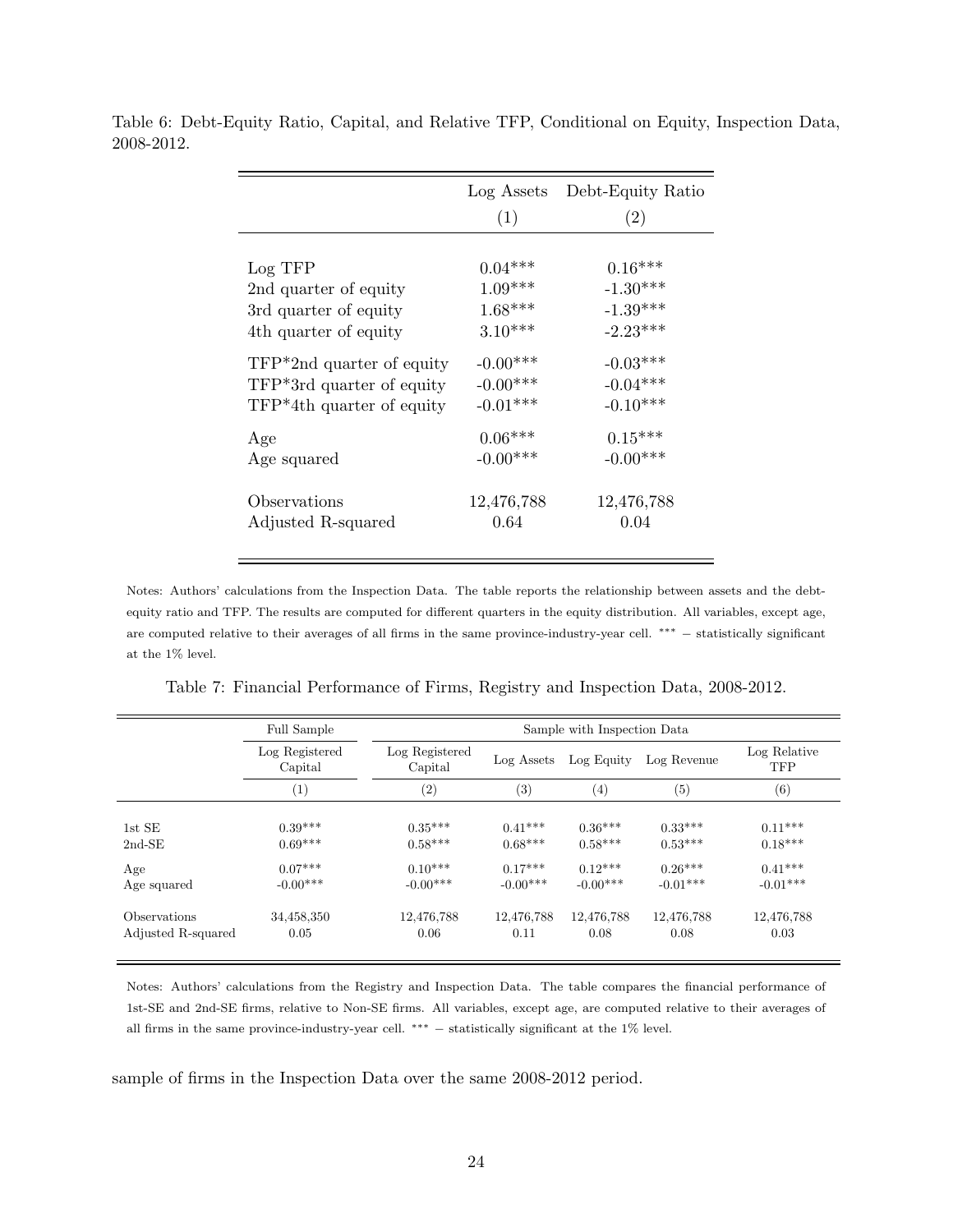|                                     |                                       | $1st$ -SE                             |                                      | $2nd$ -SE                             |
|-------------------------------------|---------------------------------------|---------------------------------------|--------------------------------------|---------------------------------------|
|                                     | Log TFP                               | Log Equity                            | Log TFP                              | Log Equity                            |
|                                     | (1)                                   | $\left( 2\right)$                     | $\left( 3\right)$                    | $\left( 4\right)$                     |
| Non-concurrent<br>Age<br>Age square | $-0.06***$<br>$0.37***$<br>$-0.01***$ | $-0.07***$<br>$0.14***$<br>$-0.00***$ | $0.23***$<br>$0.62***$<br>$-0.03***$ | $-0.16***$<br>$0.16***$<br>$-0.01***$ |
| Observations<br>Adjusted R-squared  | 2,254,408<br>0.03                     | 2,254,408<br>0.08                     | 1,826,093<br>0.02                    | 1,826,093<br>0.04                     |

Table 8: Financial Performance of Firms, Concurrent vs Non-concurrent SE Firms, Inspection Data, 2008-2012.

Notes: Authors' calculations from the Inspection Data. The table compares the TFP and equity of 1st-SE (2nd-SE) firms that are run non-concurrently, relative to 1st-SE (2nd-SE) firms that are run concurrently. TFP and equity are computed relative to their averages of all firms in the same province-industry-year cell. ∗∗∗ − statistically significant at the 1% level.

Concurrent and non-concurrent SE firms. Consider now the decision to operate SE firms concurrently or non-concurrently. A large fraction of the 2nd-SE firms, 86.5%, are ran concurrently with the 1st-SE firm, while in 13.5% of the cases the 1st-SE firm is closed when operating the 2nd-SE firm.

In Table 8 we consider TFP and equity of 1st-SE and 2nd-SE firms, depending on whether they are run concurrently or not. The table shows that SE firms that are operated concurrently differ systematically from SE firms that are operated non-concurrently. On the one hand, columns (1) and (2) in Table 8 show that 1st-SE firms that are closed down when the 2nd-SE firm is started have a 6% lower TFP and 7% lower equity than those 1st-SE firms that are run concurrently with the 2nd-SE firm. On the other hand, Columns (3) and (4) show that 2nd-SE firms that are operated by entrepreneurs who have closed down their first firm (1st-SE) have a 23% higher TFP and 16% lower equity than those 2nd-SE firms that are run concurrently with the 1st-SE firm. These patterns are consistent with Theoretical Prediction E of the model.

This result indicates that the TFP draws for 1st-SE and 2nd-SE firms, together with the equity endowments of these entrepreneurs, are forces that determine whether a serial entrepreneur starts subsequent firms and when the initial firm is closed down.

#### 4.5 Auxiliary Predictions of the Model

We close this section by considering two auxiliary predictions of the model.

Capital intensity across firms owned by the same SE. Consider entrepreneurs who are running concurrent firms. The key mechanism of the model is that the entrepreneur uses revenue from the first firm to fund the second firm. Absent capital adjustment costs, the SE should equalize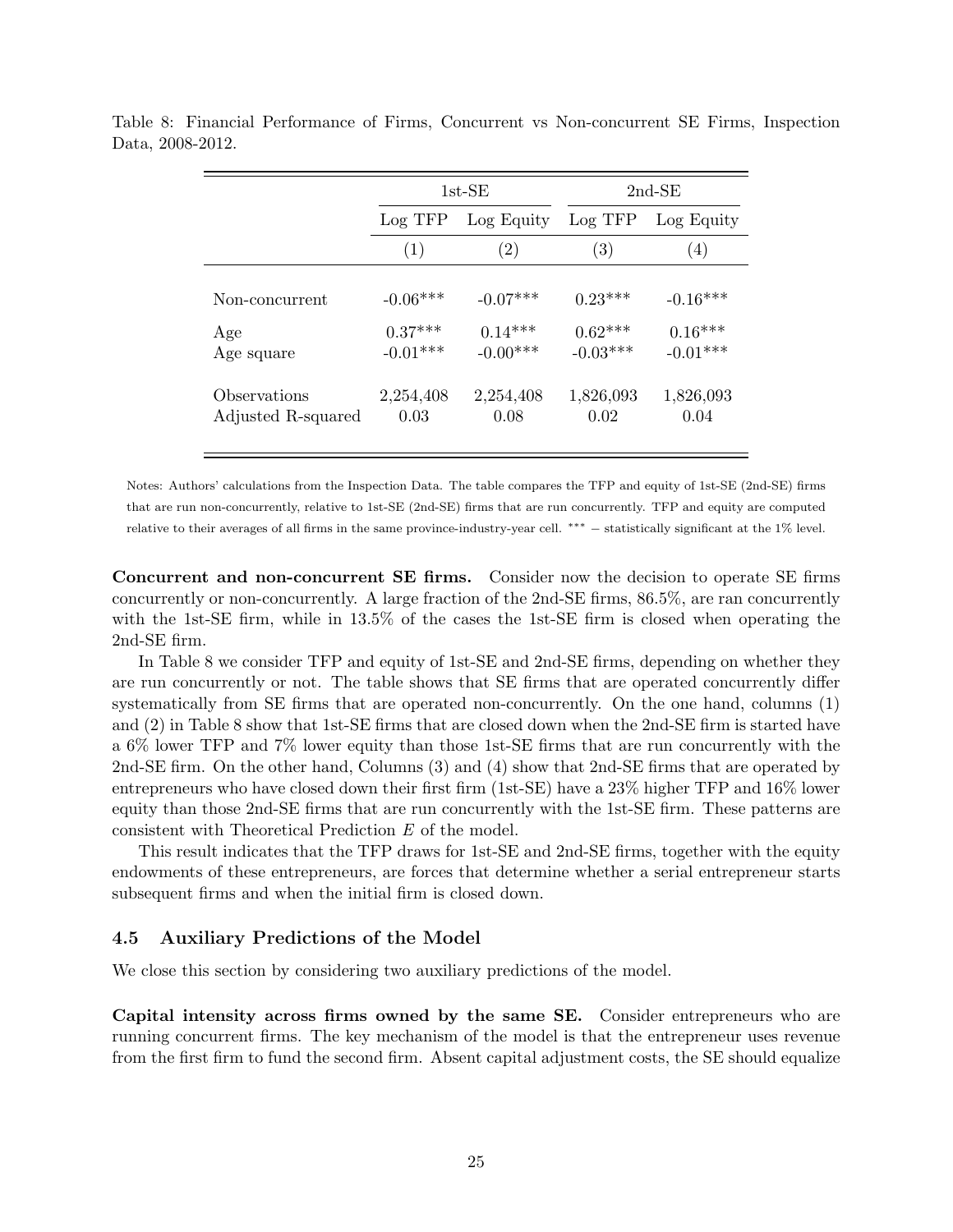the marginal product of capital (MPK) across firms, implying that

$$
\tilde{R}_1 = \tilde{R}_2 \tag{8}
$$

$$
(1 - \alpha) \eta \frac{y_i}{k_i} = (1 - \alpha) \eta \frac{y_i}{k_i} \tag{9}
$$

The theoretical prediction of equation (9) is that if a SE owns several (concurrently operated) firms in the same industry, or if she owns concurrently operated firms in industries with similar capital intensity  $(1 - \alpha) \eta$ , then the capital-output ratios should be equalized across the SE's firms:

$$
\frac{y_1}{k_1} = \frac{y_2}{k_2}.
$$

In this case the correlation  $corr\left(\ln\frac{y_1}{k_1}, \ln\frac{y_2}{k_2}\right)$ should be high.

We evaluate this prediction in four ways. We first restrict attention to serial entrepreneurs who operate two firms concurrently in the same 3-digit industry. The correlation in capital productivity (i.e., value added per unit of capital) across firms owned by the same entrepreneur is 0.28. Next, widening the sample to entrepreneurs who operate two firms concurrently in similar industries, i.e., same 1-digit, but different 3-digit industries, the correlation falls slightly to 0.20. Third, when considering entrepreneurs with concurrent firms in industries with similar capital intensities, the correlation is 0.21. Here, we define sectors as having similar intensity if log of the capital intensity of the sector of the 2nd-SE firm is no more than five percent higher or lower than that of the 1st-SE firm, where we take the capital intensities from Hsieh and Klenow (2009). Finally, we expand the sample to include all concurrently run firms and allow the capital intensities to differ across sectors. Equation (9) then implies that we should evaluate the correlation  $corr\left(\ln(1-\alpha_1)\frac{y_1}{k_1}\right)$  $\frac{y_1}{k_1}, \ln(1-\alpha_2)\frac{y_2}{k_2}$  $\mathbf{k}_2$  , which is 0.19 in our data. All these correlations are significantly different from zero at a 1% level of significance. By contrast, the correlation is zero for any two randomly drawn firms.

We conclude that this behavior is consistent with serial entrepreneurs pooling capital across firms.

Increasing role of SE over time. Over time, the share of SE firms in the total number of firms will increase. This is driven by two forces:

- 1. More entrepreneurs will have had time to start a second firm (given that no potential entrepreneurs had an existing firm when entering period 1).
- 2. Existing entrepreneurs accumulate more equity over time. This increases the probability they will start firms.

Both forces contribute to increasing the fraction of firms operated by serial entrepreneurs over time. Table 3 documented the increased importance of SE firms over much of the 1995-2015 period in terms of number of firms and total registered capital. Since SE firms are larger and more productive, over time they have also contributed to a larger share of output.

# 5 Sectoral and Geographical Migration Patterns for Serial Entrepreneurs

The analysis so far has highlighted the importance of equity, individual ability, firm productivity shocks, and financial frictions for understanding individual's decisions to become an entrepreneur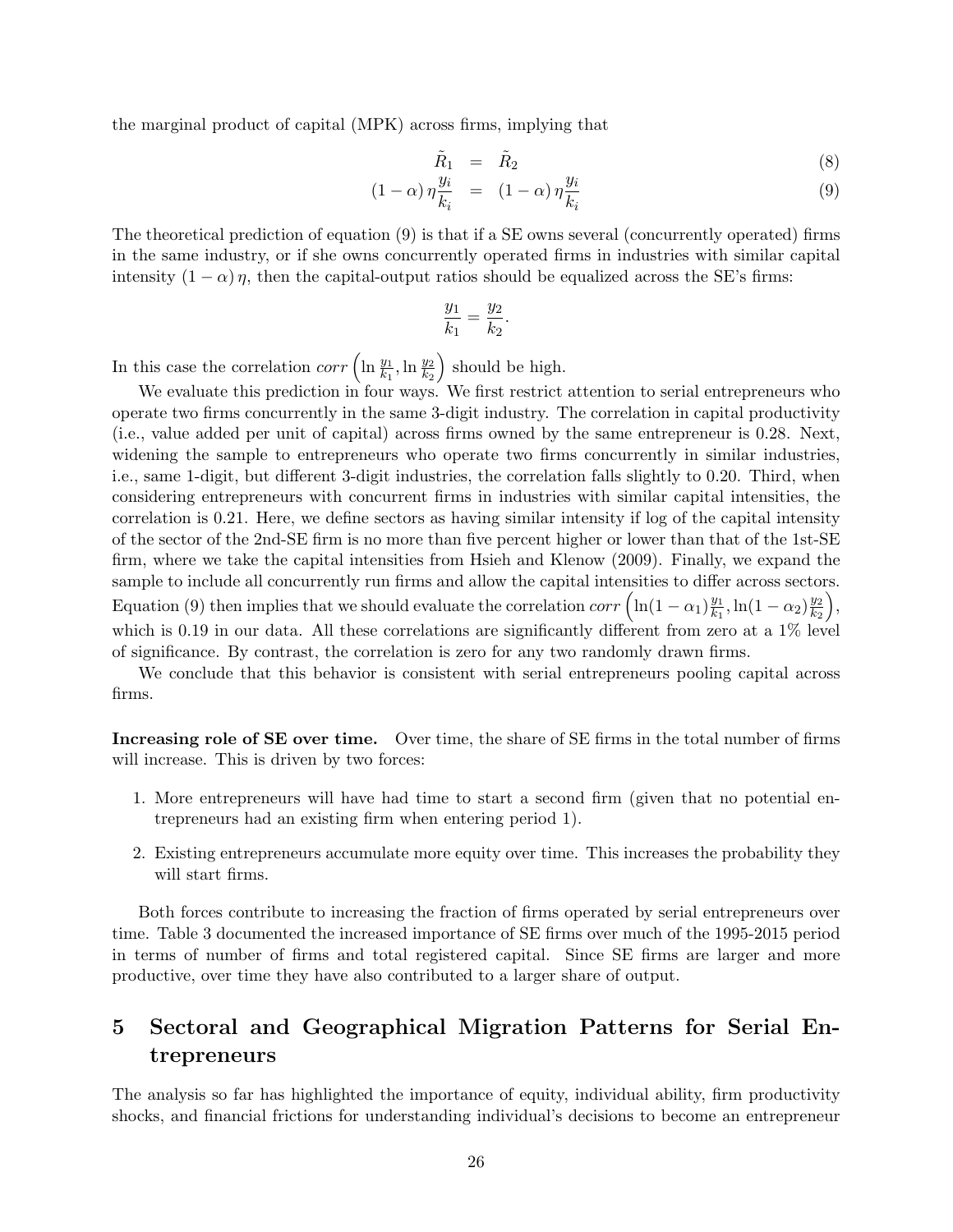and then a serial entrepreneur. In this section we focus on additional dimensions of the decisions of serial entrepreneurs relating to sectoral and geographical choices of 2nd-SE firms. As we shall see, factors such as sectoral learning, upstream-downstream sectoral linkages and input-output complementarities, and diversification of risk play a significant role in determining the sector of the 2nd-SE firm.

#### 5.1 Preliminary Facts

We start by documenting the distribution of serial and non-serial firms across sectors and the sectoral and geographical location choices (migration patterns) for the second firm.

Industrial distribution of entrants. Table 9 reports − separately for Non-SE, 1st-SE, and 2nd-SE firms − the distribution across industries for new entrants in 2005 and 2010. We report two measures of the distribution of entrants: unconditional and conditional. The unconditional share measures the actual distribution of new entrants. Overall, the unconditional distribution across sectors is similar among these types of firms. A large fraction of them, more than 30%, go into Wholesale and Retail Trade, around 20% go into Manufacturing, and around 10% go into Enterprise and Business Service. In order to control for the underlying distribution of firms across sectors, we compute a conditional share that measures the distribution of entrants relative to the distribution of all firms across industries in the previous year. A measure above (below) one means that firms are more (less) likely to enter that sector relative to the existing sectoral distribution of firms. The main message then is that firms of serial entrepreneurs, both 1st-SE and 2nd-SE, are more likely than the Non-SE firms to enter Finance, Real Estate, Enterprise and Business Service, and R&D, sectors that represent 20% of all firms.

Geographical and sectoral location for 2nd-SE firms. Consider now the geographical and sectoral location of the 2nd-SE firm and any differences with the 1st-SE firm. As reported in Table 10, we find that serial entrepreneurs usually establish their second firm in the same prefecture as their first firm: 72.1% of the serial entrepreneurs remain in the same prefecture where they established their first firm, 9.5% establish their second firm in the same province, but a different prefecture, and 18.3% establish their second firm in a different province. However, the 2nd-SE firm is more likely to be in a different 3-digit sector than the 1st-SE firm: only 15.6% of the 2nd-SE firms are established in the same 3-digit industry as the 1st-SE firm. Around 25% of the 2nd-SE firms are started in an industry similar (i.e., the same 1-digit code, but a different 3-digit code) to the one of the 1st-SE firm while around 60% of the 2nd-SE firms are started in an industry that is distant (i.e., different 1-digit code) to the one of the 1st-SE firm.

In Table 11 we separate serial entrepreneurs into local − those that establish their 1st-SE firm in the prefecture in which they were born − and non-local. While the main patterns documented in Table 10 are robust, we find that local serial entrepreneurs are more likely than non-local ones to start their 2nd-SE firm in the same prefecture (81.8% vs 60.9%). On the other hand, local and non-local serial entrepreneurs are equally likely to start their 2nd-SE firm in a similar or distant 3-digit industry.

#### 5.2 Theory: Determinants of Sectoral Choices

So far, we have analyzed entrepreneur behavior in a one-sector model. This section extends the model to one of multiple sectors. We focus on entrepreneurs who have operated a firm in the first period, and study their sectoral choice for the second firm. Namely, what determines the choice of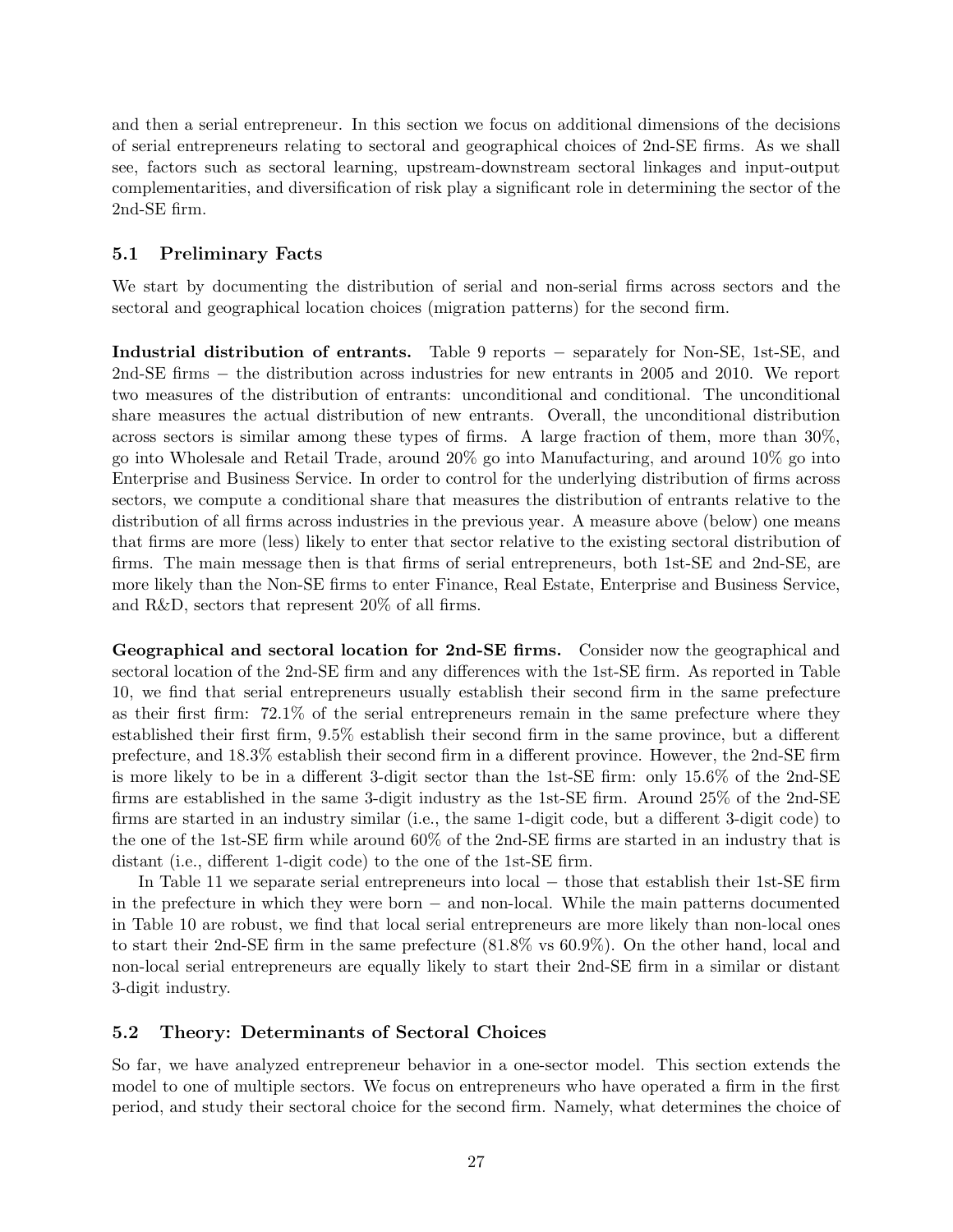Table 9: Share of Entrants in Different Industries, Non-SE and SE Firms, Registry Data, 2005 and 2010.

|                               | 2005                |          |          |                   |          |          |                     | 2010     |          |                   |          |          |  |
|-------------------------------|---------------------|----------|----------|-------------------|----------|----------|---------------------|----------|----------|-------------------|----------|----------|--|
| Industry                      | Unconditional share |          |          | Conditional share |          |          | Unconditional share |          |          | Conditional share |          |          |  |
|                               | $Non-SE$            | $1st-SE$ | $2nd-SE$ | $Non-SE$          | $1st-SE$ | $2nd-SE$ | $Non-SE$            | $1st-SE$ | $2nd-SE$ | $Non-SE$          | $1st-SE$ | $2nd-SE$ |  |
| Agriculture                   | 2.32                | 2.09     | 2.05     | 1.31              | 1.18     | 1.16     | 3.35                | 2.62     | 2.54     | 1.42              | 1.11     | 1.08     |  |
| Mining                        | 0.77                | 0.94     | 0.99     | 1.08              | 1.31     | 1.38     | 0.33                | 0.43     | 0.54     | 0.48              | 0.63     | 0.78     |  |
| Manufacturing                 | 23.04               | 20.88    | 22.83    | 0.77              | 0.70     | 0.76     | 18.49               | 15.86    | 18.41    | 0.73              | 0.63     | 0.73     |  |
| Power                         | 0.41                | 0.36     | 0.54     | 0.84              | 0.74     | 1.10     | 0.18                | 0.18     | 0.33     | 0.39              | 0.40     | 0.73     |  |
| Construction                  | 5.48                | 5.46     | 4.87     | 1.17              | 1.16     | 1.04     | 5.86                | 5.48     | 4.86     | 1.12              | 1.05     | 0.93     |  |
| Wholesale and Retail          | 34.40               | 34.05    | 31.33    | 1.00              | 0.98     | 0.91     | 39.16               | 38.23    | 34.45    | 1.15              | 1.12     | 1.01     |  |
| Transportation                | 3.07                | 3.18     | 2.93     | 1.43              | 1.49     | 1.37     | 2.70                | 2.62     | 2.32     | 1.02              | 0.99     | 0.87     |  |
| Accommodation                 | 1.43                | 1.49     | 2.17     | 0.89              | 0.92     | 1.34     | 1.11                | 1.23     | 1.67     | 0.77              | 0.85     | 1.16     |  |
| IT                            | 3.79                | 3.62     | 3.17     | 1.17              | 1.12     | 0.98     | 3.35                | 3.38     | 2.89     | 0.94              | 0.95     | 0.81     |  |
| Finance                       | 0.19                | 0.27     | 0.41     | 0.94              | 1.32     | 2.02     | 0.30                | 0.54     | 0.95     | 1.00              | 1.79     | 3.13     |  |
| Real Estate                   | 2.26                | 3.08     | 4.17     | 0.82              | 1.13     | 1.52     | 3.00                | 4.21     | 5.80     | 0.97              | 1.37     | 1.88     |  |
| Enterprise & Business Service | 10.70               | 12.14    | 12.24    | 1.38              | 1.57     | 1.58     | 11.01               | 13.42    | 13.60    | 1.13              | 1.38     | 1.40     |  |
| R&D                           | 6.18                | 6.90     | 6.90     | 1.20              | 1.34     | 1.34     | 6.38                | 7.32     | 7.51     | 1.07              | 1.23     | 1.26     |  |
| Public Facility               | 0.46                | 0.46     | 0.52     | 0.89              | 0.89     | 1.00     | 0.36                | 0.38     | 0.45     | 0.79              | 0.82     | 0.97     |  |
| Resident service              | 3.41                | 2.99     | 2.73     | 1.17              | 1.03     | 0.94     | 2.82                | 2.42     | 1.97     | 0.97              | 0.83     | 0.68     |  |
| Education                     | 0.18                | 0.20     | 0.17     | 1.43              | 1.60     | 1.34     | 0.11                | 0.13     | 0.11     | 0.84              | 0.97     | 0.84     |  |
| Social Work                   | 0.17                | 0.19     | 0.24     | 1.46              | 1.69     | 2.10     | 0.08                | 0.08     | 0.11     | 0.62              | 0.59     | 0.83     |  |
| Entertainment                 | 1.64                | 1.62     | 1.66     | 1.36              | 1.34     | 1.37     | 1.38                | 1.45     | 1.48     | 0.94              | 0.98     | 1.00     |  |
| Public administration         | 0.07                | 0.08     | 0.06     | 0.86              | 0.96     | 0.81     | 0.01                | 0.00     | 0.00     | 0.31              | 0.19     | 0.19     |  |
| NGO                           | 0.02                | 0.02     | 0.03     | 0.31              | 0.30     | 0.35     | 0.00                | 0.00     | 0.00     | 0.08              | 0.03     | 0.02     |  |

Notes: Authors' calculations from the Registry Data. For a particular SE group, the unconditional share of a sector in a given year, is the number of new established firms in that sector divided by the total number of all newly established firms. For a particular SE group, the conditional share of each sector is the ratio of unconditional share divided by the fraction of a given sector in the stock of firms one year before.

Table 10: Geographical and Sectoral Location, Registry Data, 1995-2015.

| 3-digit Industry   | Same    | Similar | Distant   | Same   | Similar | Distant | $Total(\%)$ |
|--------------------|---------|---------|-----------|--------|---------|---------|-------------|
|                    |         |         |           | $(\%)$ | $(\%)$  | $(\%)$  | $(\%)$      |
| Same Prefecture    | 421.404 | 608,156 | 1,452,195 | 12.25  | 17.68   | 42.21   | 72.14       |
| Same Province      | 43,010  | 79.044  | 205,805   | 1.25   | 2.30    | 5.98    | 9.53        |
| Different Province | 71,931  | 153.351 | 405,138   | 2.09   | 4.46    | 11.78   | 18.33       |
| $Total(\%)$        |         |         |           | 15.59  | 24.43   | 59.97   | 100.00      |

Notes: Authors' calculations from the Registry Data. Industries are similar if they have the same 1-digit, but different 3-digit, codes. Industries are distant if they have a different 1-digit code.

sector for the 2nd-SE? Moreover, how do serial entrepreneurs who switch sectors differ from those who stay in the sector of the first firm?

We analyze three mechanisms for sectoral choice: (i) selection through learning about entrepreneurial abilities; (ii) considerations of diversification of risk; and (iii) upstream-downstream sectoral linkages and input-output complementarities.

#### 5.2.1 Learning Sector-Specific Abilities

We now assume that there are several sectors  $s \in S = \{1, 2, ..., N\}$  in the economy. A firm established in a particular sector must remain in that sector. Following Jovanovic (1979), an entrepreneur has different abilities in each sector, which are ex-ante unknown. After operating the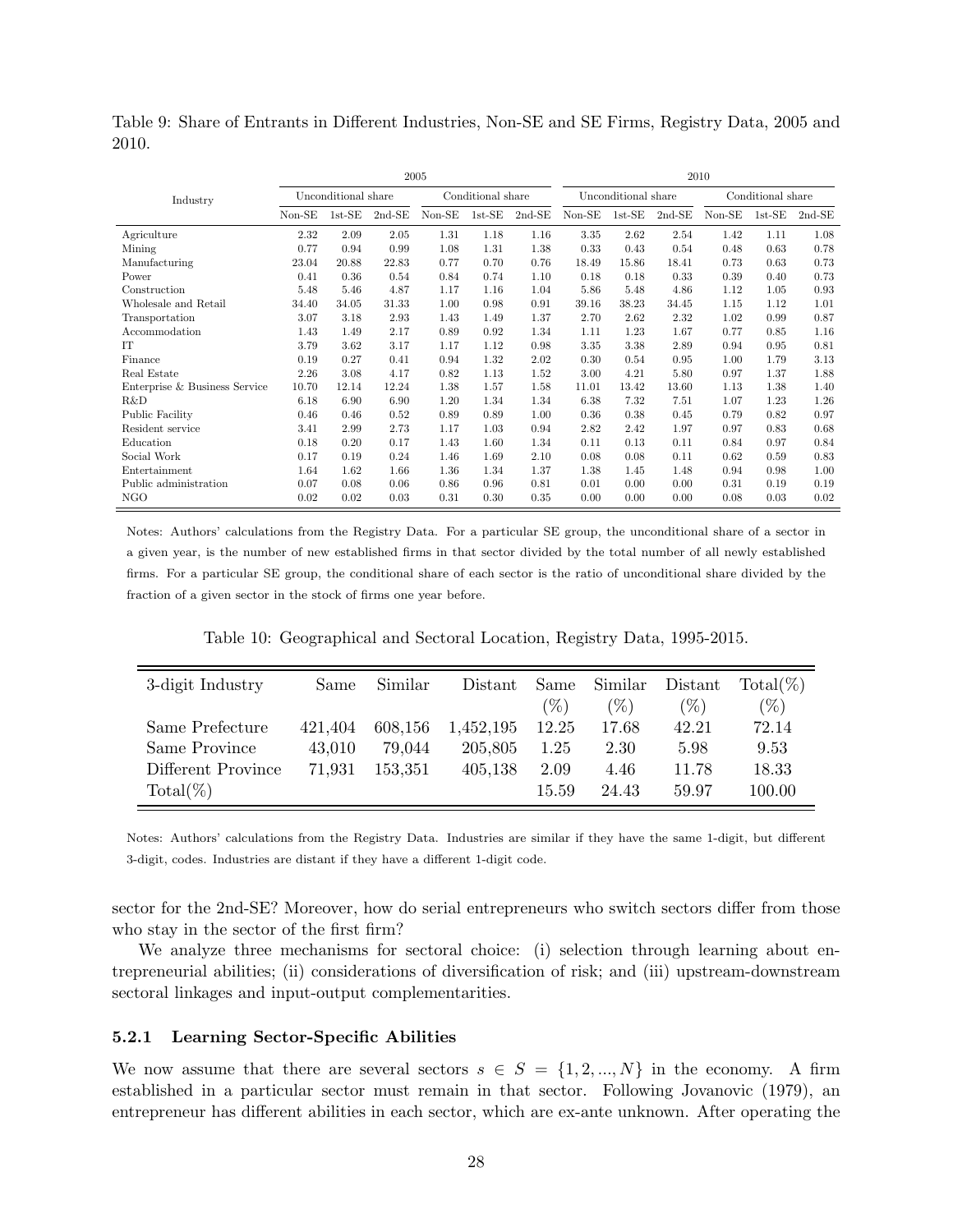| First firm<br>in birth place | Total     | 3-digit Industry                                                      | Same<br>$(\%)$                 | Similar<br>$(\%)$              | Distant<br>$(\%)$               | Total<br>$(\%)$         |
|------------------------------|-----------|-----------------------------------------------------------------------|--------------------------------|--------------------------------|---------------------------------|-------------------------|
| N <sub>0</sub>               | 1,533,638 | Same Prefecture<br>Same Province<br>Different Province<br>$Total(\%)$ | 11.39<br>1.72<br>3.22<br>16.33 | 14.58<br>3.06<br>6.69<br>24.33 | 34.88<br>7.62<br>16.84<br>59.34 | 60.85<br>12.40<br>26.75 |
| Yes                          | 1,814,352 | Same Prefecture<br>Same Province<br>Different Province<br>$Total(\%)$ | 13.06<br>0.85<br>1.14<br>15.05 | 20.30<br>1.63<br>2.57<br>24.51 | 48.46<br>4.54<br>7.44<br>60.44  | 81.82<br>7.03<br>11.15  |

Table 11: Geographical and Sectoral Location, by Local and Non-local SEs, Registry Data, 1995- 2015.

Notes: Authors' calculations from the Registry Data. Industries are similar if they have the same 1-digit, but different 3-digit, codes. Industries are distant if they have a different 1-digit code.

first firm (1st-SE) in a sector s, the entrepreneur is free to choose to obtain the draw for a potential new firm in any sector  $s' \in S$ . Given an initial sector s, there are three types of sectors for the second firm: the same sector (s), similar sectors (denoted  $S^+$ ), and distant sectors (denoted  $S^-$ ). These sectors are mutually exclusive. We focus on a mechanism where the persistence of TFP across firms is lower the further away one moves from the sector of the first firm.

The key assumption is that productivity of a second firm in sector  $s'$  depends on the sector  $s$ of the first firm and the productivity of the first firm,  $z_{1s}$ . If the entrepreneur chooses to make a TFP draw in the same sector s as the first firm, the TFP process will be the same as in equation (5), i.e.,  $z_{2s} = \rho z_{1s} + \varepsilon$ , where  $\rho > 0$ . If the entrepreneur chooses to make a TFP draw in a sector similar to the sector s of the first firm, the TFP for the 2nd-SE firm  $s^+ \in S^+$  will follow the process  $z_{2s^+} = \rho^+ \cdot z_{1s} + \bar{z} + \varepsilon$ , where the persistence  $\rho^+$  is assumed to be lower than for the same sector  $(\rho^+ < \rho)$ . Moreover, when operating in a similar sector, the entrepreneur gets an additive gain  $\bar{z}$ . The motivation for this assumption is that having operated a firm in sector s will give a direct and additive productivity gain in similar sectors  $s^+$  due to complementarities, for example.<sup>20</sup> Finally, if the entrepreneur chooses to make a TFP draw in a sector distant from the sector s of the first firm, the TFP for the second firm  $s^- \in S^-$  will be  $z_{2s^-} = \rho^- \cdot z_{1s} + \varepsilon$ , where the persistence  $\rho^$ is assumed to be lower than for the similar sectors  $(\rho^- < \rho^+)$ . For simplicity, we assume that the stochastic innovation  $\varepsilon$  to TFP is independent and identically distributed across sectors.

Summing up, given section s and TFP  $z_{1s}$  for the 1st-SE firm, the TFP for the 2nd-SE firm is given by

$$
z_2 = \begin{cases} \n\rho z_{1s} + \varepsilon & \text{if stay in same sector } s \\
\rho^+ \cdot z_{1s} + \overline{z} + \varepsilon & \text{if switch to similar sector } s^+ \in S^+ \\
\rho^- \cdot z_{1s} + \varepsilon & \text{if switch to distant sector } s^- \in S^- \n\end{cases} \tag{10}
$$

We assume that all sectors are ex-ante identical in the sense that the distribution of the TFP draw for the initial firm,  $z_{1s}$ , and the distribution of the innovation  $\varepsilon$ , are the same for all initial sectors  $s \in S$ .

<sup>&</sup>lt;sup>20</sup>We could have alternatively assumed that both the same sector s and similar sectors  $s^+ \in S^+$  get the additive gain  $\bar{z}$ . The qualitative predictions of Proposition 6 below are robust to such an alternative setup.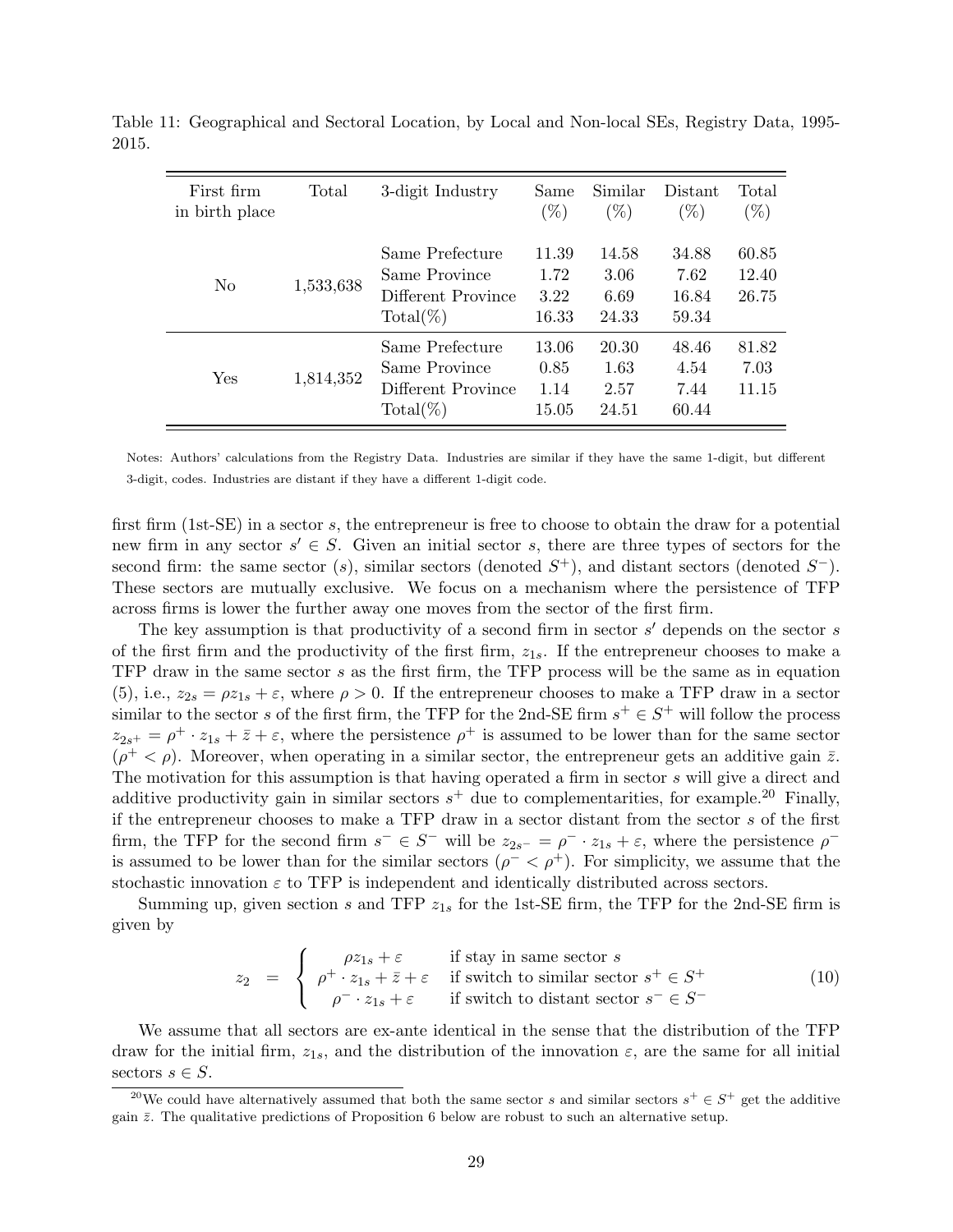Note that the choice of sector affects the mean of the distribution for the 2nd-period draw  $z_{2s}$ but has no effect on the dispersion around  $E\{z_{2s}\}\,$ , which is entirely determined by  $\varepsilon$ . Since profits are monotone increasing in  $z_{2s}$  for any level of financial friction  $\lambda$ , the optional choice of sector to sample a TFP draw for the firm in the 2nd period is determined by what maximizes  $E\{z_{2s}\}\.$  This decision is characterized in the following proposition.

**Proposition 6.** Consider an entrepreneur who operated a firm in sector s with TFP  $z_{1s}$  in the first period.

- Part A: Sector choice. If TFP of the 1st-SE firm is sufficiently large,  $z_{1s} > \bar{\zeta}$ , the entrepreneur remains in the same sector s. If  $z_{1s}$  is sufficiently low,  $z_{1s} < \zeta$ , the entrepreneur switches to a distant sector  $s^- \in S^-$ . For intermediate values of TFP,  $z_{1s} \in (\zeta, \overline{\zeta})$ , the entrepreneur switches to a similar sector  $s^+ \in S^+$ . The entrepreneur is indifferent between sector s and  $S^+$  ( $S^+$  and  $S^-$ ) when  $z_{1s} = \bar{\zeta}$  ( $z_{1s} = \zeta$ ). The thresholds are defined as  $\bar{\zeta} = \bar{z} / (\rho - \rho^+) \ge 0$  and  $\zeta = -\bar{z} / (\rho^+ - \rho^-) \le 0$ .
- Part B: TFP. Average TFP for the 1st-SE firm is highest for entrepreneurs who stay in the same sector, intermediate for those who go to similar sectors, and lowest for those who migrate to distant sectors. If  $\lambda$  is sufficiently large, the same ranking also applies to the average TFP for the 2nd-SE firm.

*Proof.* The optimal choice maximizes  $E\{z_2\}$  because profits are monotone increasing in  $z_2$ . Therefore, the entrepreneur remains in the same sector rather than switching to a similar sector if  $\rho z_{1s} + \varepsilon > \rho^+ \cdot z_{1s} + \overline{z} + \varepsilon$ , which is satisfied if

$$
z_{1s} > \bar{\zeta} \equiv \frac{\bar{z}}{\rho - \rho^+} \ge 0.
$$

When  $z_{1s} = \bar{\zeta}$  the entrepreneur is indifferent. Moreover, the entrepreneur chooses a distant sector over a similar sector if  $\rho^+ \cdot z_{1s} + \bar{z} + \varepsilon \ge \rho^- \cdot z_{1s} + \varepsilon$ , which is satisfied if

$$
z_{1s}<-\frac{\bar{z}}{\rho^+-\rho^-}\equiv\underline{\zeta}<0
$$

When  $z_{1s} = \zeta$  the entrepreneur is indifferent. Since  $\bar{z} \ge 0$ , it follows immediately that  $\bar{\zeta} \ge 0 > \zeta$ . This establishes the ranking of expected TFP for the 1st-SE firm. To prove that the ranking of expected TFP for the 2nd-SE firm is the same as for the 1st SE firm, we note that the negative selection due to equity is arbitrarily small when  $R_s$  is sufficiently close to  $R_b$ . The ranking then follows immediately from the productivity persistence channel and  $\rho > \rho^+ > \rho^-$ .  $\Box$ 

Proposition 6 shows that the difference in persistence induces threshold behavior in terms of TFP: when TFP of the first firm is above a threshold  $\zeta$ , the entrepreneur stays in the current sector, while the entrepreneur switches to a distant sector if initial TFP is below  $\zeta$  and to a similar sector if TFP is intermediate. Note that the complementary gain  $\bar{z}$  is necessary to generate some migration to similar sectors. If there was no complementary gain, i.e.,  $\bar{z} = 0$ , the entrepreneur would remain in s if  $z_{1s} \geq 0$  (in which case persistence is beneficial) and switch to a distant sector otherwise (in which case persistence is harmful). Thus, the complementarity gain compensates for the disadvantage of an intermediate persistence.

This threshold behavior in sector choice induces positive selection for the entrepreneurs who remain in the same sector and negative selection for those who search for potential firms in different sectors. This captures the spirit of the Jovanovic (1979) learning model. In fact, his model can be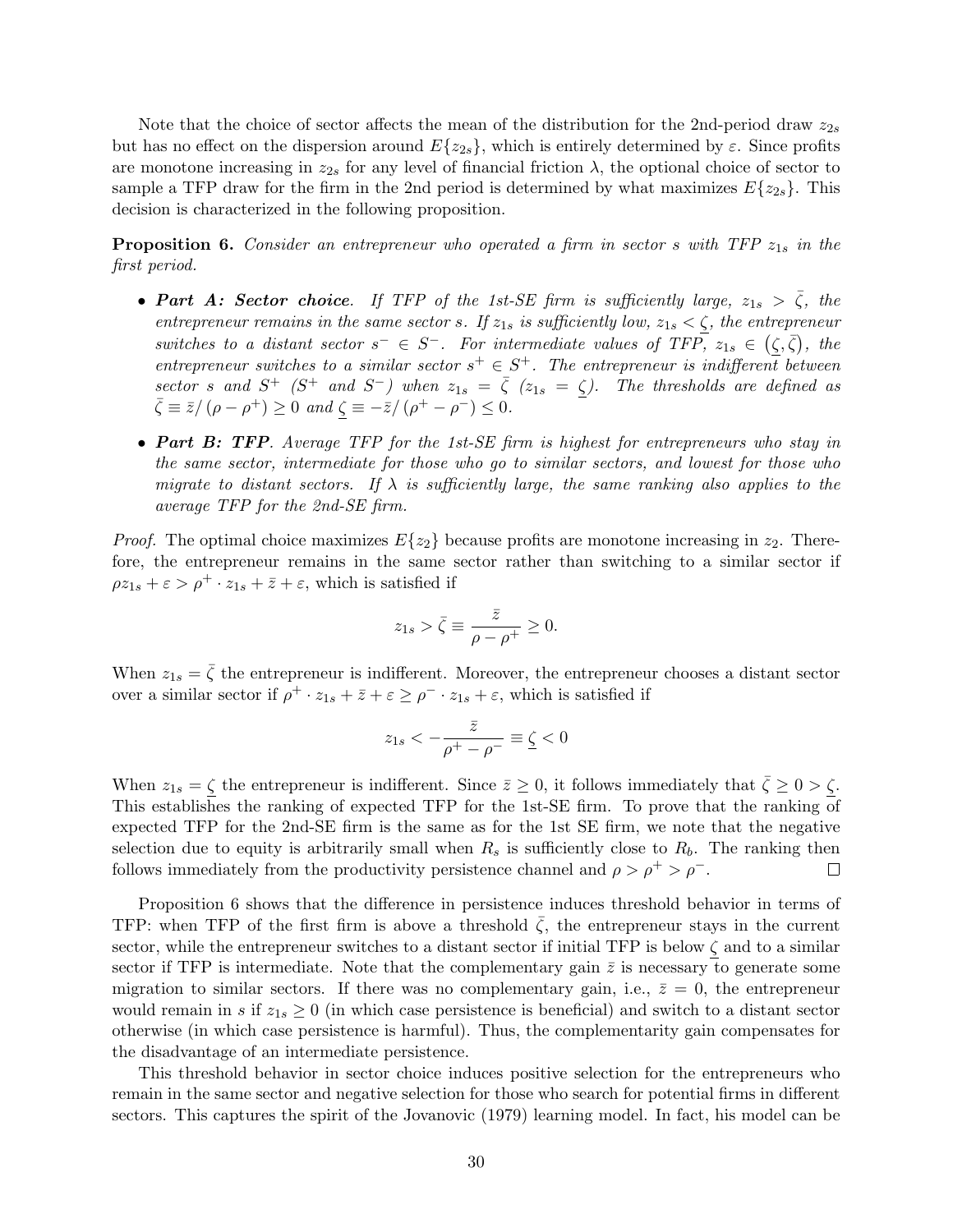interpreted as a special case of our model when  $\rho = 1$ ,  $\rho^- = 0$ , and  $\bar{z} = 0$ . The predictions for TFP of the 1st-SE firm follow immediately from the ranking of the thresholds. The average TFP draw for potential firms in the second period have the same ranking as for the 1st-SE firm due to the maintained assumption that  $\rho > \rho^+ > \rho^-$ . However, the predictions about the *observed* average TFP of the 2nd-SE firm are more subtle. The deterministic component of  $z_2$  induces positive correlation between  $z_1$  and  $z_2$  while the effect of retained earnings from the first period induces negative correlation due to the negative selection of 2nd period firms for richer entrepreneurs (higher equity implies lower threshold). If financial frictions are sufficiently small, i.e., when  $\lambda$  is sufficiently large, the deterministic component must dominate, guaranteeing the same ranking of average TFP for the 2nd-SE firm as for the 1st-SE firm.

#### 5.2.2 Diversification of Risk

We now explore determinants of sector choice for the 2nd-SE firm over and above learning about abilities. We start with risk diversification and illustrate the mechanism with the aid of a simple portfolio model.

To simplify the exposition, we focus on entrepreneurs who started and operated a firm in sector s in the first period and who have decided to solicit TFP draws for potential firms in a new sector  $s' \neq s$ <sup>21</sup> We make three changes to the model relative to the previous analysis. First, we assume that the entrepreneur has linear-quadratic preferences over final wealth W given by the net savings plus profits in the firms. It follows immediately that the objective function of the entrepreneur can be expressed as a function of the mean and variance of W,

$$
E\{u(W)\} = a \cdot E(W) - \frac{b}{2} \cdot Var(W),
$$

where  $a$  and  $b$  are positive parameters.<sup>22</sup>

Second, we assume that the entrepreneur obtains one (idiosyncratic) draw  $z_{s'}$  for every sector  $s' \in S^-$ . The entrepreneur chooses which of these firms to operate after having observed all draws.

Third, to embed a meaningful portfolio diversification motive, we assume that output of a firm in sector s has a stochastic sector-specific return to capital  $\delta_s$  in addition to the regular production. The total output of the firm is therefore given by the sum  $y_s + \delta_s k_s$ , where  $y_s = z_s^{1-\eta} (k_s^{1-\alpha} n_s^{\alpha})^{\eta}$ is the regular deterministic idiosyncratic production (cf. equation (1)) with factor inputs  $k_s$  and  $n_s$ . Let W denote the realized final wealth for an entrepreneur with firms in sectors s and s' and equity  $e$  in the beginning of period 2.  $W$  is then given by

$$
W = \Pi(z_s, z_{s'}, e) + \delta_s k_s + \delta_{s'} k_{s'},
$$

where the function  $\Pi$  denotes the profits in the 2nd period of operating firms with TFP  $z_s$  and  $z_{s'}$ and equity e,

$$
\Pi(z_s, z_{s'}, e) = y_s + y_{s'} - (n_s + n_{s'})w - (k_s + k_{s'} - e)R - \nu(\mathbb{1}_1 + \mathbb{1}_2),
$$

where  $\mathbb{1}_j$  is an indicator function taking the value 1 if and only if firm  $j \in \{1,2\}$  is in operation.

Recall that given the vector of realizations of TFP for potential 2nd-period firms, the variable Π is deterministic because factor allocations are made after observing TFP. However, the realizations

<sup>&</sup>lt;sup>21</sup>For simplicity we now abstract from the similar sectors, implying that  $s' \in S^-$ .

<sup>&</sup>lt;sup>22</sup>We implicitly assume that the range for W is such that utility is increasing in W for all realizations of W.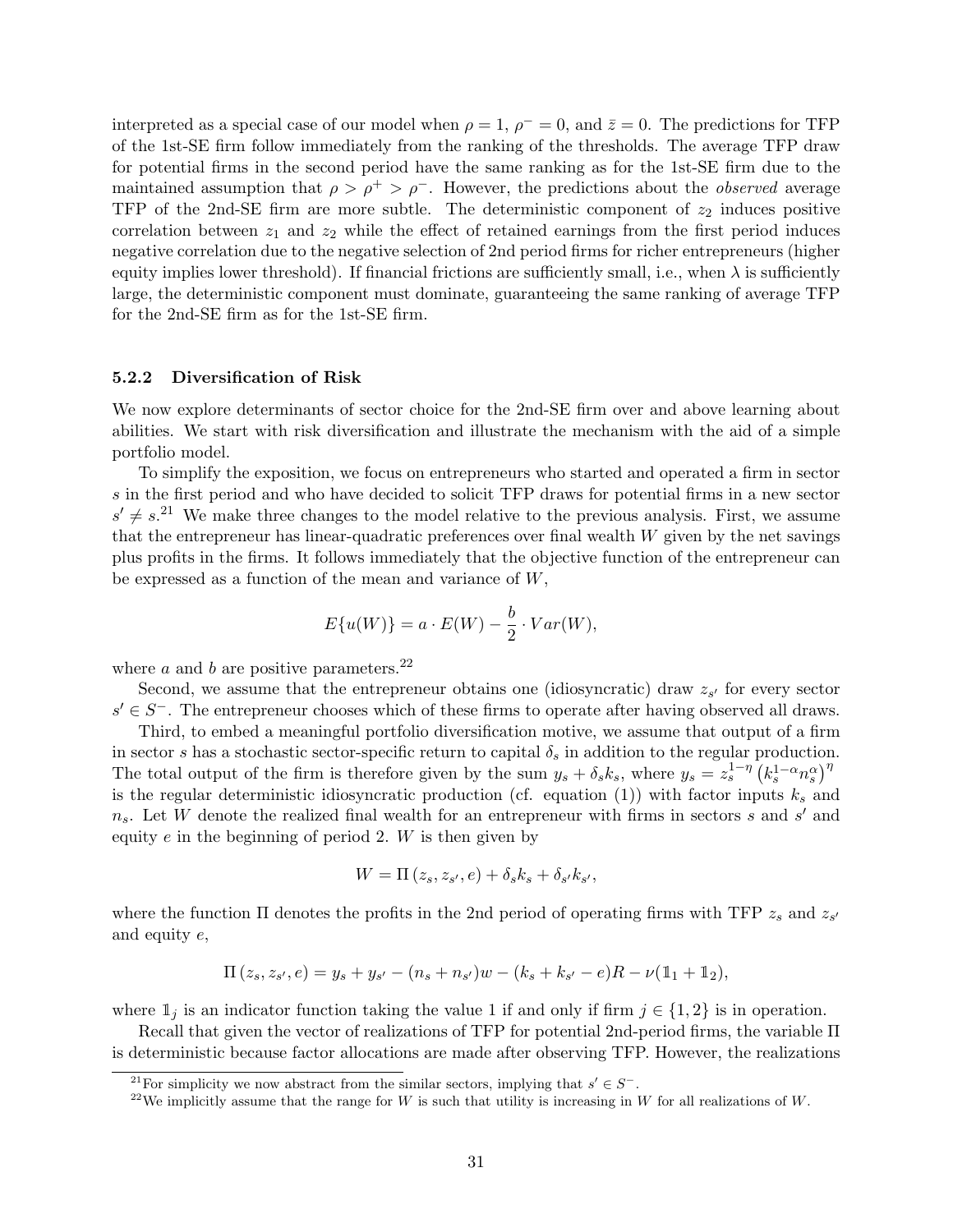of the sector-specific returns  $\delta_s$  and  $\delta_{s'}$  are observed after having made the sector choice and the factor allocations. Therefore, W is stochastic when sector and factor choices are made.

We assume that the returns  $\delta_i$  have the same univariate distribution for all sectors, although the covariance with initial sector,  $Cov(\delta_{s'}, \delta_s)$ , can differ across sectors. Without loss of generality, we normalize the expected realization of  $\delta_i$  to zero for all sectors.

For an entrepreneur who operates two firms concurrently, the expected utility is given by

$$
E\{u(W)\} = a \cdot \Pi(z_s, z_{s'}, e) - 2b \cdot [Var(\delta_s) + Cov(\delta_s, \delta_{s'})].
$$

Note that the expected utility is falling in the covariance between the sector-specific returns to capital. We state the main predictions of this section in the following proposition.

**Proposition 7.** Consider the problem for an entrepreneur who has an existing firm in sector s and a set of idiosyncratic draws for potential firms  $\{z_{s'}\}_{s' \in S}$ -. The probability that the entrepreneur chooses sector s' is falling in the covariance  $Cov(\delta_{s'}, \delta_s)$ . Moreover, conditional on choosing sector s', the average TFP of the 2nd-SE firm is increasing in  $Cov(\delta_{s'}, \delta_{s})$ .

*Proof.* Consider two sectors with identical realizations of the idiosyncratic draws  $z_{s'} = z_{\tilde{s}}$ . Since the sector-specific return to capital has the same mean and variance in all sectors and  $E\{u(W)\}\$ is strictly falling in the covariance term, sector  $s'$  will be strictly preferred to sector  $\tilde{s}$  if and only if  $Cov(\delta_{s'}, \delta_s) < Cov(\delta_{\tilde{s}}, \delta_s)$ . Since the distribution of  $\delta$  is the same for all sectors, it follows immediately that when  $Cov(\delta_{s'}, \delta_s) < Cov(\delta_{\tilde{s}}, \delta_s)$  then sector  $\tilde{s}$  will be chosen only if it has the largest TFP,  $z_{\tilde{s}} > z_{s'}$ . This implies that 2nd-SE firms in sectors with a larger covariance with the sector of the 1st-SE firm will on average have a larger TFP. It follows that sector  $s'$  will be chosen more often than sector  $\tilde{s}$ .  $\Box$ 

#### 5.2.3 Upstream-Downstream Integration and Input-Output Complementarities

A natural extension of our simple multi-sector model in Section 5.2.2 is to allow for input-output linkages and trade in intermediate goods. Consider two firms that have large potential gains from trade with each other. Rather than modeling such trade- and input-output linkages explicitly, we simply appeal to Williamson (1975) transaction-cost theory and postulate that having joint ownership of these firms can mitigate the potential information asymmetries and transaction costs of trade.<sup>23</sup> This implies that an entrepreneur with a firm in sector  $s$  has a comparative advantage of operating in sectors that trade with firms in sector s.

If the only difference across potential sectors  $s'$  is the strength of their linkages with sector  $s$ , then sectors with stronger links will be chosen more often. Note, however, that it is difficult to obtain sharp predictions for TFP of the 2nd-SE firm because the theory is silent about which firm benefits from the linkages, be it the 1st-SE, 2nd-SE, or both.

#### 5.3 Empirics: Determinants of Sectoral Choices

We start by summarizing the theoretical predictions regarding sector choice.

• Theoretical Prediction G: Proposition 6 implies that average TFP for 1st-SE firms is larger for SE entrepreneurs whose 2nd-SE firm is in the same sector as the 1st-SE, intermediate for SE with 2nd-SE in similar sectors, and lowest for SE with 2nd-SE in distant sectors. If financial frictions are sufficiently small, this ranking applies also for the 2nd-SE firm.

<sup>&</sup>lt;sup>23</sup>This might be considered as a hybrid approach to mitigating transaction costs, in between pure trade and full vertical integration.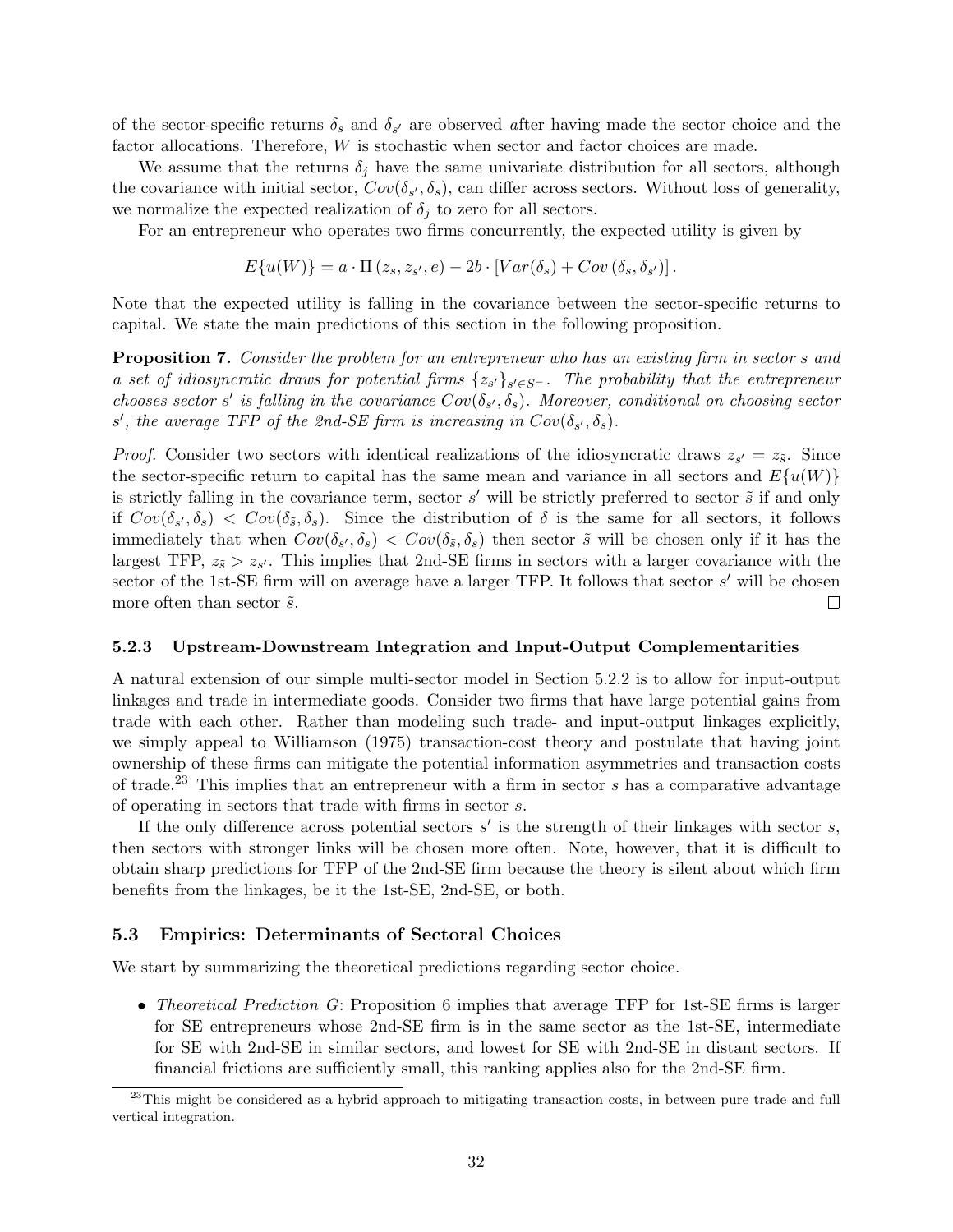- Theoretical Prediction  $H$ : Proposition 7 implies that when entrepreneurs choose a distant sector for their 2nd-SE firm, they are more likely to locate in a sector  $s'$  whose average return on capital has a lower covariance with the average return on capital in sector s of the 1st-SE firm. Moreover, the average TFP of the 2nd-SE firm is increasing in this covariance.
- Theoretical Prediction I: Entrepreneurs are more likely to start a 2nd-SE firm in sectors which are more integrated with or have stronger input-output linkages with the sector of the 1st-SE firm than in sectors with weak links.

#### 5.3.1 Testing the Learning Mechanism

We first document that the persistence of TFP shocks of serial firms is larger for firms started in the same sector than for entrepreneurs started in different sectors. Recall that this is a key assumption in Proposition 6. Altogether, we have observations on 292,549 entrepreneurs. For non-concurrent SE, we use the TFP of the 1st SE in their last year of operation, and the first year that 2nd SEs report, which is typically the year they are established. For concurrent SEs, we use information on 1st and 2nd firms for all years they both report. Table 12 shows that the persistence in TFP shocks is higher for firms in the same 3-digit industries, lower for the firms of serial entrepreneurs that are in similar 3-digit industries, and even lower for serial firms that are in distant 3-digit industries. This confirms that the assumption on the persistence of TFP draws, summarized in equation (10) and underlying Proposition 6, is supported in the data.

|                                    | Log 2nd-SE TFP         |                        |                        |  |  |
|------------------------------------|------------------------|------------------------|------------------------|--|--|
|                                    | Same Industry          | Distant Industry       |                        |  |  |
|                                    | (1)                    | $\left( 2\right)$      | $\left( 3\right)$      |  |  |
| $Log 1st-SE TFP$                   | $0.33***$              | $0.24***$              | $0.13***$              |  |  |
| Age of 1st-SE<br>Age difference    | $0.31***$<br>$0.31***$ | $0.34***$<br>$0.33***$ | $0.29***$<br>$0.29***$ |  |  |
| Observations<br>Adjusted R-squared | 52,934<br>0.11         | 76,223<br>0.08         | 163,392<br>0.03        |  |  |

Table 12: Persistence in TFPs for 1st- and 2nd-SE Firms, Conditional on Industry, Inspection Data, 2008-2012.

Notes: Authors' calculations from the Inspection Data. 1st- and 2nd-SE firms are identified from the Registry Data. The table reports the persistence in the TFP of 1st- and 2nd-SE firms. TFP is computed relative to the average of all firms in the same province-industry-year cell. Industries are similar if they have the same 1-digit, but different 3-digit, codes. Industries are distant if they have a different 1-digit code. ∗∗∗ − statistically significant at the 1% level.

Consider now the implications from Proposition 6 regarding the ranking of TFP for the serial entrepreneurs who stay in the same sector versus switching to similar or distant sectors. Table 13 shows that these predictions are born out in the Inspection Data: the TFP of both 1st- and 2nd-SE firms are more than 110% higher when both firms are in the same 3-digit industry as compared to SE firms in distant 3-digit sectors, where "distant" is defined as a different 1-digit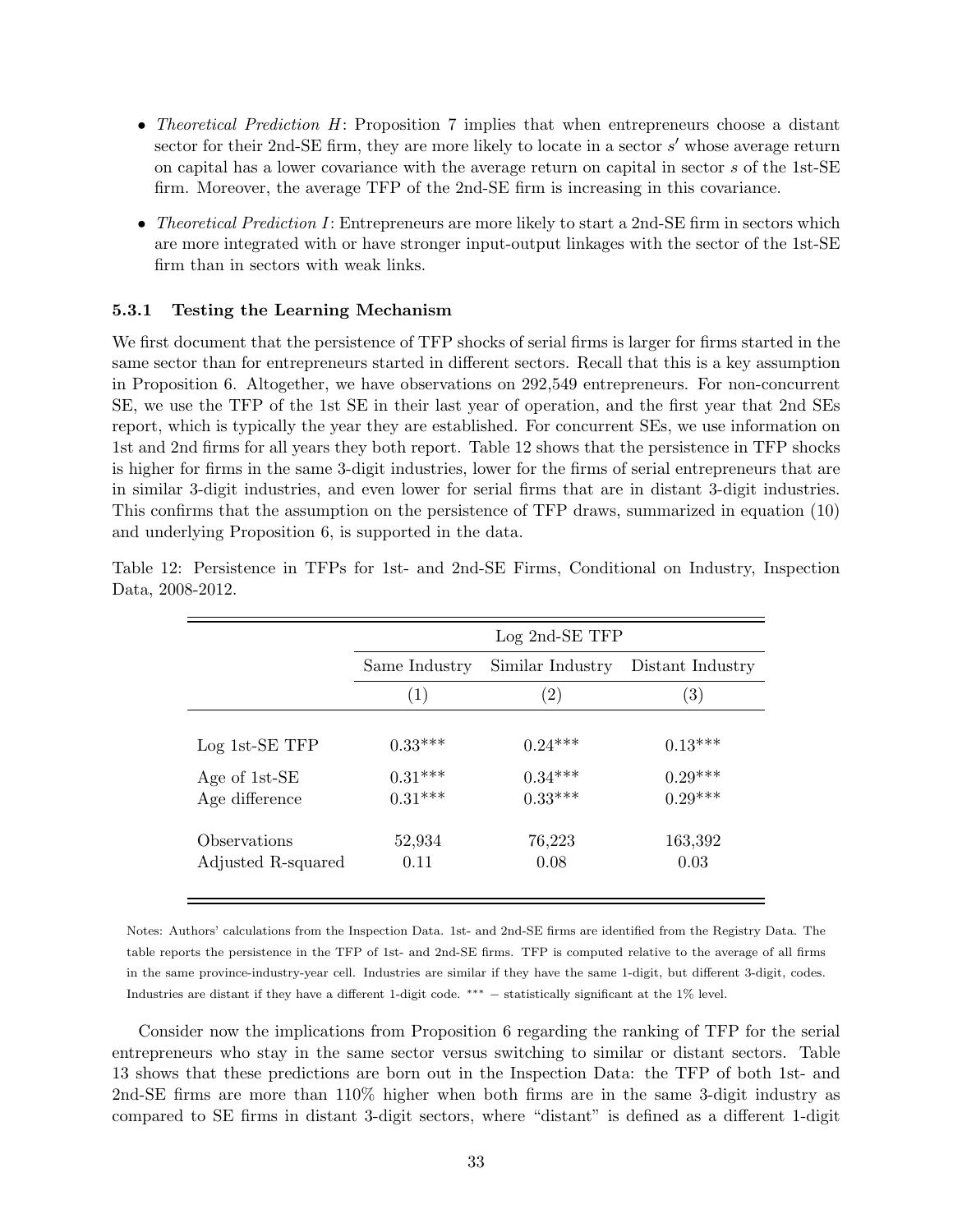industry. Further, the TFP of the 1st-SE and 2nd-SE firm are, respectively, around 18% and 25% higher when both firms are in the same 3-digit industry as compared to SE firms in similar 3-digit industries, where "similar" is defined as the same 1-digit industry but different 3-digit industry. This empirical evidence is consistent with Theoretical Prediction G.

|                               | $log$ 1st-SE TFP | $log$ 2nd-SE TFP |            |  |
|-------------------------------|------------------|------------------|------------|--|
|                               | (1)              | (2)              | (3)        |  |
|                               |                  |                  |            |  |
| Similar Industry              | $-0.18***$       | $-0.25***$       | $-0.25***$ |  |
| Distant Industry              | $-1.08***$       | $-1.11***$       | $-1.12***$ |  |
| Distant Industry * Covariance |                  |                  | $0.37***$  |  |
| Age                           | $0.34***$        | $0.67***$        | $0.67***$  |  |
| Age squared                   | $-0.01***$       | $-0.03***$       | $-0.03***$ |  |
|                               |                  |                  |            |  |
| Observations                  | 292,549          | 292,549          | 292,549    |  |
| Adjusted R-squared            | 0.03             | 0.03             | 0.03       |  |
|                               |                  |                  |            |  |

Table 13: TFPs for 1st- and 2nd-SE Firms, Conditional on Industry, Inspection Data, 2008-2012.

Notes: Authors' calculations from the Inspection Data. 1st- and 2nd-SE firms are identified from the Registry Data. The table compares the TFP of 1st-SE (2nd-SE) firms that are in the same 3-digit industry, relative to 1st-SE (2nd-SE) firms that are in similar or distant 3-digit industries. Industries are similar if they have the same 1-digit, but different 3-digit, codes. Industries are distant if they have a different 1-digit code. TFP is computed relative to the averages of all firms in the same province-industry-year cell. The variable Covariance is the covariance of the return of assets between each two sectors. This variable is standardized to have mean zero and a standard deviation of one. The notation ∗∗∗ signifies statistically significance at the 1% level.

#### 5.3.2 Testing the Mechanisms of Diversification and Linkages

We now explain how we measure the correlation of returns across sectors, input-output linkages, input-output complementarities, and excess probabilities of sector choice.

Measuring Covariance of sector-specific returns. The diversification theory requires that we measure the returns on firms in each sector, and the joint distribution (the variance-covariance matrix) of these returns.

We construct an empirical measure of the return on capital in sector  $i$  in period  $t$  as:

$$
r_{i,t} = \frac{profit_{i,t}}{assets_{i,t}},
$$

where profits and assets are from the Inspection Data over the  $2010-2012$  period.<sup>24</sup> We calculate average returns for each 3-digit industry and use the empirical realizations to estimate the covariance matrix of returns.

<sup>24</sup>We drop the financial crisis period.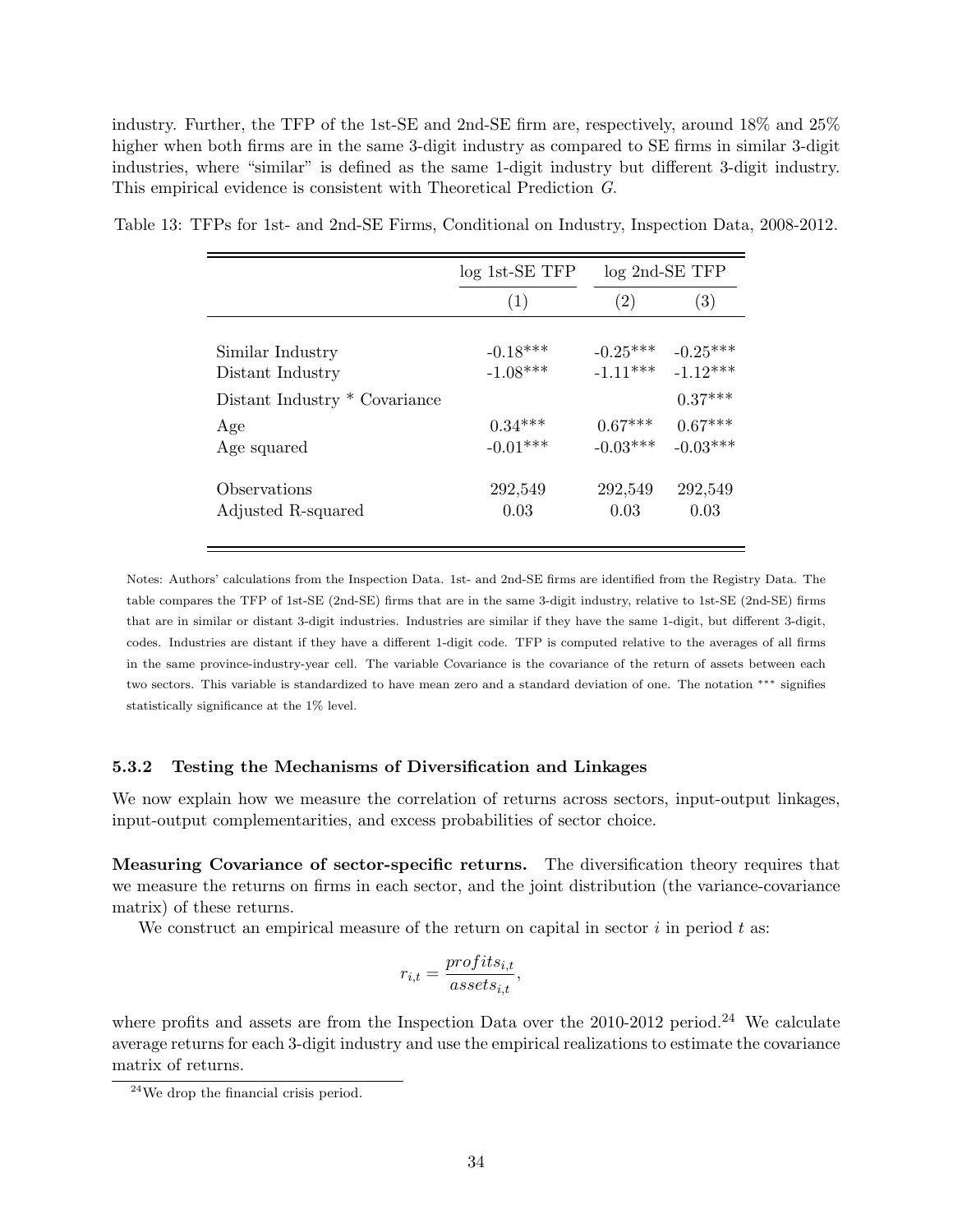Upstream and downstream integration. We capture the downstream and upstream sectoral linkages using the methodology in Fan and Lang (2000). Taking a serial entrepreneur with a 1st-SE firm in industry i and a 2nd-SE firm in industry i, the "upstream" index is defined as the dollar value of industry  $j$ 's output required to produce 1 dollar's worth of industry  $i$ 's output while the "downstream" index is defined as the dollar value of industry i's output required to produce 1 dollar's worth of industry j's output. We use the 2007 Chinese Input-Output tables to compute these indices.<sup>25</sup>

Input and output complementarity. In order to study any potential input and output complementarity links between the firms of serial entrepreneurs, we construct the following two indices. The "output complementarity" index is the correlation coefficient between  $b_{ik}$  and  $b_{jk}$ , where  $b_{ik}$  $(b_{ik})$  is the percentage of industry i (j) output supplied to each intermediate industry k. This index captures the degree to which industries  $i$  and  $j$  share outputs. The "input complementarity" index on the other hand is defined as the correlation coefficient between  $v_{ik}$  and  $v_{jk}$ , where  $v_{ik}$  $(v_{ik})$  is the percentage of inputs from each intermediate industry k used in industry i (j) output. This index captures the degree to which industries  $i$  and  $j$  share inputs. We use the 2007 Chinese Input-Output tables to compute these indices.

Excess probability measure. In order to study the quantitative importance of the measures described above in determining the sectoral choice of a 2nd-SE firm, we construct an excess probability measure: the normalized probability of starting the 2nd-SE firm in sector  $j$ , given that the 1st-SE firm is in sector i. Consider serial entrepreneurs with a 1st-SE firm in industry i and a 2nd-SE firm in industry j. We calculate the percentage of serial entrepreneurs that move from i to j each year from 1995-2015 when they start their 2nd-SE firm  $-$  this is computed as the number of serial entrepreneurs from i to j divided by total number of serial entrepreneurs in industry i. This measure is then normalized by the share of industry j in total incumbents last year.

|                                                                               | <b>Excess Probability</b> |                   |                  |                 |                                                   |
|-------------------------------------------------------------------------------|---------------------------|-------------------|------------------|-----------------|---------------------------------------------------|
|                                                                               | (1)                       | $\left( 2\right)$ | $\left(3\right)$ | (4)             | (5)                                               |
| Downstream Integrated<br>Upstream Integrated<br>Complementarity<br>Covariance | $0.52***$                 | $0.57***$         | $0.51***$        | $-0.03*$        | $0.47***$<br>$0.46***$<br>$0.41***$<br>$-0.11***$ |
| Observations<br>Adjusted R-squared                                            | 364,716<br>0.02           | 364,716<br>0.02   | 364,716<br>0.02  | 364,716<br>0.01 | 364,716<br>0.04                                   |

Table 14: Sectoral Choice and Business Linkages, 1995-2015.

Note: We control for the sector of the 1st-SE firm and the year the 2nd-SE firm is established. The weight for regressions is the number of new entrants of each sector of the 1st-SE.

 $^{25}$ The 2007 Chinese Input-Output tables have 135 sectors that cover most of the 2-digit and 3-digit manufacturing sectors and 1-digit service sectors.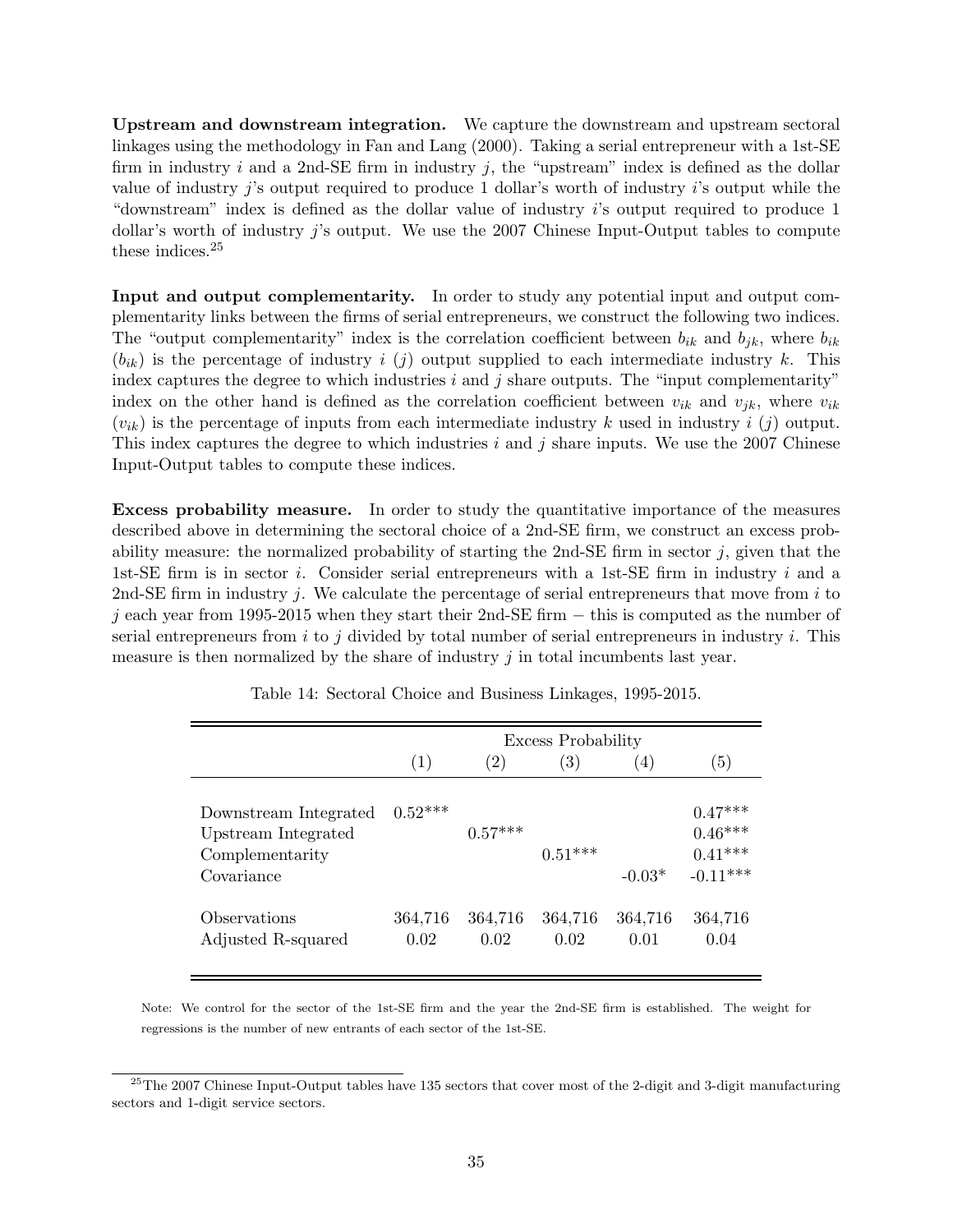Findings. Table 14 reports the results of a regression of the excess probability measure on our measure of covariance, downstream and upstream integration, and complementarity.<sup>26</sup> In the regression, we control for the sector of the 1st-SE firm and the year the 2nd-SE firm is established. The results reported in column (5) indicate that serial entrepreneurs are more likely to start their 2nd-SE firm in a sector that is upstream integrated, downstream integrated, complementary, and with a negative covariance index with the sector of their 1st-SE firm. These results confirm Theoretical Predictions G and I.

Finally, the third column of Table 13 shows that the TFP of the 2nd-SE firm is increasing in the covariance between returns in the sectors of the 1st-SE and 2nd-SE firms. This confirms the second part of Theoretical Prediction G. Note that the measure of covariance in the regression is standardized so that this variable has mean zero and a standard deviation equal to one. The coefficient of 0.37 therefore implies that increasing this variable (the covariance) by one standard deviation (of the cross-sectional dispersion in covariance) will increase TFP by 37%. This effect is significant, both from an economic and a statistical point of view.

## 6 Conclusion

While entrepreneurship has been studied extensively in the literature, much less is known about serial entrepreneurship. In the paper, we draw on data on the universe of all firms in China to document key facts about entrepreneurship and serial entrepreneurship in China since the early 1990s. We examine these data through the lens of a model of serial entrepreneurship in which potential entrepreneurs face capital market frictions in the form of collateral constraints. Our model generates sharp predictions relating to the effect of endowments and abilities on the likelihood of both entrepreneurship and serial entrepreneurship, differences between serial and non-serial firms, and differences between the initial firm and subsequent firms of serial entrepreneurs. We also study migration patterns for serial entrepreneurs in terms of what sector they locate their 2nd-SE firm relative to the sector of their 1st-SE firm. The theoretical predictions are borne out by the data.

Our results suggest that ability is a major driver of serial entrepreneurship: Not only are SEs more productive, but the fact that they become successively more productive with the creation of new firms – the 2nd-SE firm being more productive than the 1st-SE firm – suggests that entrepreneurial ability is persistent. We also find evidence that financial frictions are important for explaining prominent features of serial entrepreneurship in China, especially in the context of entrepreneurs choosing to operate firms concurrently or sequentially. The choice of sector is informative about the process of firm creation. On the one hand, serial entrepreneurs who switch sectors are less productive, which we interpret as evidence for sector-specific learning about ability. On the other hand, for those who switch sector, the next-sector choice is influenced by risk diversification and sectoral linkages, hinting at the presence of other types of frictions in the economy.

In this paper, we assumed that frictions are the same across space. They may, in fact, differ, which has potentially important implications for selection into entrepreneurship (Brandt, Kambourov and Storesletten (2019)), and thus the properties of serial entrepreneurs. In future work, we plan to examine these differences. In addition, in this paper we analyze serial entrepreneurship through the lens of entrepreneurs who establish second firms as individual investors. Firm owners can also start second firms with investments through the enterprises they control.<sup>27</sup> In other con-

 $^{26}$ Input and output complementarity are combined into one measure.

 $27$ If we expand the definition of serial entrepreneurs in the Registry Data to include also entrepreneurs who start a second firm through the first firm they own, then we will have 2,600,603 serial entrepreneurs in total, and among them, 300,400 started their second firms through investments by firms they established earlier.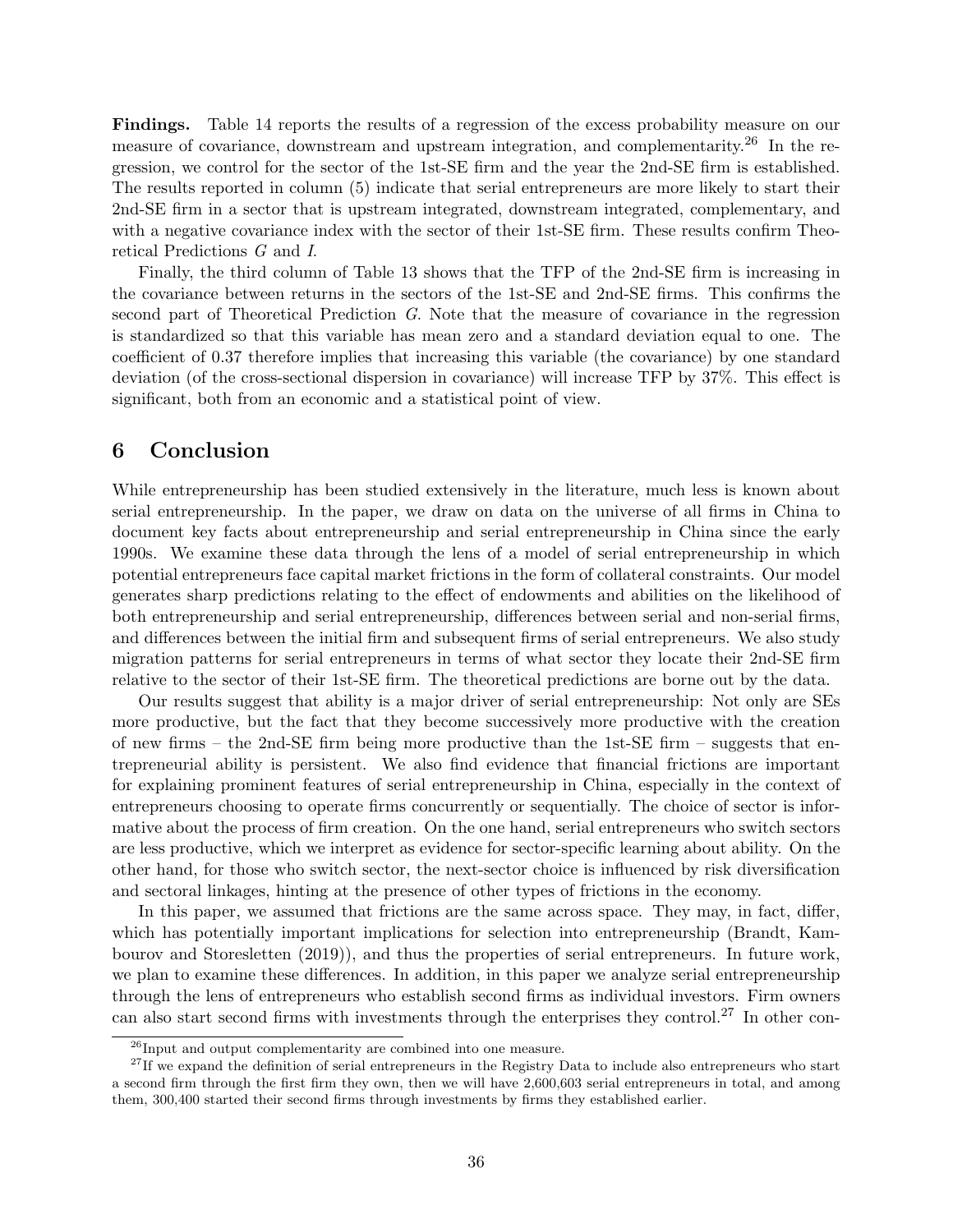texts (Bena and Ortiz-Molina (2013)), these differences were key to explaining differences between new firms.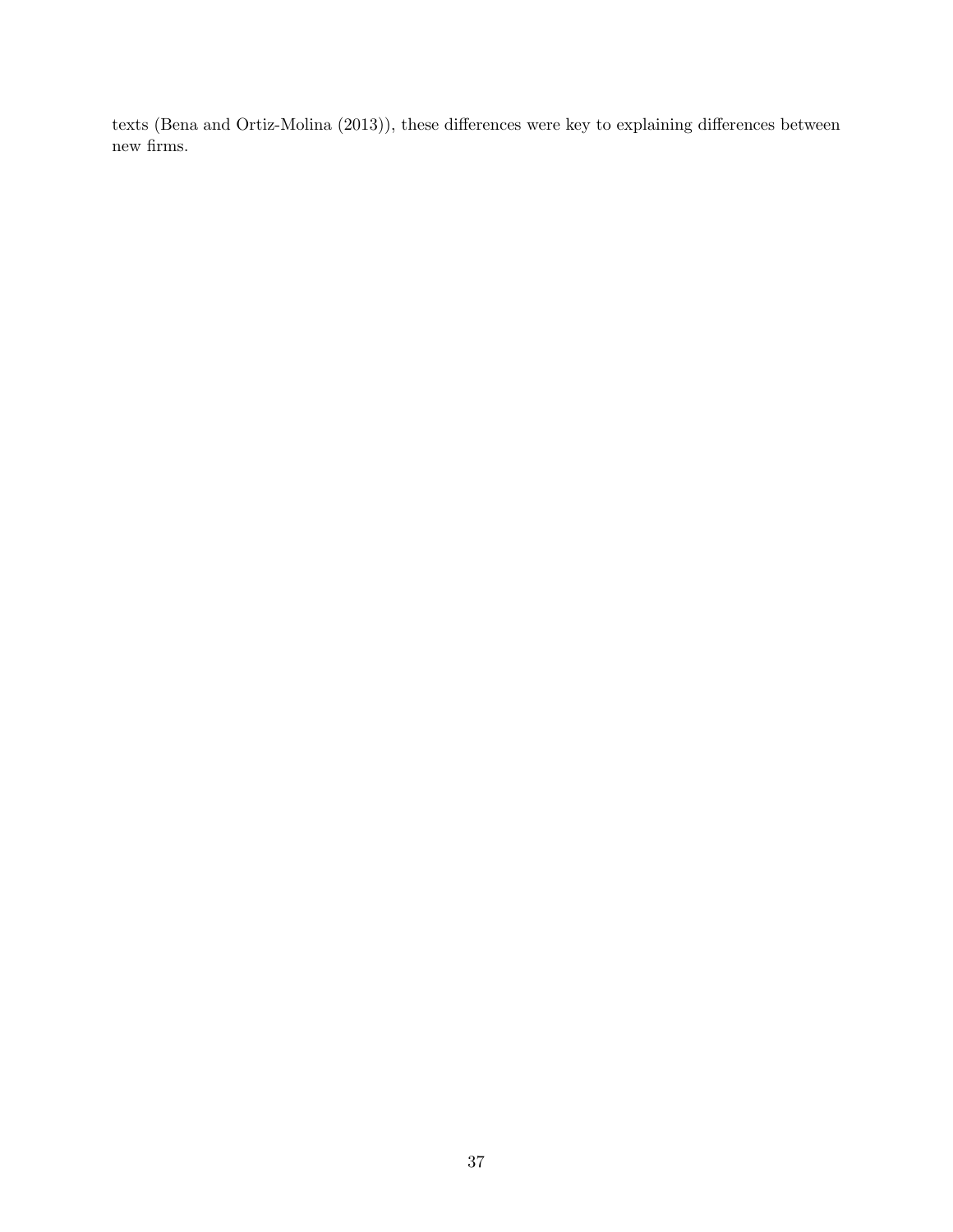# References

- Amaral, A. M., R. Baptista and F. Lima, "Serial entrepreneurship: impact of human capital on time to re-entry," Small Business Economics 37 (2011), 1–21.
- BENA, J. AND H. ORTIZ-MOLINA, "Pyramidal Ownership and the Creation of New Firms," Journal of Financial Economics 108 (2013), 798–821.
- BRANDT, L., G. KAMBOUROV AND K. STORESLETTEN, "Barriers to Entry and Regional Economic Growth in China," Technical Report, University of Toronto, 2019.
- BRANDT, L. AND H. LI, "Bank Discrimination in China: Ideology, Information or Incentives," Journal of Comparative Economics 31 (2003), 387–413.
- BRANDT, L., J. VAN BIESEBROECK AND Y. ZHANG, "Creative Accounting or Creative Destruction? Firm-Level Productivity Growth in Chinese Manufacturing," Journal of Development Economics 97 (2012), 339–351.
- Buera, F., J. Kaboski and Y. Shin, "Finance and Development: A Tale of Two Sectors," American Economic Review (August 2011), 1964–2002.
- CAGETTI, M. AND M. DE NARDI, "Entrepreneurship, Frictions, and Wealth," Journal of Political Economy 114 (2006), 835–869.
- Carbonara, E., H. T. Tran and E. Santarelli, "Determinants of novice, portfolio, and serial entrepreneurship: an occupational choice approach," Small Business Economics 55 (2020), 123–151.
- Chari, V. V., M. Golosov and A. Tsyvinsky, "Business Start-ups, The Lock-in Effect, and Capital Gains Taxation," Technical Report, University of Minnesota, 2005.
- Chen, J., "Selection and Serial Entrepreneurs," Journal of Economics and Management Strategy 22 (2013), 281–311.
- Erosa, A., "Financial Intermediation and Occupational Choice in Development," Review of Economic Dynamics 4 (2001), 303–334.
- Evans, D. and B. Jovanovic, "An Estimated Model of Entrepreneurial Choice under Liquidity Constraints," Journal of Political Economy 97 (1989), 808–827.
- Fan, J. and L. Lang, "The Measurement of Relatedness: An Application to Corporate Diversification," The Journal of Business 73 (August 2000), 629–660.
- FELIZ, S., S. KARMAKAR AND P. SEDLACEK, "Serial Entrepreneurs and the Macroeconomy," Technical Report, CEPR Discussion Paper No. DP16449, 2021.
- Gompers, P., A. Kovner, J. Lerner and D. Sharfstein, "Performance Persistence in Entrepreneurship," Journal of Financial Economics 96 (2010), 18–32.
- Holmes, T. J. and J. A. Schmitz, "A Theory of Entrepreneurship and Its Application to the Study of Business Transfers," Journal of Political Economy 98 (April 1990), 265–294.
	- –, "On the Turnover of Business Firms and Business Managers," *Journal of Political Economy* 103 (October 1995), 1005–1038.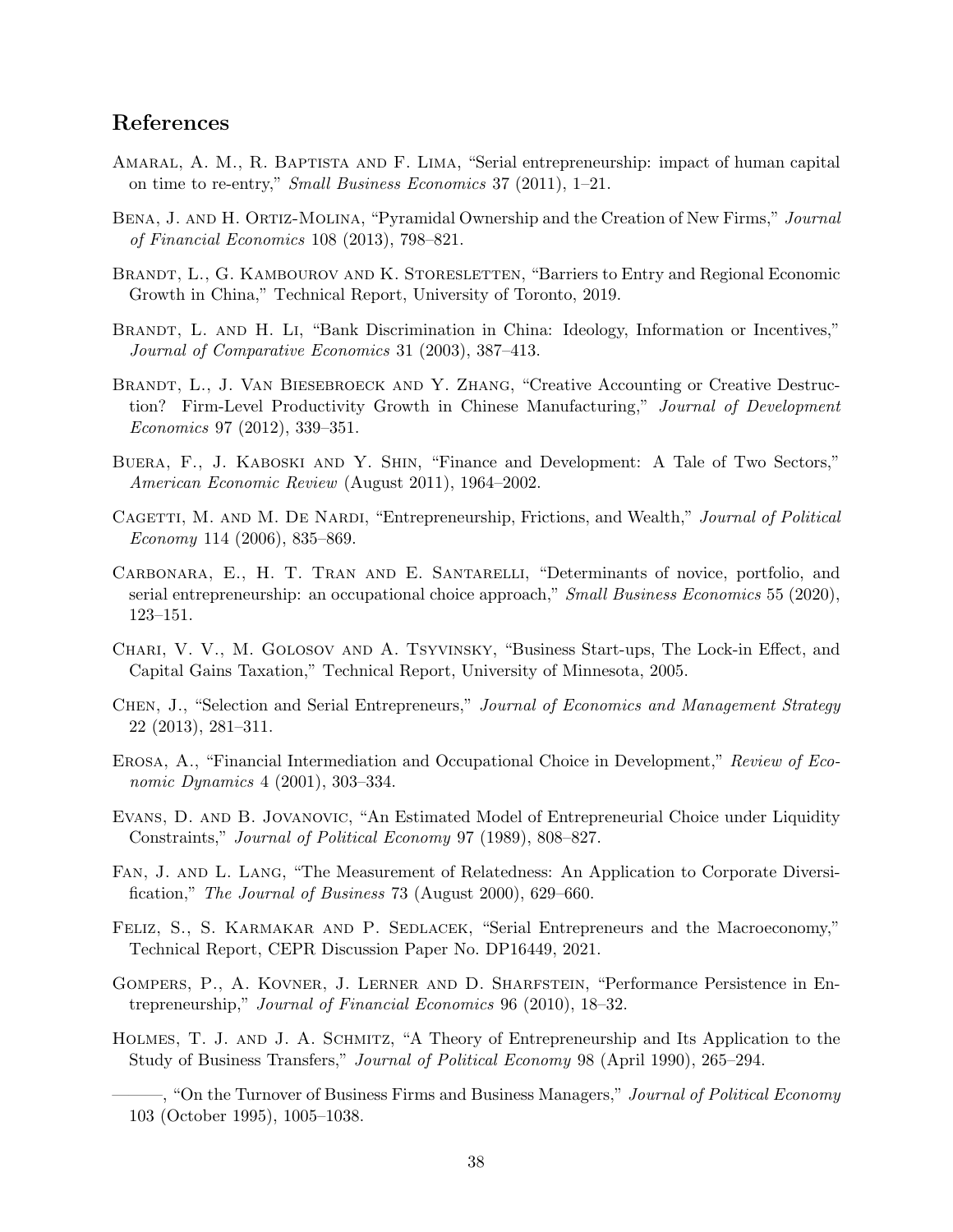- Hopenhayn, H., "Entry, Exit, and Firm Dynamics in Long Run Equilibrium," Econometrica 60 (1992), 1127–50.
- Hsieh, C.-T. and P. J. Klenow, "Misallocation and Manufacturing TFP in China and India," Quarterly Journal of Economics 124 (2009), 1403–1448.
- Hyytinen, A. and P. Ilmakunnas, "What Distinguishes a Serial Entrepreneur?," Industrial and Corporate Change 16 (2007), 793–821.
- JOVANOVIC, B., "Job Matching and the Theory of Turnover," Journal of Political Economy 87 (October 1979), 972–990.
- King, R. G. and R. Levine, "Finance and Growth: Schumpeter Might Be Right," The Quarterly Journal of Economics 108 (08 1993a), 717–737.
- $-$ , "Finance, entrepreneurship and growth," *Journal of Monetary Economics* 32 (1993b), 513–542.
- LAFONTAINE, F. AND K. SHAW, "Serial Experience: Learning by Doing?," Journal of Labor Economics 34 (2016), S217–S254.
- LARDY, N., The State Strikes Back: The End of Economic Reform in China? (Washington, DC: Peterson Institute for International Economics, 2019).
- MIDRIGAN, V. AND D. Y. XU, "Finance and Misallocation: Evidence from Plant-Level Data," American Economic Review 104 (February 2014), 422–458.
- Moll, B., "Productivity Losses from Financial Frictions: Can Self-Financing Undo Capital Misallocation?," American Economic Review 104 (October 2014), 3186–3221.
- Parker, S., "Do Serial Entrepreneurs Run Successively Better Performing Businesses," Journal of Business Venturing 28 (2013), 652–666.
- ———, "Who Becomes Serial and Portfolio Entrepreneurs?," Small Business Economics 43 (2014), 887–898.
- PLEHN-DUJOWICH, J., "A Theory of Serial Entrepreneurship," Small Business Economics 35 (2010), 377–398.
- QUADRINI, V., "Entrepreneurship, Saving, and Social Mobility," Review of Economic Dynamics 3  $(2000), 1-40.$
- Restuccia, D. and R. Rogerson, "Policy Distortions and Aggregate Productivity with Heterogeneous Establishments," Review of Economic Dynamics 11 (2008), 707–720.
- ROCHA, V., A. CARNEIRO AND C. AMORIM VARUM, "Serial entrepreneurship, learning by doing and self-selection," International Journal of Industrial Organization 40 (2015), 91–106.
- Shaw, K. and A. Sorenson, "The Productivity Advantage of Serial Entrepreneurs," Industrial and Labor Relations Review 72 (2019), 1225–1241.
- SONG, Z., K. STORESLETTEN AND F. ZILIBOTTI, "Growing Like China," American Economic Review 101 (2011), 202–241.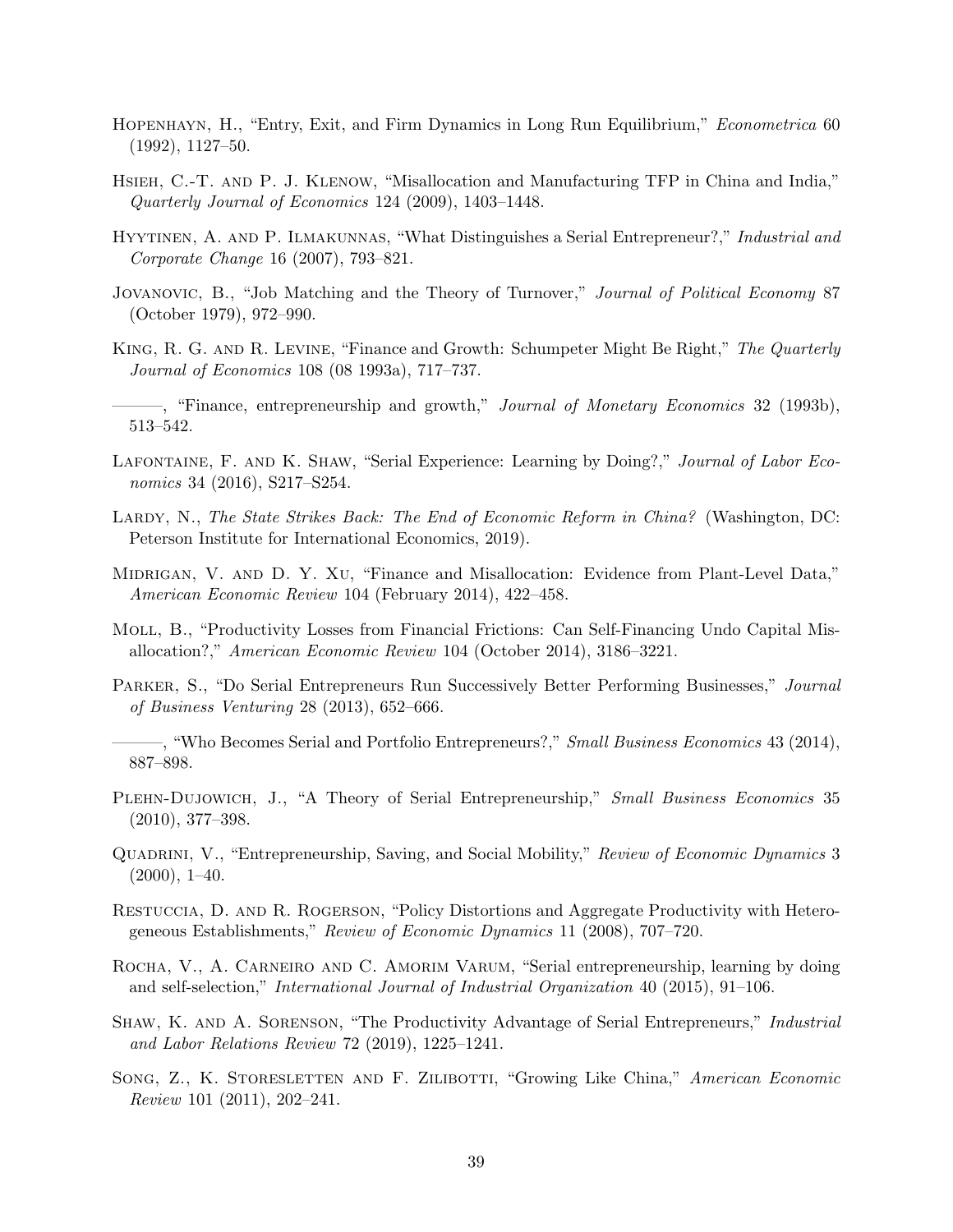- WAGNER, J., "Taking a Second Chance: Entrepreneurial Restarters in Germany," Applied Economic Quarterly 49 (2003), 255–272.
- Westhead, P. and M. Wright, "Novice, Portfolio and Serial Founders: Are They Different?," Journal of Business Venturing 13 (1998), 173–204.
- Zhang, J., "The Advantage of Experienced Start-up Founders in Venture Capital Acquisition: Evidence from Serial Entrepreneurs," Small Business Economics 36 (2011), 187–208.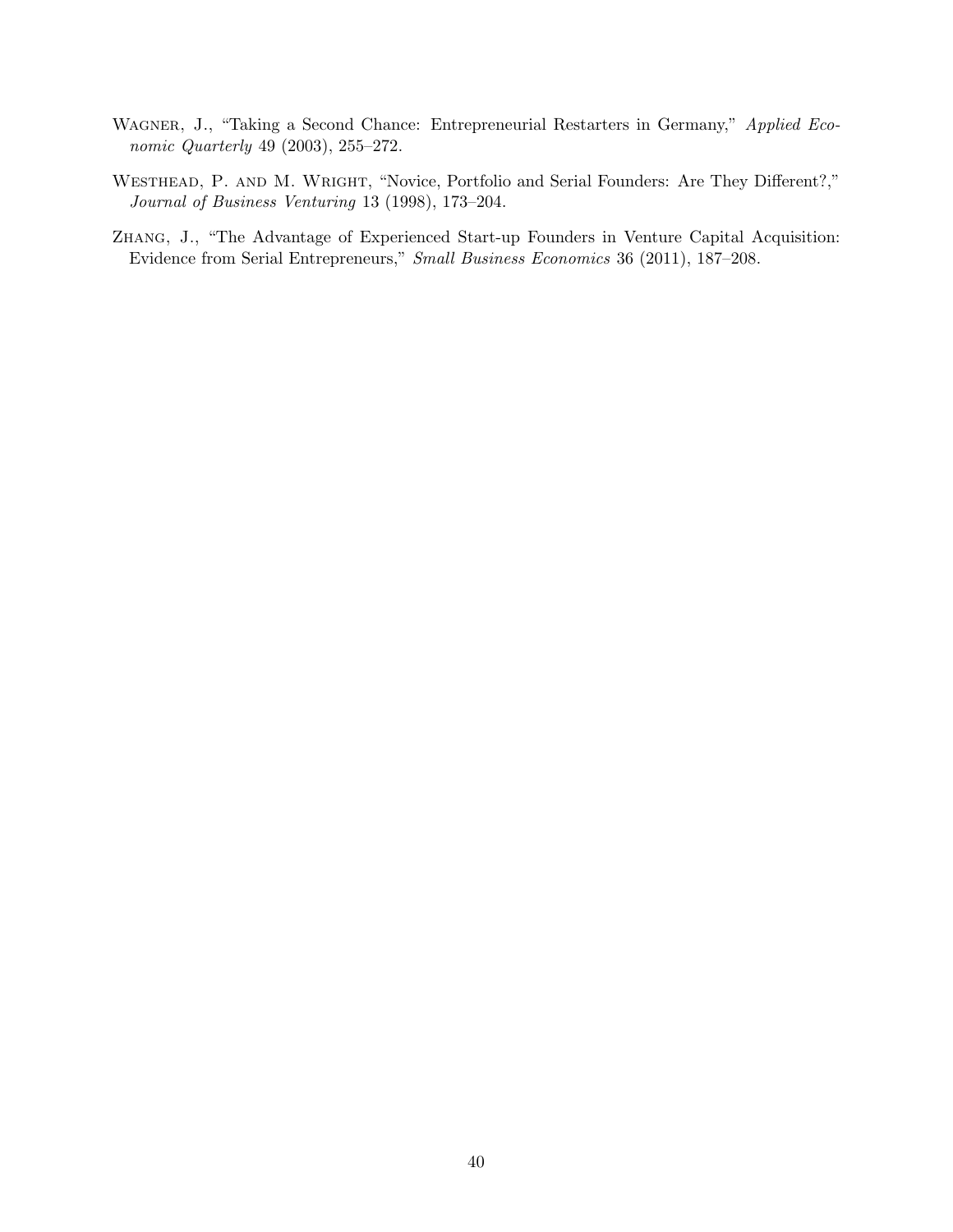# A Tables

Table A-1: Reporting Ratio of Inspection Data, Different Type of Entrepreneur.

| Year | $Non-SE$ | $1st$ -SE | $2nd-SE$ |
|------|----------|-----------|----------|
| 2008 | 30.48%   | 32.59%    | 30.73%   |
| 2009 | 33.10%   | 35.17%    | 33.03%   |
| 2010 | 35.07%   | 36.97%    | 34.11%   |
| 2011 | 37.84%   | 39.87%    | 35.92%   |
| 2012 | 39.60%   | 41.53%    | 37.42%   |

Table A-2: Number of Firms in the Inspection Data, 2008-2012.

| Year  | Number of Firms |
|-------|-----------------|
| 2008  | 1,641,828       |
| 2009  | 2,001,297       |
| 2010  | 2,411,502       |
| 2011  | 2,966,918       |
| 2012  | 3,455,243       |
| Total | 12,476,788      |
|       |                 |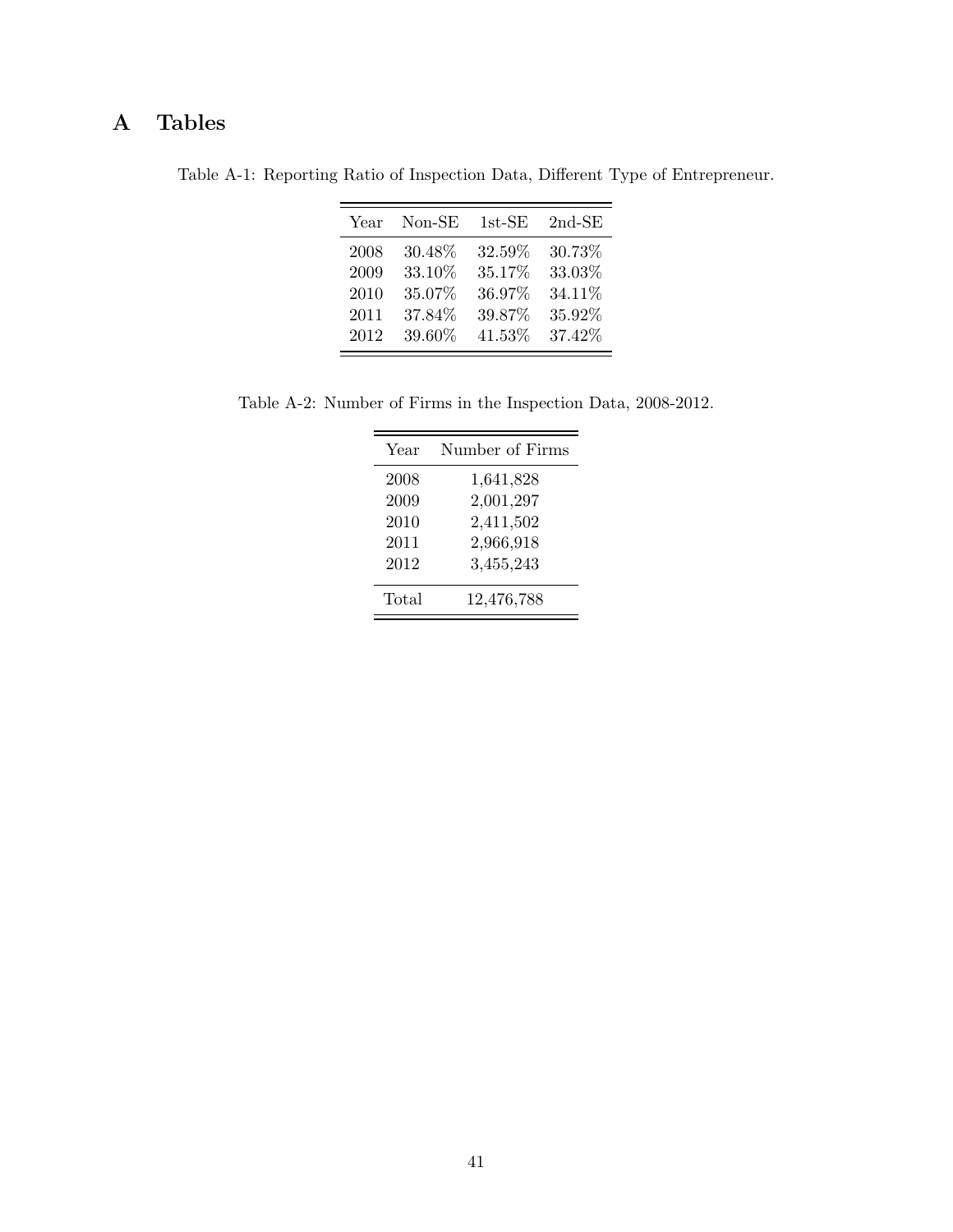|      |                  |                     | Individual $(\%)$ |          | $\text{Enterprise}(\%)$ |        | Share of baseline |                   |
|------|------------------|---------------------|-------------------|----------|-------------------------|--------|-------------------|-------------------|
| Year | Total (Trillion) | Unregistered $(\%)$ | Single            | Multiple | No citizenship ID       | Single | Multiple          | sample: $(2)+(3)$ |
|      |                  | (1)                 | (2)               | (3)      | (4)                     | (5)    | (6)               |                   |
| 1995 | 10.38            | 56.13               | 2.80              | 7.34     | 0.94                    | 16.89  | 15.90             | 10.14             |
| 1996 | 11.48            | 54.26               | 2.83              | 8.78     | 0.99                    | 16.39  | 16.74             | 11.61             |
| 1997 | 12.62            | 52.14               | 2.97              | 10.28    | 1.12                    | 16.30  | 17.18             | 13.26             |
| 1998 | 13.83            | 49.79               | 3.18              | 12.01    | 1.15                    | 16.02  | 17.84             | 15.20             |
| 1999 | 15.58            | 48.26               | 3.26              | 13.09    | 1.10                    | 16.77  | 17.53             | 16.35             |
| 2000 | 17.43            | 45.61               | 3.39              | 14.48    | 1.09                    | 17.70  | 17.72             | 17.87             |
| 2001 | 19.33            | 42.87               | 3.63              | 16.21    | 1.13                    | 17.90  | 18.26             | 19.84             |
| 2002 | 21.51            | 40.67               | 3.78              | 17.70    | 1.26                    | 18.02  | 18.57             | 21.48             |
| 2003 | 25.21            | 37.62               | 3.94              | 18.88    | 1.17                    | 20.19  | 18.21             | 22.82             |
| 2004 | 28.37            | 35.49               | 4.29              | 20.50    | 1.21                    | 19.28  | 19.22             | 24.79             |
| 2005 | 31.52            | 34.21               | 4.52              | 22.06    | 1.31                    | 18.40  | 19.51             | 26.58             |
| 2006 | 34.93            | 33.02               | 4.93              | 23.13    | 1.34                    | 17.86  | 19.72             | 28.06             |
| 2007 | 40.74            | 34.11               | 5.02              | 22.80    | 1.30                    | 17.01  | 19.75             | 27.83             |
| 2008 | 45.09            | 33.17               | 5.26              | 23.26    | 1.38                    | 16.84  | 20.09             | 28.53             |
| 2009 | 51.07            | 31.40               | 5.47              | 24.41    | 1.40                    | 16.72  | 20.60             | 29.88             |
| 2010 | 59.47            | 29.12               | 5.73              | 25.96    | 1.42                    | 16.58  | 21.19             | 31.69             |
| 2011 | 69.15            | 27.09               | 5.82              | 27.58    | 1.37                    | 16.28  | 21.86             | 33.39             |
| 2012 | 78.53            | 25.72               | 5.98              | 28.21    | 1.33                    | 16.29  | 22.47             | 34.20             |
| 2013 | 91.35            | 25.04               | 6.13              | 28.93    | 1.31                    | 15.70  | 22.87             | 35.07             |
| 2014 | 114.76           | 21.95               | 7.50              | 31.69    | 1.79                    | 14.70  | 22.37             | 39.19             |
| 2015 | 137.33           | 19.81               | 9.16              | 33.14    | 1.97                    | 13.70  | 22.21             | 42.30             |

Table A-3: Share of Registered Capital, by Ownership Type, 1995-2015.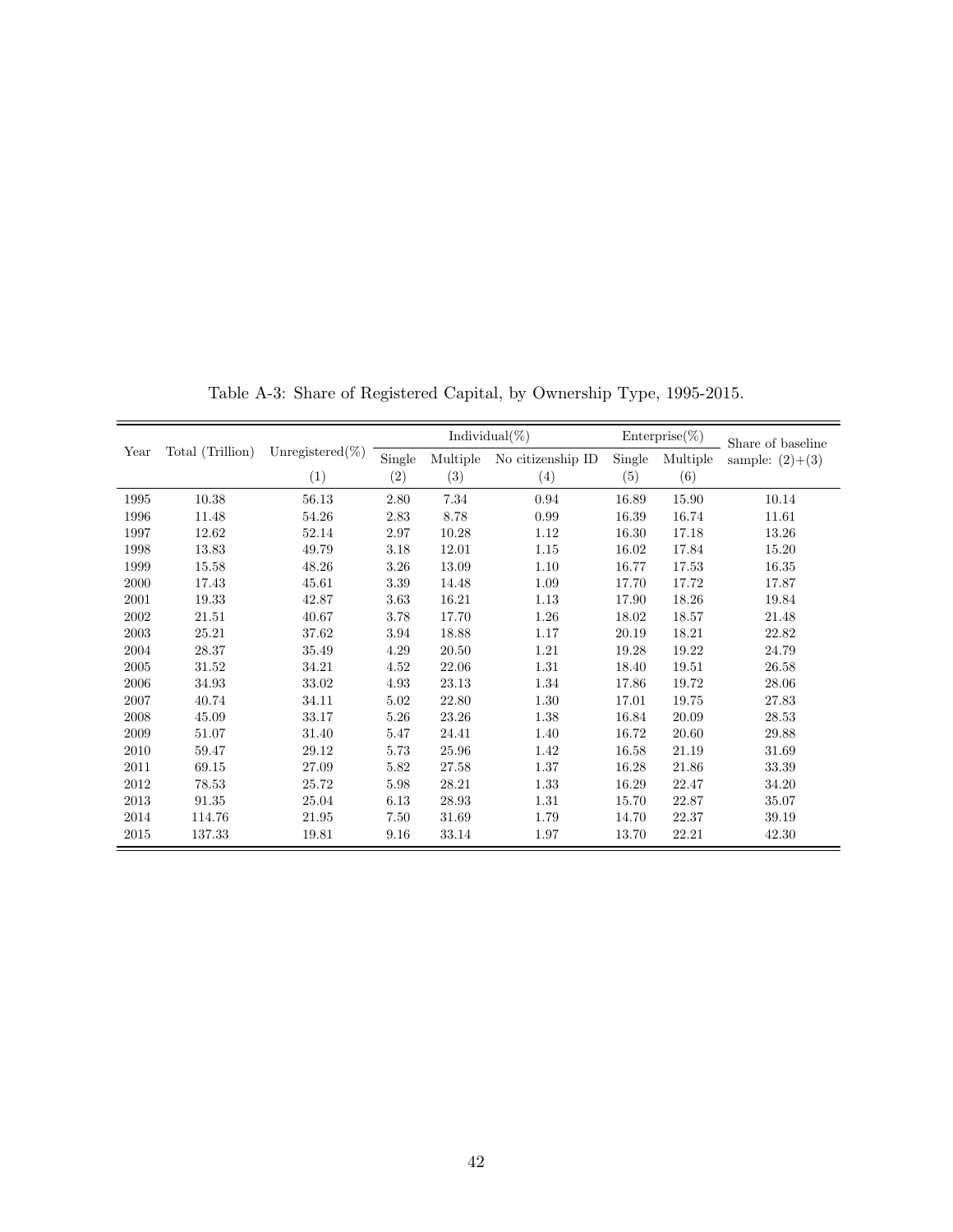## B Proof of Proposition 1

Consider first an unconstrained entrepreneur. Assuming that  $k < \lambda e$ , the entrepreneur's problem is

$$
\Pi(e, z; 1) = \max_{k,n} \{y - wn - Rk\} + eR
$$
  
= 
$$
\max_{k,n} \{z^{1-\eta} (k^{1-\alpha} n^{\alpha})^{\eta} - wn - R(k-e)\}.
$$

The first-order conditions are given by

$$
\alpha \eta y = w n, \tag{A-1}
$$

$$
(1 - \alpha)\eta y = Rk, \tag{A-2}
$$

Plugging this back into the production function yields an expression for output in terms of z and equity. The optimal allocations follow directly from eq.  $(A-1)-(A-2)$  and are given by equation  $(A-3),$ 

$$
y^*(e, z, 1) = z \cdot \left(\frac{(1-\alpha)\eta}{R}\right)^{\frac{(1-\alpha)\eta}{1-\eta}} \left(\frac{\alpha\eta}{w}\right)^{\frac{\alpha\eta}{1-\eta}}
$$
  
\n
$$
k^*(e, z, 1) = z \cdot \left(\frac{(1-\alpha)\eta}{R}\right)^{\frac{1-\alpha\eta}{1-\eta}} \left(\frac{\alpha\eta}{w}\right)^{\frac{\alpha\eta}{1-\eta}} \equiv zk^*
$$
  
\n
$$
n^*(e, z, 1) = z \cdot \left(\frac{(1-\alpha)\eta}{R}\right)^{\frac{(1-\alpha)\eta}{1-\eta}} \left(\frac{\alpha\eta}{w}\right)^{\frac{1-\eta(1-\alpha)}{1-\eta}}
$$

and where profits are

$$
\Pi(e, z, 1) = z \cdot (1 - \eta) \cdot \left(\frac{(1 - \alpha)\eta}{R}\right)^{\frac{(1 - \alpha)\eta}{1 - \eta}} \left(\frac{\alpha\eta}{w}\right)^{\frac{\alpha\eta}{1 - \eta}} + Re
$$

Consider now the unconstrained entrepreneur's decision whether or not to enter. The entrepreneur will enter if profits exceed the opportunity cost, which is depositing the equity in the bank. Given the prices and state variables, the condition  $\Pi(z, e, 1) - \nu \geq Re$  implies a cutoff  $z^*$ such that all potential entrepreneurs with  $z \geq z^*$  will choose to operate firms, where  $z^*$  is given by

$$
z^* \equiv \frac{v}{1-\eta} \left(\frac{(1-\alpha)\,\eta}{R}\right)^{-\frac{(1-\alpha)\eta}{1-\eta}} \left(\frac{\alpha\eta}{w}\right)^{-\frac{\alpha\eta}{1-\eta}} = \frac{\eta}{1-\eta} \frac{1-\alpha}{R} \frac{\nu}{k^*}
$$

This threshold is independent of equity since equity is irrelevant for the unconstrained entrepreneur. Moreover, the threshold is increasing in the wage rate (since higher wages lower profits) and increasing in R (since higher returns on deposits increase the alternative value of equity). The unconstrained entrepreneur will install a capital stock given by  $k^*(e, z, 1) = zk^*$  (see equation (A-3)). It follows that the potential entrepreneur will be an unconstrained entrepreneur and operate the firm if and only if two conditions are simultaneously satisfied: (1)  $z \geq z^*$  and (2)  $\lambda e \geq z \cdot k^*$ . Namely, both TFP and equity must be sufficiently large. Moreover, it follows that the lower bound for equity for an unconstrained entrepreneur is  $\underline{e} \equiv z^* k^* / \lambda = \nu (1 - \alpha) \eta / [(1 - \eta) \lambda R]$ .

Next, consider a constrained entrepreneur who is constrained in terms of borrowing, i.e.,  $k = \lambda e$ and  $b = (\lambda - 1) e$ . This entrepreneur solves the problem

$$
\Pi(e, z; 0) = \max_{n} \left\{ z^{1-\eta} \left( (\lambda e)^{1-\alpha} n^{\alpha} \right)^{\eta} - wn - R(\lambda - 1) e \right\}.
$$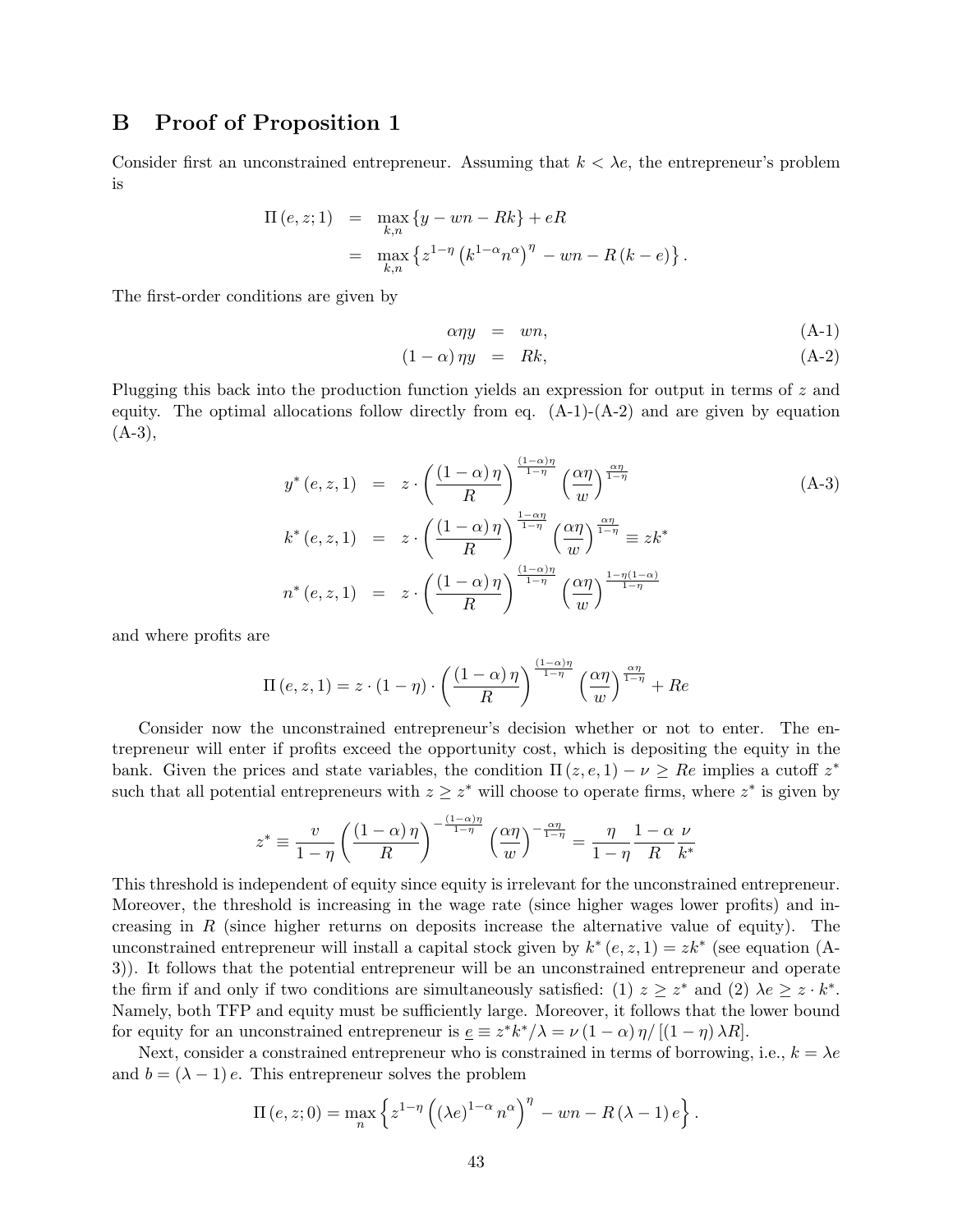The first-order condition for employment n, equation  $(A-1)$ , applies, while equation  $(A-2)$  becomes an inequality,  $R\lambda e < (1 - \alpha) \eta y$ . For constrained entrepreneurs the optimal allocations are given by equation (A-4),

$$
y_c^* = z^{\frac{1-\eta}{1-\alpha\eta}} (\lambda e)^{\frac{(1-\alpha)\eta}{1-\alpha\eta}} \left(\frac{\alpha\eta}{w}\right)^{\frac{\alpha\eta}{1-\alpha\eta}}
$$
  
\n
$$
k_c^* = \lambda e
$$
  
\n
$$
n_c^* = z^{\frac{1-\eta}{1-\alpha\eta}} (\lambda e)^{\frac{(1-\alpha)\eta}{1-\alpha\eta}} \left(\frac{\alpha\eta}{w}\right)^{\frac{1}{1-\alpha\eta}}
$$
  
\n
$$
\Pi(e, z; 0) = (1 - \alpha\eta) z^{\frac{1-\eta}{1-\alpha\eta}} (\lambda e)^{\frac{(1-\alpha)\eta}{1-\alpha\eta}} \left(\frac{\alpha\eta}{w}\right)^{\frac{\alpha\eta}{1-\alpha\eta}} - R(\lambda - 1) e,
$$
\n(A-1)

.

where the subscript  $c$  denotes "constrained."

The analysis of the unconstrained and constrained cases implies that the potential entrepreneur will be constrained if and only if

$$
\lambda e < z k^*.
$$

Note that the return to equity for constrained entrepreneurs exceeds R.

Consider now the entry decision for the constrained entrepreneurs. The entrepreneur will enter if operating the firm is better than depositing the equity, i.e., if  $\Pi(e, z, 0) - \nu \geq Re$ . This condition implies a threshold function  $z^*(e)$  given by

$$
z^*(e) \ge \left(\frac{\nu + R\lambda e}{1 - \alpha\eta}\right)^{\frac{1 - \alpha\eta}{1 - \eta}} (\lambda e)^{-\frac{(1 - \alpha)\eta}{1 - \eta}} \left(\frac{w}{\alpha\eta}\right)^{\frac{\alpha\eta}{1 - \eta}}
$$

Equity and better financial markets (larger  $\lambda$ ) affects the threshold for constrained entrepreneurs in two opposing ways. On the one hand, a larger equity and/or a larger  $\lambda$  increase the value of the firm. This tends to reduce the threshold. On the other hand, a larger equity and/or a larger  $\lambda$ increase the opportunity cost of deposits, which tends to decrease the threshold. The former effect dominates and the comparative statics of the threshold with respect to e is given by

$$
\frac{\partial \ln \left(z^*(e)\right)}{\partial \ln e} = \frac{1 - \alpha \eta}{1 - \eta} \frac{R \lambda e}{\nu + R \lambda e} - \frac{(1 - \alpha) \eta}{1 - \eta} \le 0,
$$

where the inequality is strict for  $e < e^* = \frac{\nu}{1-\eta}$  $(1-\alpha)\eta$  $\frac{(-\alpha)\eta}{R}$  and holds with equality for  $e = e^*$ .

#### B.1 Proof of Lemma 1

Lemma 1 amounts to proving that if  $q(z)$  is monotone increasing in z then

$$
E[z|z \ge a, G(z) + \epsilon \ge b] \ge E[z|z \ge a],
$$

where  $Z$  is a stochastic variable and  $a$  and  $b$  are constants.

The main idea is to show that (1) adding the condition  $G(z) + \epsilon \geq b$  is equivalent to multiplying an increasing function  $h(z)$  to the pdf conditional on  $z \ge a$ , denoted as  $f(z)$  and (2) generally, if we multiply pdf  $f(z)$  by an increasing function  $h(z)$  to get a new pdf  $g(z)$ , then  $g(z)$  first order dominates  $f(z)$  and leads to higher expected z.

First, denote the unconditional pdf and cdf of z as  $i(z)$  and  $I(z)$ , and the pdf and cdf of  $\epsilon$  as  $j(z)$  and  $J(z)$ . The pdf conditional on  $z \ge a$  can then be expressed as

$$
f(z) = \frac{i(z)}{1 - I(a)}, z \ge a.
$$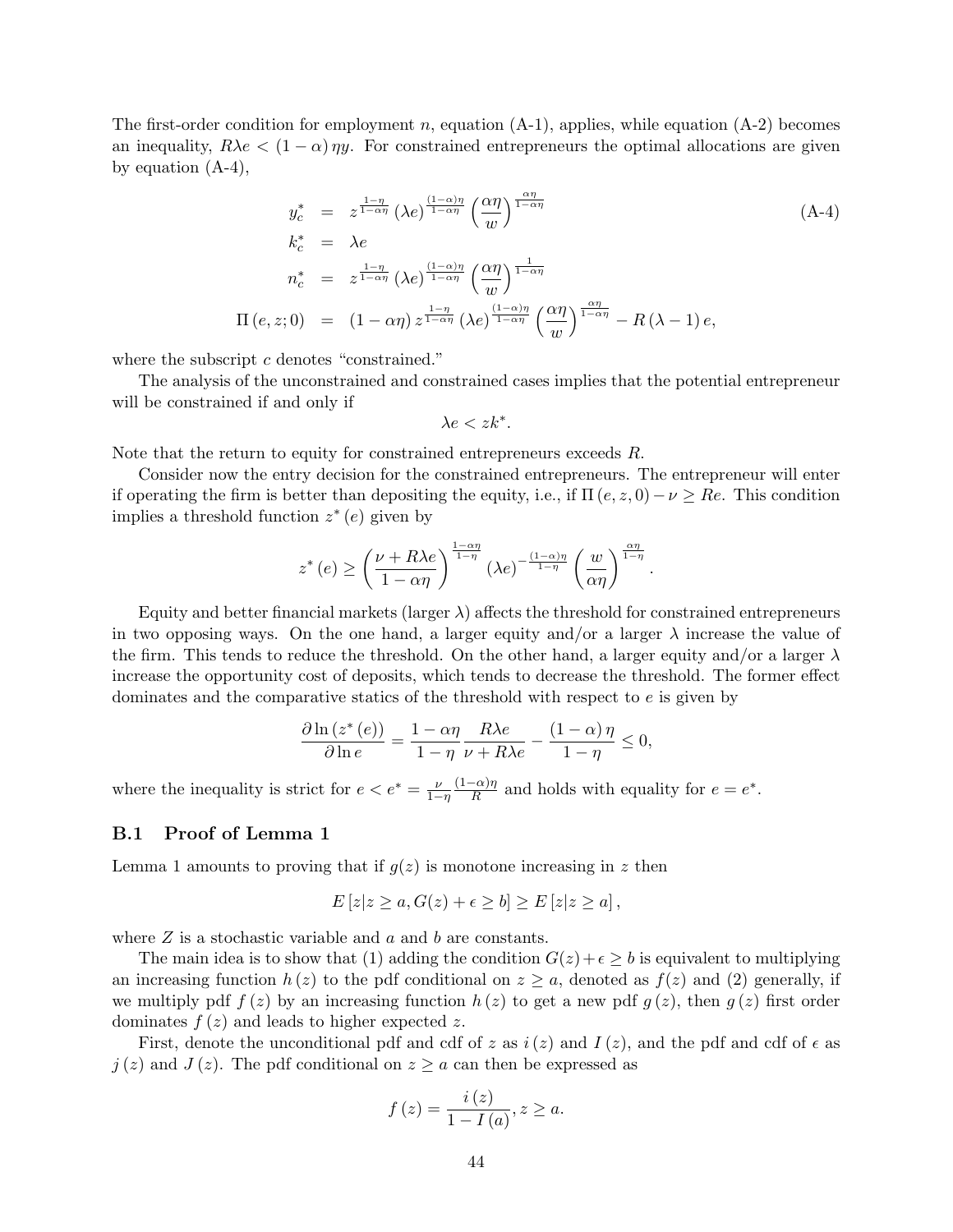Then the pdf of z conditional on  $z \ge a$  and  $G(z) + \epsilon \ge b$  is

$$
g(z) = f(z) \frac{\int_{b-G(z)}^{b-G(z)} j(\epsilon) d\epsilon}{\int_{a}^{\infty} f(x) \int_{b-G(x)}^{\infty} j(\epsilon) d\epsilon} dx = f(z) \frac{1 - J(b - G(z))}{\int_{a}^{\infty} f(x) (1 - J(b - G(x))) dx}
$$
  
=  $f(z) \frac{h(z)}{\int_{a}^{\infty} f(x) h(x) dx}$ ,

where  $h(z) = 1 - J(b - G(z))$  is an increasing function of z because  $G(z)$  is increasing in z.

Next, we illustrate the impacts of multiplying  $h(z)$  to a pdf  $f(z)$ . Define

$$
g(z) = \frac{f(z) h(z)}{\int f(x) h(x) d(x)} \doteq \frac{f(z) h(z)}{H},
$$

where H is a constant to turn  $\int g(z) dz = 1$  and make g also a pdf.

Third, we show that g first order dominate (FOD) f, i.e., for any z, we have  $G(z) < F(z)$ . If z is small, such that  $h(z) \leq H$ , then

$$
G(z) = \int^{z} \frac{f(x)h(x)}{H} dx < \int^{z} \frac{f(x)h(z)}{H} dx = F(z).
$$

If z is large, such that  $h(z) > H$ , then

$$
1 - G(z) = \int_{z} \frac{f(x)h(x)}{H} dx > \int_{z} \frac{f(x)h(z)}{H} dx = 1 - F(z).
$$

FOD implies higher expected value. To see this, note that for any z and  $F(z)$ , we can find a corresponding  $y > z$  such that  $G(y) = F(z)$ , because  $G(z) < F(z)$  and G is increasing. Then

$$
E\left[z\middle|F\right] = \int z dF\left(z\right) = \int z dG\left(y\right) < \int y dG\left(y\right) = \int z dG\left(z\right) = E\left[z\middle|G\right].
$$

QED

#### B.2 Proof of Proposition 3

The maintained assumption is that the entrepreneur entered and operated firm 1 in period 1. If  $z_2 > z_1$ , it will be strictly more profitable to operate firm 2 than firm 1. The entrepreneur will therefore enter and operate firm 2 regardless whether or not firm 1 is operated. It follows that  $Z(z_1, e) \leq z_1$ . Propostion 1 implies that firm 2 would not be operated if  $z_2 < z^*$ . From now on we focus on the case when  $z^* \leq z_2 \leq z_1$ .

Suppose first that  $\lambda e \geq (z_2 + z_1) k^*$ . Propostion 1 implies that it is better to operate each firm with capital  $z_2 k^*$  and  $z_1 k^*$ , respectively, than depositing the equity earning rate R. Since equity is sufficient to fund both firms, this allocation is also feasible. This lower bound on  $z_2$  is independent of e and  $z_1$ .

Suppose now that  $\lambda e < (z_2 + z_1) k^*$ . Propostion 1 then implies that if the entrepreneur is operating both firms then she will be constrained:  $b = (\lambda - 1)e$ . The optimal employment would be to allocate capital and labor so as to equate the marginal product of labor in each firm to the wage rate. This implies that for each firm  $j$ ,

$$
n_j = (z_j)^{\frac{1-\eta}{1-\alpha\eta}} (k_j)^{\frac{(1-\alpha)\eta}{1-\alpha\eta}} \left(\frac{\alpha\eta}{w}\right)^{\frac{1}{1-\alpha\eta}}.
$$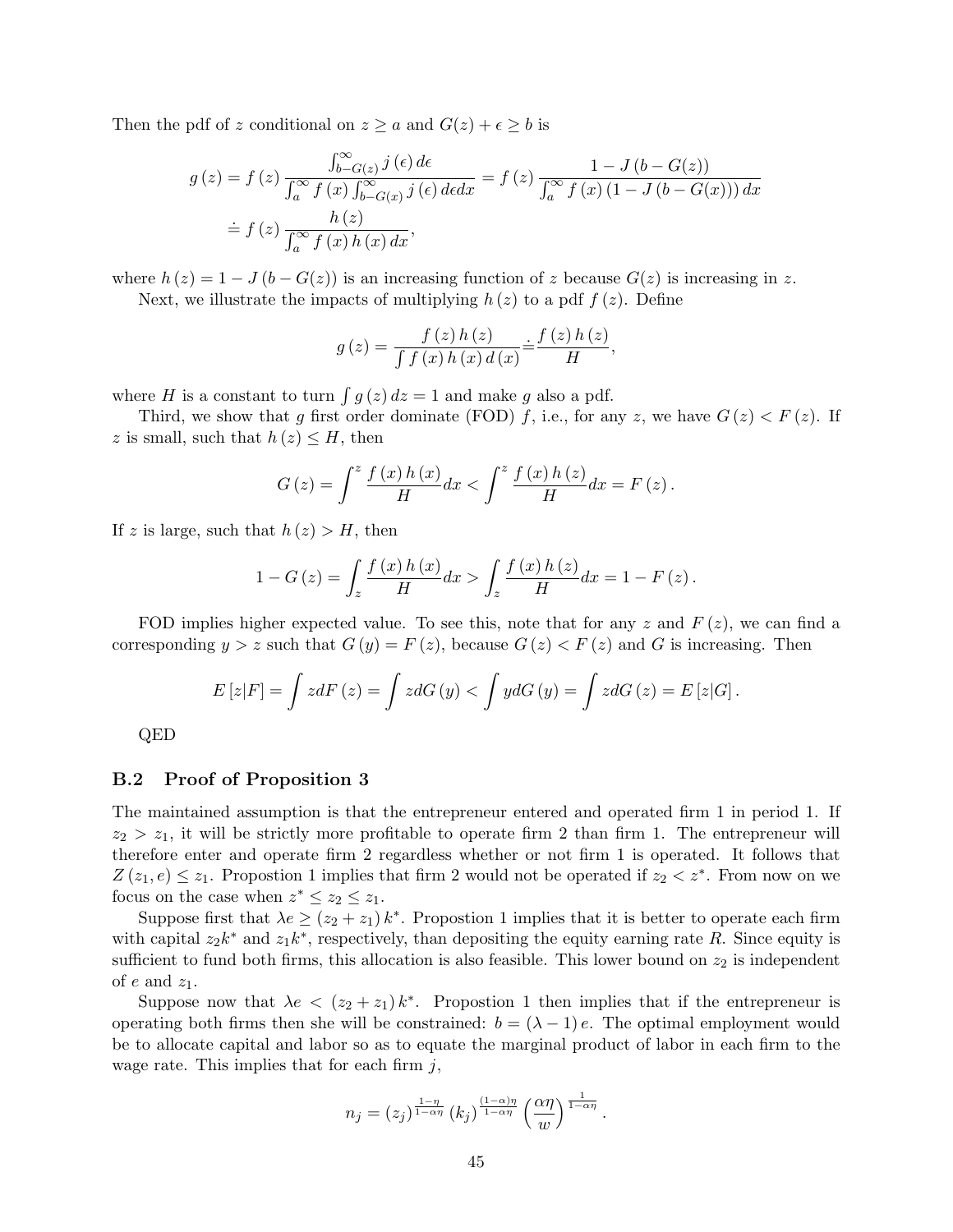Moreover, the entrepreneur's equity would be distributed across the firms so as to equalize the marginal product of capital across firms. This implies

$$
(1 - \alpha) \eta(z_2)^{1 - \eta} \frac{\left(k_2^{1 - \alpha} n_2^{\alpha}\right)^{\eta}}{k_2} = (1 - \alpha) \eta(z_1)^{1 - \eta} \frac{\left(k_1^{1 - \alpha} n_1^{\alpha}\right)^{\eta}}{k_1}
$$

which in turn implies  $k_2 = \frac{z_2}{z_1}$  $\frac{z_2}{z_1}k_1$ . Since we hypothesize  $k_1+k_2=\lambda e$ , it follows that  $\lambda e=\left(\frac{z_2}{z_1}\right)$  $\frac{z_2}{z_1} + 1\Big) k_1,$ implying

$$
k_2 = \frac{z_2}{z_2 + z_1} \lambda e
$$
 and  $k_1 = \frac{z_1}{z_2 + z_1} \lambda e$ .

Maintaining that  $\lambda e \leq (z_2 + z_1) k^*$ , we now consider two cases.

Suppose first that equity is sufficiently large that the entrepreneur is unconstrained when operating one firm, i.e.,  $\lambda e \geq z_1 k^*$  so  $\lambda e \in [z_1 k^*, (z_2 + z_1) k^*$ . The entrepreneur would then operate two firms if and only if

$$
\Pi\left(\frac{z_2}{z_2+z_1}\lambda e, z_2; 0\right) + \Pi\left(\frac{z_1}{z_2+z_1}\lambda e, z_1; 0\right) - 2\nu \ge \Pi(z_1; 1) + Re - \nu,\tag{A-5}
$$

.

where the function  $\Pi(k, z; 0)$  denotes profits net of the operating cost  $\nu$  from a constrained entrepreneur with equity e operating a firm with capital  $k = \lambda e$  and TFP z,

$$
\Pi\left(\lambda e, z, 0\right) = \left(1 - \alpha \eta\right) z^{\frac{1 - \eta}{1 - \alpha \eta}} \left(\lambda e^{\frac{\left(1 - \alpha\right) \eta}{1 - \alpha \eta}} \left(\frac{\alpha \eta}{w}\right)^{\frac{\alpha \eta}{1 - \alpha \eta}} - R\left(\lambda - 1\right) e.
$$

Moreover, the function  $\Pi(z; 1)$  denotes profits net of the operating cost  $\nu$  from an unconstrained entrepreneur operating a firm with TFP z,

$$
\Pi(z;1) \equiv z \cdot (1-\eta) \cdot \left(\frac{(1-\alpha)\eta}{R}\right)^{\frac{(1-\alpha)\eta}{1-\eta}} \left(\frac{\alpha\eta}{w}\right)^{\frac{\alpha\eta}{1-\eta}}
$$

Simple algebra establishes that the condition (A-5) is equivalent to the following lower bound on z2,

$$
z_2 \geq Z(z_1, e) \equiv \left(z_1 \cdot \frac{1 - \eta}{1 - \alpha \eta} \left(\frac{(1 - \alpha)\eta}{R}\right)^{\frac{(1 - \alpha)\eta}{1 - \eta}} \left(\frac{\alpha \eta}{w}\right)^{\frac{\alpha \eta}{1 - \eta}} + \frac{R\lambda e + \nu}{1 - \alpha \eta} \right)^{\frac{1 - \alpha \eta}{1 - \eta}} (\lambda e)^{-\frac{(1 - \alpha)\eta}{1 - \eta}} \left(\frac{\alpha \eta}{w}\right)^{-\frac{\alpha \eta}{1 - \eta}} (A - 6)
$$

$$
= \left(1 + \frac{1 - \eta}{1 - \alpha \eta} \left(\frac{zk^*}{\lambda e} - 1\right) + \frac{(1 - \alpha)\eta}{1 - \alpha \eta} \frac{1}{\lambda e} \frac{v}{R}\right)^{\frac{1 - \alpha \eta}{1 - \eta}} \frac{\lambda e}{k^*} - z
$$

Simple algebra establishes that

$$
\frac{\partial Z\left(z,e\right)}{\partial z} = \left(1 + \frac{1-\eta}{1-\alpha\eta}\left(\frac{zk^*}{\lambda e} - 1\right) + \frac{1-\eta}{1-\alpha\eta}\frac{z^*k^*}{\lambda e}\right)^{\frac{1-\alpha\eta}{1-\eta}-1} - 1 > 0,
$$

which is positive given the maintained assumption that  $\lambda e \leq z_1 k^*$ . This implies that the lower bound  $Z(z_1, e)$  is increasing in  $z_1$  whenever  $\lambda e \in [z_1k^*, (z_2 + z_1)k^*).$ 

In terms of equity, simple algebra establishes that

$$
k^* = \left(\frac{(1-\alpha)\,\eta}{R}\right)^{\frac{1-\alpha\eta}{1-\eta}} \left(\frac{\alpha\eta}{w}\right)^{\frac{\alpha\eta}{1-\eta}}
$$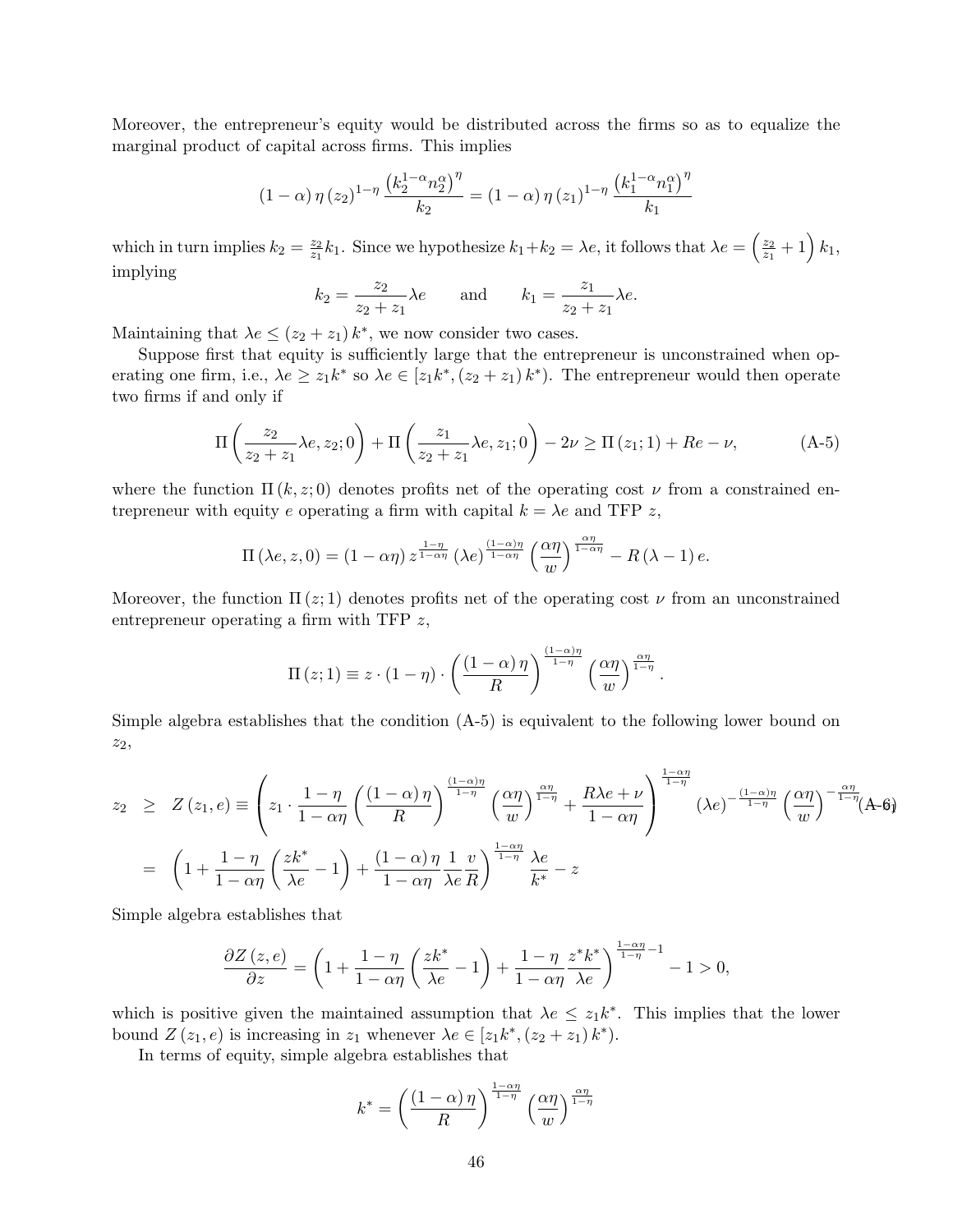$$
\frac{\partial Z}{\partial e} = -\left(z_1 k^* - \lambda e + \frac{(1-\alpha)\eta \nu}{1-\eta R}\right)
$$
  

$$
\frac{R\lambda}{1-\alpha\eta} \left(\frac{1-\eta}{1-\alpha\eta} \frac{Rk^*}{(1-\alpha)\eta} z_1 + \frac{R\lambda e + \nu}{1-\alpha\eta}\right)^{\frac{1-\alpha\eta}{1-\eta}-1} (\lambda e)^{-\frac{1-\alpha\eta}{1-\eta}} \left(\frac{\alpha\eta}{w}\right)^{-\frac{\alpha\eta}{1-\eta}}
$$
  
< 0,

where the inequality follows from the maintained assumption that  $z_1 k^* \geq \lambda e$ . This implies that the lower bound  $Z(z_1, e)$  is falling in e whenever  $\lambda e \in [z_1k^*, (z_2 + z_1)k^*).$ 

Finally, consider the case when equity is sufficiently small that the entrepreneur would be constrained even when operating one firm, i.e.,  $\lambda e \langle z_1 k^*$ . In this case, the entrepreneur would operate two firms if

$$
\Pi\left(\frac{z_2}{z_2+z_1}\lambda e, z_1; 0\right) + \Pi\left(\frac{z_1}{z_2+z_1}e, z_1; 0\right) - 2\nu \ge \Pi\left(e, z_1; 0\right) - \nu. \tag{A-7}
$$

Standard algebra establishes that the condition (A-7) is equivalent to the lower bound  $z_2 \geq Z(z_1, e)$ , where

$$
Z(z_1, e) \equiv \left( (z_1)^{\frac{1-\eta}{1-\alpha\eta}} + \left( \frac{w}{\alpha\eta} \right)^{\frac{\alpha\eta}{1-\alpha\eta}} \frac{\nu}{1-\alpha\eta} (\lambda e)^{-\frac{(1-\alpha)\eta}{1-\alpha\eta}} \right)^{\frac{1-\alpha\eta}{1-\eta}} - z_1.
$$
 (A-8)

It is immediate that  $Z(z_1, e)$  is monotone increasing in  $z_1$  and monotone falling in e in this range. This completes the proof of Proposition 3.

#### B.3 Proof of Proposition 4

From Proposition 3 the condition for choosing to operate firm 2 in period 2 is

$$
\rho z_1 + \varepsilon - Z(z_1, e_2) \ge 0,\tag{A-9}
$$

where Z is monotone increasing in  $z_1$ . By taking the partial differential of the functions  $\underline{Z}$  and Z with respect to  $z_1$  it is straightforward to show that  $\underline{Z}$  is convex in  $z_1$  while  $\overline{Z}$  is concave in  $z_1$ ,

$$
\frac{\partial^2 \bar{Z}}{\partial z^2} = -X \left( 1 + \left( \frac{w}{\alpha \eta} \right)^{\frac{\alpha \eta}{1 - \alpha \eta}} \frac{\nu}{1 - \alpha \eta} (\lambda e)^{-\frac{(1 - \alpha)\eta}{1 - \alpha \eta}} (z)^{-\frac{1 - \eta}{1 - \alpha \eta}} \right)^{\frac{(1 - \alpha)\eta}{1 - \eta} - 1} (\lambda e)^{-\frac{(1 - \alpha)\eta}{1 - \alpha \eta}} (z)^{-\frac{1 - \eta}{1 - \alpha \eta}} (z)^{-\frac{1 - \eta}{1 - \alpha \eta} - 1} < 0
$$
  

$$
\frac{\partial^2 \underline{Z}}{\partial z^2} = \frac{(1 - \alpha)\eta}{1 - \alpha \eta} \frac{k^*}{\lambda e} \left( \frac{1 - \eta}{1 - \alpha \eta} \frac{zk^*}{\lambda e} + \frac{R\lambda e + \nu}{1 - \alpha \eta} \frac{1 - \alpha}{R} \frac{\eta}{\lambda e} \right)^{\frac{(1 - \alpha)\eta}{1 - \eta} - 1} > 0.
$$

where  $X = \nu (1 - \alpha) \eta / (1 - \alpha \eta)^2 [w/(\alpha \eta)]^{\alpha \eta / (1 - \alpha \eta)} > 0$  is a constant. Since  $Z(z, e)$  is convex in z for  $z < \lambda e/k^*$  and concave in  $z$  for  $z \geq \lambda e/k^*$ , the largest value of  $\partial Z(z, e)/\partial z$  occurs for  $z = \lambda e/k^*$ . It follows that  $\partial Z(z, e)/\partial z$  is bounded from above by the following expression,

$$
\frac{\partial Z\left(z,e\right)}{\partial z}\mid_{z=\lambda e/k^*}=\left(1+\frac{1-\eta}{1-\alpha\eta}\frac{z^*}{z}\right)^{\frac{\left(1-\alpha\right)\eta}{1-\eta}}-1<\left(1+\frac{1-\eta}{1-\alpha\eta}\right)^{\frac{\left(1-\alpha\right)\eta}{1-\eta}}-1,
$$

where the last inequality follows from the maintained assumption that  $z_1 = \lambda e/k^* \geq z^*$ . Recall now that equity  $e_2 = \Pi(z_1, e_1)$  is given by the accumulated equity after operating the 1st-SE firm for one period. Since profits are monotone increasing in TFP, Assumption 2 guarantees that  $e_2$  is monotone increasing in  $z_1$ . Equity  $e_2$  therefore mitigates the degree to which Z is increasing in  $z_1$ .